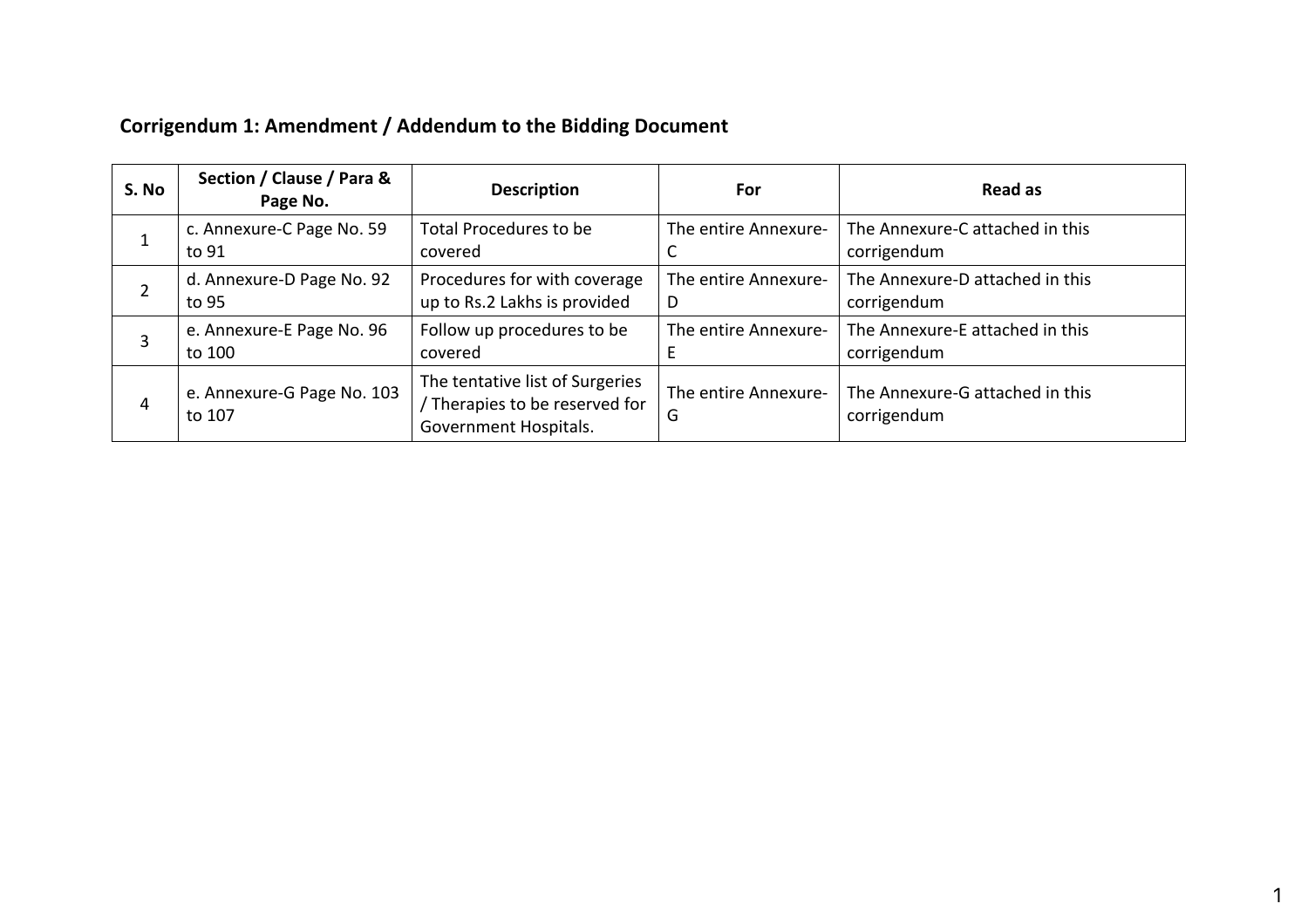# **Annexure : C**

## **The List of Surgeries / Therapies to be covered under the Chief Minister's Comprehensive Health Insurance Scheme**

1. If more than one procedure is done the second procedure will be paid 50-80% of the second procedure upto sum assured available.

2.For high end procedures listed seperately the remaining amount after sum assured will be paid from corpus fund.

| S.NO                          | <b>PACKAGE NAME</b>                                      |  |
|-------------------------------|----------------------------------------------------------|--|
|                               | <b>INTERVENTIONAL CARDIOLOGY</b>                         |  |
| $\mathbf{1}$                  | <b>CORONARY BALLOON ANGIOPLASTY (PPCI)</b>               |  |
| $\overline{2}$                | PTCA WITH STENT                                          |  |
| 3                             | <b>ADDITIONAL STENT</b>                                  |  |
| 4                             | <b>ASD DEVICE CLOSURE</b>                                |  |
| 5                             | <b>VSD DEVICE CLOSURE</b>                                |  |
| 6                             | <b>PDA STENTING</b>                                      |  |
| $\overline{7}$                | <b>DEVICE CLOSURE</b>                                    |  |
| 8                             | <b>SINGLE COIL</b>                                       |  |
| 9                             | <b>MULTIPLE COILS</b>                                    |  |
| 10                            | <b>BALLOON VALVOTOMY(ALL VALVE)</b>                      |  |
| 11                            | PERMANENT PACEMAKER IMPLANTATION (SINGLE / DUAL CHAMBER) |  |
| 12                            | <b>TEMPORARY PACEMAKER IMPLANTATION</b>                  |  |
| 13                            | COARCTATION OF AORTA - WITH STENT                        |  |
| 14                            | <b>COARCTATION OF AORTA - WITHOUT STENT</b>              |  |
| 15                            | COARCTATION OF AORTA - ADDITIONAL STENT ONLY             |  |
| 16                            | PRIMARY ANGIOPLASTY FOR ACUTE MI +DRUG ELUTING STENT     |  |
| 17                            | PRIMARY ANGIOPLASTY - ADDITIONAL STENT ONLY              |  |
| 18                            | ENHANCED EXTERNAL COUNTER PULSATION THERAPY (EECP)       |  |
| <b>CARDIOTHORACIC SURGERY</b> |                                                          |  |
| 19                            | <b>CORONARY BYPASS SURGERY</b>                           |  |
| 20                            | <b>CORONARY BYPASS SURGERY-POST ANGIOPLASTY</b>          |  |
| 21                            | <b>CABG WITH IABP PUMP</b>                               |  |
| 22                            | CORONARY BYPASS SURGERY OFF PUMP WITH IABP               |  |
| 23                            | <b>CABG OFF PUMP WITHOUT IABP</b>                        |  |
| 24                            | CABG WITH ANEURYSMAL REPAIR                              |  |
| 25                            | CABG WITH VENTRICULAR RUPTURE REPAIR                     |  |
| 26                            | CABG WITH VALVE REPLACEMENT WITH MECHANICAL VALVE        |  |
| 27                            | CABG WITH VALVE REPLACEMENT WITH BIOPROSTHETIC VALVE     |  |
| 28                            | DOUBLE VALVE REPLACEMENT WITH MECHANICAL VALVE           |  |
| 29                            | DOUBLE VALVE REPLACEMENT WITH BIOPROSTHETIC VALVE        |  |
| 30                            | SINGLE VALVE REPLACEMENT WITH MECHANICAL VALVE           |  |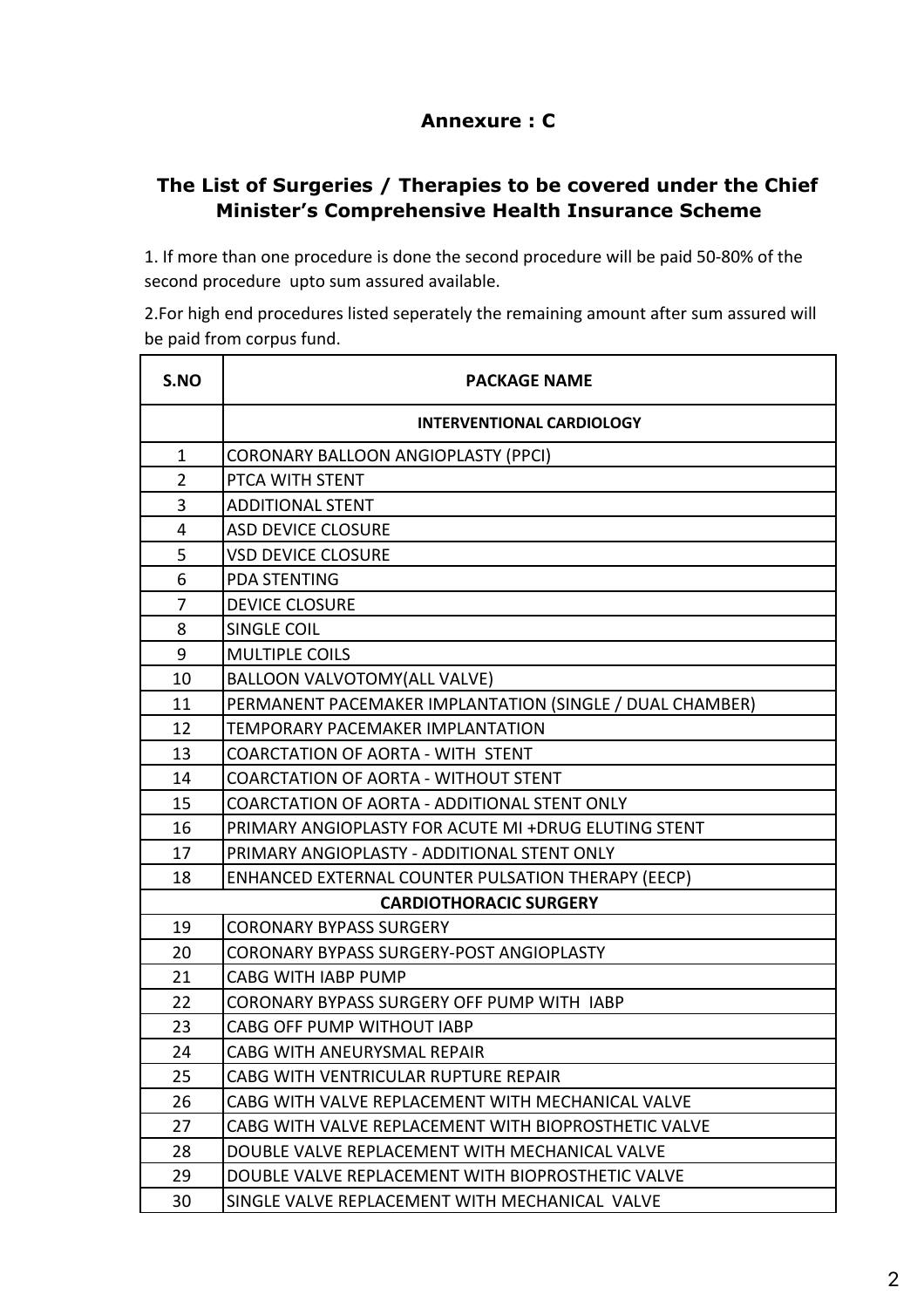| 31 | SINGLE VALVE REPLACEMENT WITH BIOPROSTHETIC VALVE        |
|----|----------------------------------------------------------|
| 32 | TRIPLE VALVE REPLACEMENT WITH MECHANICAL VALVE           |
| 33 | TRIPLE VALVE REPLACEMENT WITH BIOPROSTHETIC VALVE        |
| 34 | COARCTATION-AORTA REPAIR WITH GRAFT                      |
| 35 | COARCTATION-AORTA REPAIR WITHOUT GRAFT                   |
| 36 | <b>ANEURYSM RESECTION &amp; GRAFTING</b>                 |
| 37 | INTRATHORACIC ANEURYSM - NOT REQUIRING BYPASS            |
| 38 | INTRATHORACIC ANEURYSM - REQUIRING BYPASS (WITH GRAFT)   |
| 39 | <b>DISSECTING ANEURYSMS</b>                              |
| 40 | <b>AORTO-AORTO BYPASS WITHOUT GRAFT</b>                  |
| 41 | AORTO-AORTO BYPASS WITH GRAFT                            |
| 42 | ANNULUS AORTIC ECTASIA WITH VALVED CONDUITS              |
| 43 | <b>ARTERIAL SWITCH</b>                                   |
| 44 | <b>SENNINGS PROCEDURE</b>                                |
| 45 | <b>SURGERY FOR INTRACARDIAC TUMORS</b>                   |
| 46 | RUPTURED SINUS OF VALSULVA CORRECTION                    |
| 47 | <b>TAPVC CORRECTION</b>                                  |
| 48 | SYSTEMIC PULMONARY SHUNTS WITH GRAFT                     |
| 49 | SYSTEMIC PULMONARY SHUNTS WITHOUT GRAFT                  |
| 50 | TOTAL CORRECTION OF TETRALOGY OF FALLOT - ANY TYPE       |
| 51 | <b>INTRA CARDIAC REPAIR OF ASD</b>                       |
| 52 | <b>INTRA CARDIAC REPAIR OF VSD</b>                       |
| 53 | SURGERY-PDA                                              |
| 54 | <b>WITH SPECIAL CONDUITS</b>                             |
| 55 | <b>WITHOUT SPECIAL CONDUITS</b>                          |
| 56 | WITH PROSTHETIC RING                                     |
| 57 | <b>WITHOUT PROSTHETIC RING</b>                           |
| 58 | OPEN PULMONARY VALVOTOMY                                 |
| 59 | <b>CLOSED MITRAL VALVOTOMY</b>                           |
| 60 | PERICARDIECTOMY / PERICARDIOSTOMY                        |
| 61 | <b>PERICARDIOCENTESIS</b>                                |
| 62 | MITRAL VALVOTOMY (OPEN)                                  |
| 63 | <b>CORONARY ARTERY FISTULA REPAIR</b>                    |
| 64 | THORACIC DUCT LIGATION FOR CHYLOTHORAX                   |
| 65 | <b>HEART TRANSPLANTATION</b>                             |
| 66 | <b>HEART &amp; LUNG TRANSPLANTATION</b>                  |
| 67 | <b>LUNG CYST</b>                                         |
| 68 | <b>LUNG TRANSPLANTATION</b>                              |
| 69 | CARDIAC INJURIES SURGERY WITHOUT CARDIO PULMONARY BYPASS |
| 70 | CARDIAC INJURIES SURGERY WITH CARDIO PULMONARY BYPASS    |
| 71 | TRACHEAL RESECTION WITH MONTGOMERY TUBE                  |
| 72 | MINIMAL ACCESS SURGERY- ASD                              |
| 73 | MINIMAL ACCESS SURGERY- VSD                              |
| 74 | MINIMAL ACCESS SURGERY- VALVE REPLACEMENT                |
| 75 | MINIMAL ACCESS SURGERY- CABG                             |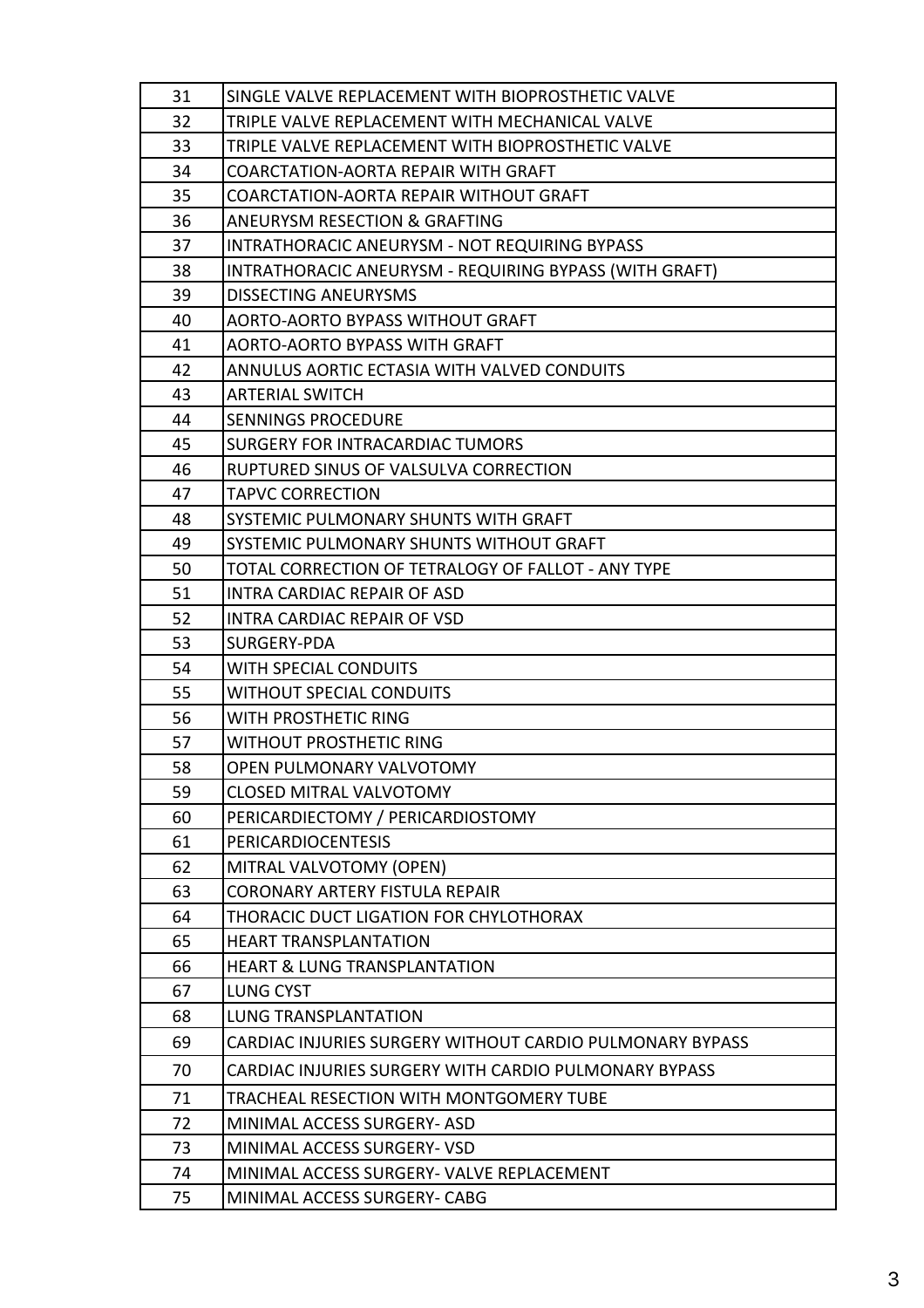| <b>SURGICAL ONCOLOGY</b> |                                                                |  |
|--------------------------|----------------------------------------------------------------|--|
| 76                       | INGUINAL BLOCK DISSECTION ONE SIDE                             |  |
| 77                       | ABDOMNO PERINEAL RESECTION (APR) + SACRECTOMY                  |  |
| 78                       | LAPROSCOPIC APR EXTRALEVATOR APR/ TRANS ABDOMINAL/TRANS ANAL   |  |
|                          | INTERSPHINCTERIC RESECTION/ LOW ANTERIOR RESECTION             |  |
| 79                       | ABDOMINAL WALL TUMORS RESECTION WITH RECONSTRUCTION            |  |
| 80                       | ABDOMINAL WALL TUMORS RESECTION WITHOUT RECONSTRUCTION         |  |
| 81                       | BILATERAL PELVIC LYMPH NODE DISSECTION(BPLND) ANY SITE         |  |
| 82                       | RADICAL VAGINECTOMY WITHOUT RECONSTRUCION                      |  |
| 83                       | RADICAL VAGINECTOMY WITH RECONSTRUCION                         |  |
|                          | RADICAL HYSTERECOMY+BILATERAL PELVIC LYMPH NODE                |  |
| 84                       | DISSECTION+BILATERAL SALPHINGO OOPHERECTOMY/OVARIAN            |  |
|                          | <b>TRANSPOSITION</b>                                           |  |
| 85                       | ANTERIOR EXENTRATION / POSTERIOR EXENTRATION- ANY SITE         |  |
| 86                       | TOTAL PELVIC EXENTRATION - ANY SITE                            |  |
| 87                       | <b>EXTRALEVATOR EXENTRATION - ANY SITE</b>                     |  |
| 88                       | <b>SUPRALEVATOR EXENTRATION - ANY SITE</b>                     |  |
|                          | TOTAL ABDOMINAL HYSTERECTOMY+BILATERAL SALPHINGO               |  |
| 89                       | OOPHERECTOMY+BILATERAL PELVIC LYMPH NODE                       |  |
|                          | DISSECTION+OMENTECTOMY                                         |  |
| 90                       | RETRO PERITONEAL LYMPH NODE DISSECTION(RPLND) (FOR RESIDUAL    |  |
|                          | DISEASES / WITH VASCULAR RECONSTRUCTION/STAGING                |  |
| 91                       | OESOPHAGECTOMY WITH TWO FIELD LYMPADENECTOMY / THREE FIELD     |  |
|                          | LYMPADENECTOMY                                                 |  |
| 92                       | VERMILIONECTOMY WITH OR WITHOUT WEDGE EXCISION/WEDGE EXICISION |  |
| 93                       | <b>EMASCULATION</b>                                            |  |
| 94                       | PALATECTOMY ANY TYPE                                           |  |
| 95                       | RADICAL TRACHELECTOMY                                          |  |
| 96                       | <b>SUBSTERNAL BYPASS</b>                                       |  |
| 97                       | <b>ABBE OPERATION</b>                                          |  |
| 98                       | <b>CYTOREDUCTIVE SURGERY</b>                                   |  |
| 99                       | <b>VULVECTOMY</b>                                              |  |
| <b>MEDICAL ONCOLOGY</b>  |                                                                |  |
| 100                      | <b>BREAST CANCER</b>                                           |  |
| 101                      | <b>BLADDER CANCER</b>                                          |  |
| 102                      | <b>LUNG CANCER</b>                                             |  |
| 103                      | <b>OESOPHAGEAL CANCER</b>                                      |  |
| 104                      | <b>GASTRIC CANCER</b>                                          |  |
| 105                      | <b>COLORECTAL CANCER</b>                                       |  |
| 106                      | OSTEOSARCOMA/BONE TUMORS                                       |  |
| 107                      | <b>WILMS TUMOR</b>                                             |  |
| 108                      | <b>HEPATOBLASTOMA- OPERABLE</b>                                |  |
| 109                      | HEPATOCELLULAR CARCINOMA - ADULT                               |  |
| 110                      | NEUROBLASTOMA ALL STAGES                                       |  |
| 111                      | RETINOBLASTOMA                                                 |  |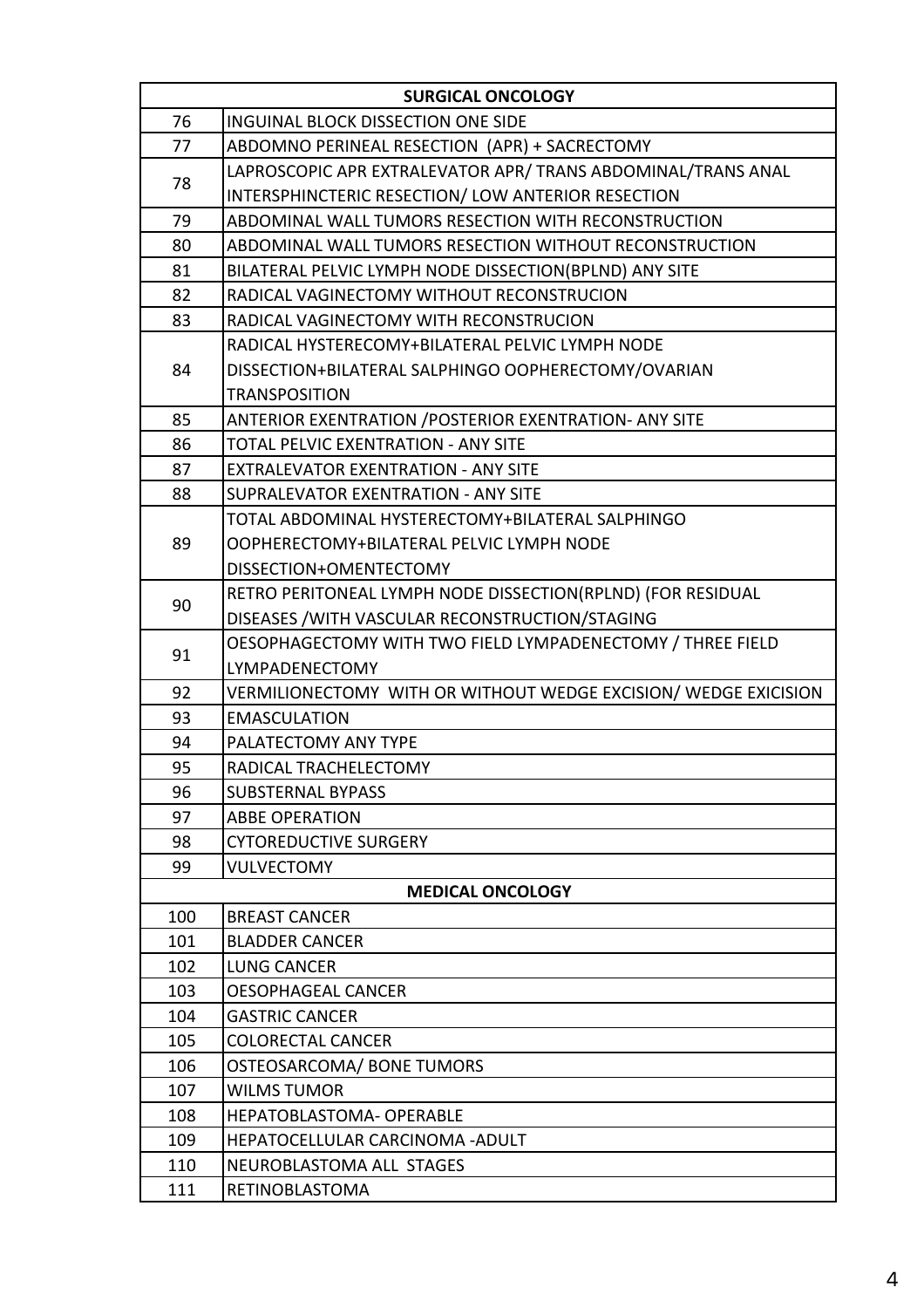| 112 | <b>HISTIOCYTOSIS</b>                                          |
|-----|---------------------------------------------------------------|
| 113 | RHABDOMYOSARCOMA                                              |
| 114 | <b>EWINGS SARCOMA</b>                                         |
| 115 | PALLIATIVE CHEMOTHERAPY                                       |
| 116 | <b>CERVICAL CANCER</b>                                        |
| 117 | <b>VULVAL CANCER</b>                                          |
| 118 | <b>VAGINAL CANCER</b>                                         |
| 119 | <b>OVARIAN CANCER</b>                                         |
| 120 | <b>ENDOMETRIAL CANCER</b>                                     |
| 121 | <b>OVARY- GERM CELL TUMOR</b>                                 |
| 122 | <b>GESTATIONAL TROPHOBLAST DISEASES</b>                       |
| 123 | <b>TESTICULAR CANCER</b>                                      |
| 124 | PROSTATE CANCER                                               |
| 125 | <b>FEBRILE NEUTROPENIA</b>                                    |
| 126 | <b>THYROID CANCER</b>                                         |
| 127 | <b>THYMOMA</b>                                                |
| 128 | <b>BRAIN</b>                                                  |
| 129 | <b>HEAD AND NECK CANCER</b>                                   |
| 130 | RENAL CELL CARCINOMA                                          |
| 131 | <b>UNKNOWN PRIMARY</b>                                        |
| 132 | CA HEPATO BILIARY / CA COMMON BILE DUCT/CA GALLBLADDER/       |
|     | CHOLANGIOCARCINOMA                                            |
| 133 | PANCREAS CARCINOMA                                            |
| 134 | PERI AMPULLARY CARCINOMA                                      |
| 135 | NEURO ENDOCRINE CARCINOMA                                     |
| 136 | SARCOMA                                                       |
| 137 | PRIMITIVE NEURO ECTODERMAL TUMOR                              |
| 138 | <b>MELANOMA</b>                                               |
| 139 | <b>ANAL CANAL CANCER</b>                                      |
|     | <b>RADIATION ONCOLOGY</b>                                     |
| 140 | BRACHYTHERAPY INTRACAVITARY HDR PER APPLICATION               |
| 141 | PALLIATIVE TREATMENT WITH PHOTONS / ELECTRONS                 |
| 142 | RADICAL TREATMENT WITH COBALT 60 EXTERNAL BEAM RT             |
| 143 | RADICAL TREATMENT WITH PHOTONS / ELECTRONS                    |
| 144 | BRACHYTHERAPY -INTRACAVITARY LDR PER APPLICATION              |
| 145 | ADJUVANT TREATMENT - CAN BE COMBINED ANY OTHER MODALITY OF    |
|     | <b>TREAMENT</b>                                               |
| 146 | ADJUVANT TREATMENT WITH PHOTONS/ELECTRONS                     |
| 147 | BRACHYTHERAPY INTERSTITIAL HDR ONE APPLICATION AND MULTIPLE / |
|     | SURFACE BRACHYTHERAPY 3TO 5 FRACTIONS / INTRA LUMINAL         |
|     | <b>BRACHYTHERAPY 3 FRACTIONS</b>                              |
| 148 | PALLIATIVE TREATMENT WITH COBALT 60 EXTERNAL BEAM RT          |
|     | SPECIALIZED RADIATION THERAPY - 3DCRT PACKAGE                 |
| 149 | ADJUVANT PACKAGE 28-33 FRACTIONS(INCLUDES AQUAPLAST MOULD,    |
|     | PLANNINGCT, COUNTOURING, RT PLANNING & EXECUTION)             |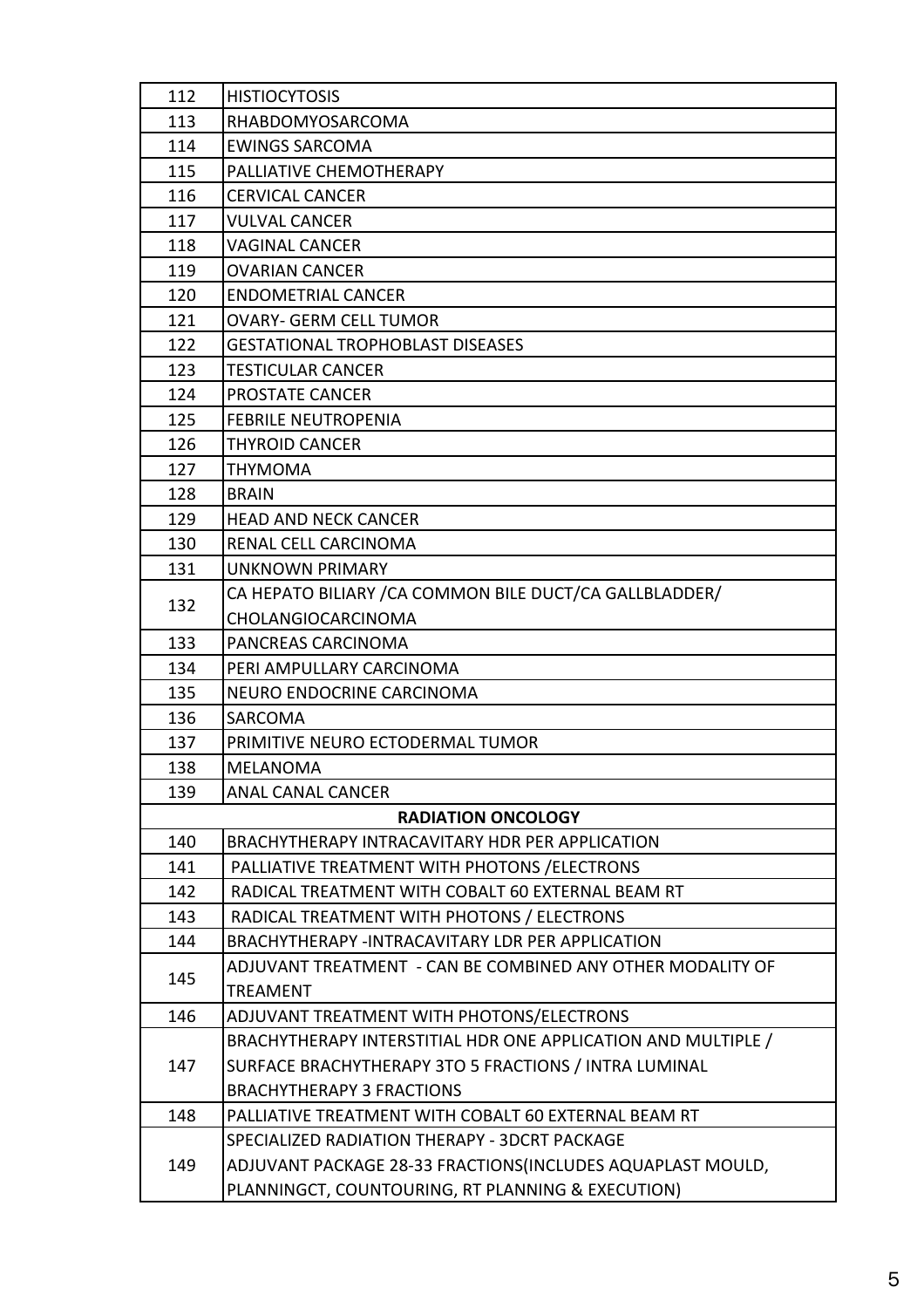| 150                                       | SPECIALIZED RADIATION THERAPY 3D CRT- RADICAL PACKAGE 34-37 FRACTIONS  |  |
|-------------------------------------------|------------------------------------------------------------------------|--|
|                                           | SPECIALIZED RADIATION THERAPY - IMRT ADJUVANT PACKAGE 28-33            |  |
| 151                                       | FRACTIONS (INCLUDES AQUAPLAST MOULD, PLANNING CT FOR IMRT,             |  |
|                                           | CONTOURING, RT PLANNING, QA, EXECUTION)                                |  |
| 152                                       | SPECIALIZED RADIATION THERAPY - IMRT - RADICAL PACKAGE 34-40 FRACTIONS |  |
| 153                                       | SPECIALIZED RADIATION THERAPY - IMRT WITH IGRT                         |  |
| 154                                       | SPECIALIZED RADIATION THERAPY - RAPID ARC THERAPY                      |  |
| 155                                       | BRACHYTHERAPY INTERSTITIAL LDR PER APPLICATION                         |  |
| 156                                       | <b>TOTAL BODY RADIATION</b>                                            |  |
| 157                                       | SPECIALIZED RADIATION THERAPY - SRS/SRT/SBRT                           |  |
|                                           | <b>PLASTIC SURGERY</b>                                                 |  |
| 158                                       | UPTO-40% WITH SCALDS( CONSERVATIVE)                                    |  |
| 159                                       | UPTO-40% MIXED BURNS(WITH SURGERIES)                                   |  |
| 160                                       | UPTO-50% WITH SCALDS (CONSERVATIVE)                                    |  |
| 161                                       | UPTO-50% MIXED BURNS(WITH SURGERIES)                                   |  |
| 162                                       | UPTO-60% WITH SCALDS (CONSERVATIVE)                                    |  |
| 163                                       | UP TO-60% MIXED BURNS (WITH SURGERIES)                                 |  |
| 164                                       | ABOVE 60% MIXED BURNS (WITH SURGERIES)                                 |  |
|                                           | POST BURN CONTRACTURE FOR FUNCTIONAL IMPROVEMENT (INCLUDING            |  |
| 165                                       | SPLINT / PRESSURE GARMENT / PHYSIOTHERAPY) - MILD                      |  |
|                                           | POST BURN CONTRACTURE FOR FUNCTIONAL IMPROVEMENT (INCLUDING            |  |
| 166                                       | SPLINT / PRESSURE GARMENT / PHYSIOTHERAPY) - MODERATE                  |  |
|                                           | POST BURN CONTRACTURE FOR FUNCTIONAL IMPROVEMENT (INCLUDING            |  |
| 167                                       | SPLINT / PRESSURE GARMENT / PHYSIOTHERAPY) - SEVERE                    |  |
| 168                                       | <b>PTOSIS</b>                                                          |  |
| 169                                       | <b>CUP AND BAT EARS</b>                                                |  |
| 170                                       | FILARIAL LYMPHOEDEMA - REDUCTION SURGERY / NV SHUNT                    |  |
| 171                                       | <b>HEMIFACIAL ATROPHY</b>                                              |  |
| 172                                       | <b>HEMIFACIAL MICROSMIA</b>                                            |  |
| 173                                       | LEPROSY RECONSTRUCTIVE SURGERY                                         |  |
| 174                                       | TUMOR OF MANDIBLE AND MAXILLA                                          |  |
| 175                                       | <b>CORRECTIVE SURGERY FOR CONGENITAL DEFORMITY OF HAND (PER HAND)</b>  |  |
| 176                                       | PRESSURE SORE RECONSTRUCTIVE SURGERY                                   |  |
| 177                                       | ABDOMINAL WALL RECONSTRUCTION INCLUDING POST CANCER EXCISION           |  |
| 178                                       | LID DEFORMITY CORRECTION (FOLLOWING TRAUMA/BURNS/CONGENITAL)           |  |
| <b>ORTHOPEDICS (INCLUDING POLYTRAUMA)</b> |                                                                        |  |
| 179                                       | EXCISION ARTHROPLASTY OF VARIOUS JOINT                                 |  |
| 180                                       | TOTAL ELBOW REPLACEMENT                                                |  |
| 181                                       | <b>SHOULDER REPLACEMENT</b>                                            |  |
| 182                                       | RADIAL HEAD REPLACEMENT                                                |  |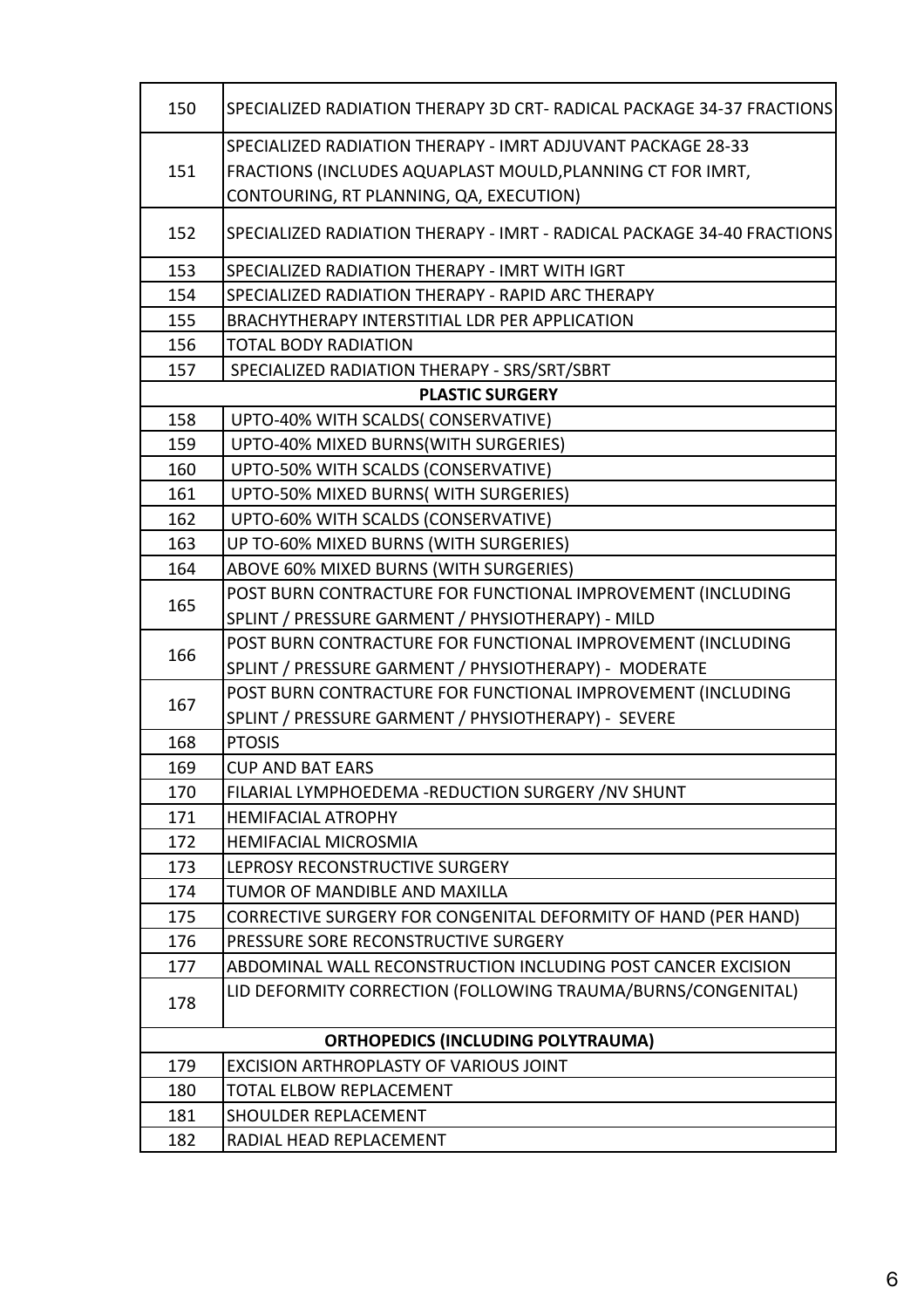|                            | SURGICAL CORRECTION OF LONGBONE FRACTURE-FRACTURE NECK/ SHAFT OF      |  |
|----------------------------|-----------------------------------------------------------------------|--|
| 183                        | FEMUR/FRACTURE SHAFT OF OTHER LONG BONES (HUMERUS, BOTH BONES OF      |  |
|                            | FOREARM, BOTH BONES OF LEG)                                           |  |
| 184                        | CORRECTION OF NON-UNION FRACTURES - NON-UNION OF FRACTURE OF          |  |
|                            | FEMUR/BOTH BONE OF LEG/ NON-UNION OF OTHER LONG BONES - HUMERUS/      |  |
|                            | BOTH BONES OF FOREARM WITH OR WITHOUT BONE GRAFTING                   |  |
| 185                        | <b>SKELETAL SKULL TRACTION</b>                                        |  |
| 186                        | <b>IMPLANT EXIT</b>                                                   |  |
| 187                        | ARTHRODESIS OF JOINTS - SHOULDER/ HIP / KNEE / ELBOW/ ANKLE / WRIST / |  |
|                            | HAND / FOOT                                                           |  |
|                            | ARTHROSCOPY PROCEDURES WITHOUT IMPLANT-ARTHROSCOPIC MENISCAL          |  |
| 188                        | REPAIR/KNEE MULTI LIGAMENT RECONSTRUCTION/TWO OR MORE LIGAMENT        |  |
|                            | <b>RECONSTRUCTION</b>                                                 |  |
| 189                        | EXCISION OR OTHER OPERATIONS FOR SCAPHOID FRACTURES                   |  |
| 190                        | OPEN REDUCTION & INTERNAL FIXATION OF FINGERS & TOES                  |  |
| 191                        | REDUCTION OF COMPOUND FRACTURES & EXTERNAL FIXATION                   |  |
|                            | ILIZAROV RING FIXATOR APPLICATION-FEMUR - DEFORMITY CORRECTION /      |  |
| 192                        | LIMB LENGTHENING/TIBIA - DEFORMITY CORRECTION / LIMB LENGTHENING      |  |
|                            | /PLATING/EXTERNAL FIXATOR/K WIRES                                     |  |
| 193                        | SURGERY FOR NEGLECTED CTEV/RECURRENT CTEV-CTEV CORRECTIVE SURGERY     |  |
|                            | /CTEV PONSETTI CORRECTION (FOLLOW UP PROCEDURES)/CTEV ILIZAROV        |  |
| 194                        | OPEN REDUCTION OF DISLOCATIONS - DEEP/SHOULDER/ACROMIO -              |  |
|                            | CLAVICULAR/HIP/ELBOW                                                  |  |
| 195                        | KNEE LIGAMENT RECONSTRUCTION-ACL RECONSTRUCTION/PCL                   |  |
|                            | RECONSTRUCTION/MPFL RECONSTRUCTION                                    |  |
| 196                        | AVASCULAR NECROSIS OF FEMORAL HEAD (CORE DECOMPRESSION)               |  |
|                            | SOFT TISSUE RECONSTRUCTION PROCEDURES AROUND JOINTS-PLC               |  |
| 197                        | RECONSTRUCTION/ELBOW PLRI LIGAMENT RECONTRUCTION/ANKLE ATFL           |  |
|                            | RECONSTRUCTION/HIGH TIBIAL OSTEOTOMY/TENDON TRANSFER                  |  |
| 198                        | ANTEROLATERAL CLEARANCE FOR TUBERCULOSIS                              |  |
| 199                        | <b>COSTO TRANSVERSECTOMY</b>                                          |  |
| 200                        | SPINAL OSTECTOMY AND INTERNAL FIXATIONS                               |  |
| 201                        | SURGERY FOR PATELLA FRACTURE - EXCLUSIVE / ALONG WITH OTHER INJURIES  |  |
| 202                        | SMALL BONE FRACTURES-K-WIRING - EXCLUSIVE/ALONG WITH OTHER INJURIES   |  |
| 203                        | SURGICAL CORRECTION FOR PELVIC BONE FRACTURES                         |  |
| 204                        | CORRECTION SACRO ILLIAC JOINT / ACETABULAR FRACTURES                  |  |
| 205                        | <b>TOTAL KNEE REPLACEMENT</b>                                         |  |
| 206                        | <b>TOTAL HIP REPLACEMENT</b>                                          |  |
| 207                        | REVISION HIP REPLACEMENT SURGERY (ONLY WITH SPECIFIC APPROVAL -       |  |
|                            | <b>GOVERNMENT RESERVED)</b>                                           |  |
|                            | REVISION KNEE REPLACEMENT SURGERY (ONLY WITH SPECIFIC APPROVAL -      |  |
| 208                        | <b>GOVERNMENT RESERVED)</b>                                           |  |
| <b>GENERAL PAEDIATRICS</b> |                                                                       |  |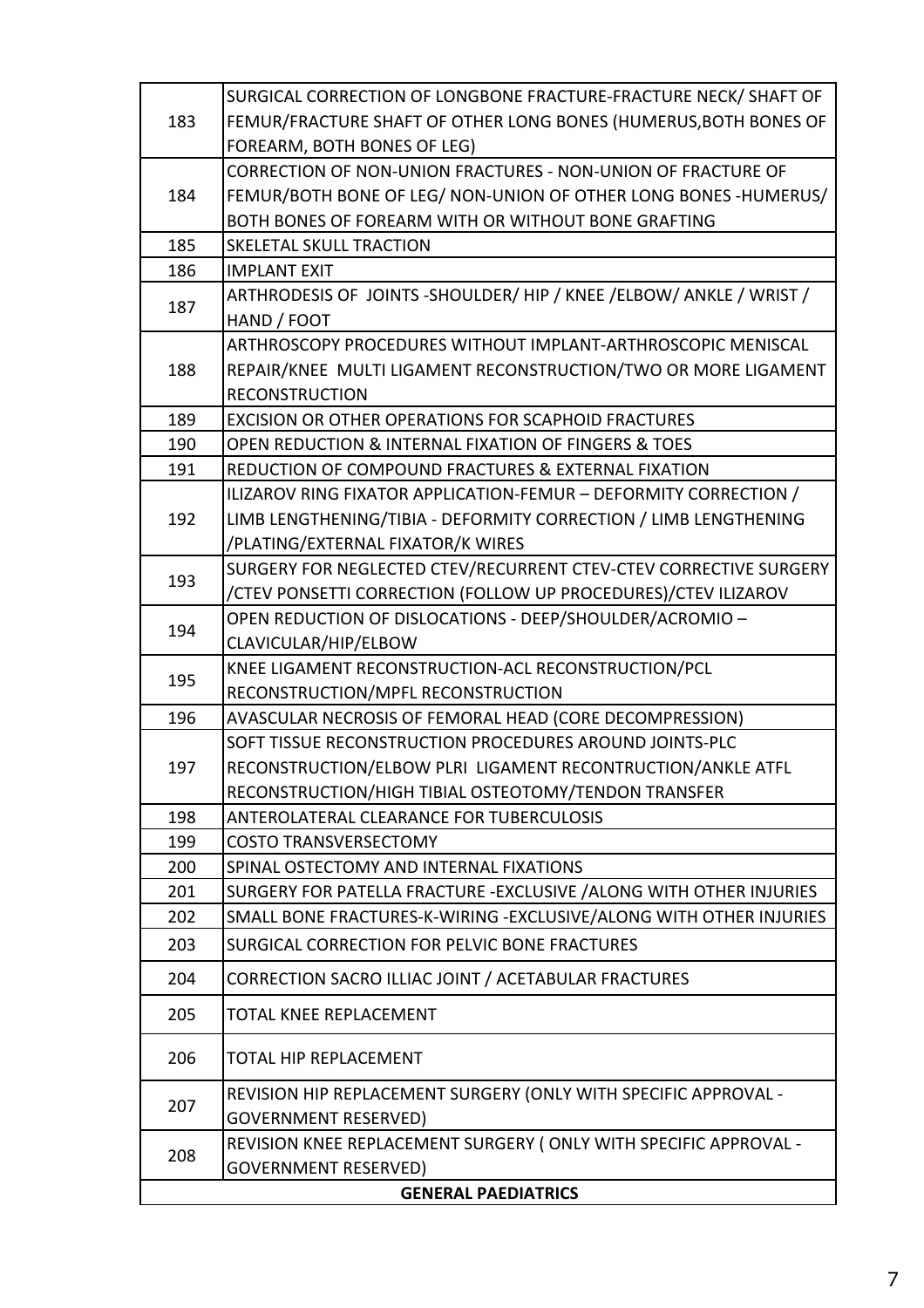| 209 | ACQUIRED HEART DISEASE WITH CONGESTIVE CARDIAC FAILURE                 |
|-----|------------------------------------------------------------------------|
| 210 | <b>INBORN ERROR OF METABOLISM</b>                                      |
| 211 | HEMOPHAGOCYTIC LYMPHO HISTIOCYTOSIS                                    |
| 212 | HYPOPLASTIC/APLASTIC ANEMIA (FANCONI ANEMIA)                           |
| 213 | NECROTISING ENTEROCOLITIS - CLINICAL SEPSIS / HYPERBILIRUBINEMIA / NON |
|     | <b>VENTILATED</b>                                                      |
| 214 | <b>VITAMIN D RESISTANT RICKETS</b>                                     |
| 215 | ADRENAL FAILURE INCLUDING PRIMARY ADRENAL FAILURE AND CAH              |
| 216 | PRIMARY IMMUNO DEFICIENCY DISORDERS                                    |
|     | <b>NEONATOLOGY</b>                                                     |
| 217 | TERM/PRETERM NEONATAL CHOLESTASIS WITH OR WITHOUT SEPSIS               |
| 218 | TERM BABY WITH / CULTURE POSITIVE SEPSIS / CLINICAL SEPSIS WITH OR     |
|     | WITHOUT MECHANICAL VENTILATION / CPAP                                  |
| 219 | TERM BABY HYPERBILIRUBINEMIA - EXCHANGE TRANSFUSION WITH OR            |
|     | WITHOUT MECHANICAL VENTILATION / CPAP                                  |
|     | TERM BABY PERSISTENT PULMONARY HYPERTENSION / MECONIUM                 |
| 220 | ASPIRATION SYNDROME / PERINATAL ASPHYXIA / WITH OR WITHOUT             |
|     | MECHANICAL VENTILATION / CPAP                                          |
| 221 | PRETERM BABY CULTURE POSITIVE/CLINICAL SEPSIS WITH OR WITHOUT          |
|     | MECHANICAL VENTILATION / CPAP                                          |
| 222 | PRETERM BABY HYPERBILIRBINEMIA / EXCHANGE TRANSFUSION / WITH OR        |
|     | WITHOUT MECHANICAL VENTILATION / CPAP                                  |
|     | TERM BABY - PNEUMONIA/BRONCHIOLITIS / TRANSIENT TACHYPNEA OF NEW       |
| 223 | <b>BORN WITH VENTILATOR/CPAP</b>                                       |
| 224 | PRETERM BABY - PNEUMONIA/BRONCHIOLITIS / TRANSIENT TACHYPNEA OF        |
|     | NEW BORN WITH VENTILATOR/CPAP                                          |
| 225 | TERM - WITH OR WITHOUT / SEVERE PERINATAL ASPHYXIA / SEPTIC SHOCK      |
|     | /SEIZURES /RENAL FAILURE/ - VENTILATED OR NON VENTILATED               |
| 226 | PRETERM - WITH OR WITHOUT / SEVERE PERINATAL ASPHYXIA / SEPTIC SHOCK   |
|     | /SEIZURES /RENAL FAILURE/ - VENTILATED                                 |
| 227 | PRETERM BABY RDS WITH OR WITHOUT SURFACTANT WITH MECHANICAL            |
|     | <b>VENTILATION/CPAP</b>                                                |
| 228 | TERM BABY-CONGENITAL HEART DISEASE / CONGESTIVE CARDIAC FAILURE-       |
|     | <b>WITH VENTILATION</b>                                                |
| 229 | TERM BABY - CONGENITAL HEART DISEASE / CONGESTIVE CARDIAC FAILURE-     |
|     | <b>WITHOUT VENTILATION</b>                                             |
| 230 | PRETERM BABY - CONGENITAL HEART DISEASE / CONGESTIVE CARDIAC FAILURE-  |
|     | <b>WITH VENTILATION</b>                                                |
| 231 | PRETERM BABY - CONGENITAL HEART DISEASE / CONGESTIVE CARDIAC FAILURE-  |
|     | <b>WITHOUT VENTILATION</b>                                             |
| 232 | TERM/ PRETERM NEONATAL SEPTIC ARTHRITIS                                |
|     | PAEDIATRIC INTENSIVE CARE UNIT                                         |
| 233 | SEVERE BRONCHIOLITIS/SEVERE BRONCHO PNEUMONIA / SEVERE ASPIRATION      |
|     | PNEUMONIA (NON-VENTILATED)                                             |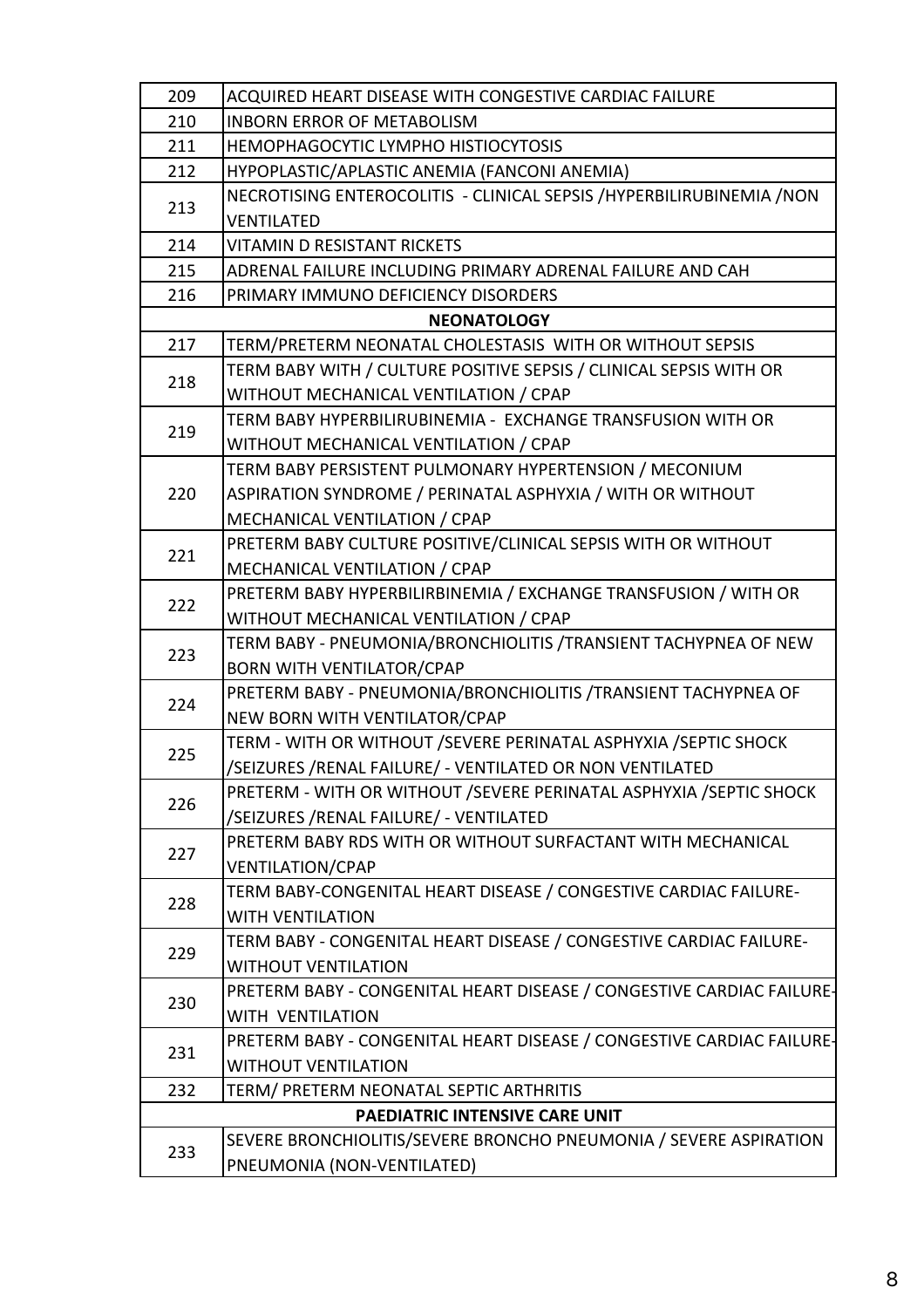| 234 | SEVERE BRONCHIOLITIS/SEVERE BRONCHO PNEUMONIA/ SEVERE ASPIRATION |
|-----|------------------------------------------------------------------|
|     | PNEUMONIA (VENTILATED)                                           |
|     | INTRA CRANIAL BLEED /HEMORRHAGIC DISEASE OF NEWBORN INTRACRANIAL |
| 235 | <b>BLEED</b>                                                     |
| 236 | <b>ACUTE GASTRO INTESTINAL BLEED</b>                             |
| 237 | ACUTE PANCREATITIS/ACUTE HEPATITIS                               |
| 238 | ACUTE HEPATITIS WITH HEPATIC ENCEPHALOPATHY                      |
| 239 | SNAKE BITE REQUIRING VENTILATOR                                  |
| 240 | SNAKE BITE - NON VENTILATED / COAGULOPATHY                       |
|     | SCORPION STING WITH MYOCARDITIS AND CARDIOGENIC SHOCK REQUIRING  |
| 241 | <b>VENTILATORY ASSISTANCE</b>                                    |
|     | POISON INGESTION (INCLUDING HYDROCARBONS) / ASPIRATION REQUIRING |
| 242 | <b>VENTILATORY ASSISTANCE</b>                                    |
| 243 | ACUTE BRONCHO/ LOBAR PNEUMONIA WITH EMPYEMA/ PLEURAL EFFUSION/   |
|     | PYOPNEUMOTHORAX                                                  |
| 244 | ACUTE STRIDOR/FOREIGN BODY OBSTRUCTION                           |
| 245 | NEPHROTIC SYNDROME / ACUTE GLOMERULONEPHRITIS                    |
| 246 | RECURRENT URINARY TRACT INFECTION WITH COMPLICATIONS LIKE        |
|     | PYELONEPHRITIS AND RENAL FAILURE                                 |
| 247 | ADVERSE EVENTS FOLLOWING IMMUNISATION                            |
|     | <b>PAEDIATRIC SURGERY</b>                                        |
| 248 | OESOPHAGEAL ATRESIA/INTESTINAL ATRESIA WITHOUT OBSTRUCTION       |
| 249 | OESOPHAGEAL ATRESIA/INTESTINAL ATRESIA WITH OBSTRUCTION          |
| 250 | BILIARY ATRESIA & CHOLEDOCHAL CYST (INCLUDES OPERATIVE           |
|     | CHOLANGIOGRAM)                                                   |
| 251 | ANORECTAL MALFORMATIONS - STAGE 1 / COLOSTOMY                    |
| 252 | ANORECTAL MALFORMATIONS - STAGE 2/PULLTHROUGH                    |
| 253 | ANORECTAL MALFORMATION - STAGE 3/CLOSURE                         |
| 254 | HIRSCHPRUNGS DISEASE - STAGE 1/2                                 |
| 255 | <b>CONGENITAL HYDRONEPHROSIS</b>                                 |
| 256 | EXTROPHY BLADDER - STAGE 1/2                                     |
| 257 | POSTERIOR URETHRAL VALVES (VESICOSTOMY / URETEROSTOMY)           |
| 258 | POSTERIOR URETHRAL VALVES (CYSTOSCOPIC FULGRATION)               |
| 259 | POSTERIOR URETHRAL VALVES (VESICOSTOMY / URETEROSTOMY CLOSURE)   |
| 260 | <b>HAMARTOMA EXCISION</b>                                        |
| 261 | HEMANGIOMA EXCISION(INCLUDING MEDICAL MANAGEMENT)                |
| 262 | LYMPHANGIOMA EXCISION                                            |
| 263 | NEUROBLASTOMA                                                    |
| 264 | PAEDIATRIC OESOPHAGEAL OBSTRUCTIONS-SURGICAL                     |
|     | CORRECTION/OESOPHAGEAL SUBSTITUTIONS                             |
| 265 | THORACOSCOPIC DECORTICATION                                      |
| 266 | THORACOSCOPIC CYST EXCISION                                      |
| 267 | <b>THORACIC DUPLICATION</b>                                      |
| 268 | LAPAROSCOPIC PULL THROUGH FOR ANO RECTAL ANOMALIES               |
| 269 | LAPAROSCOPIC PULL THROUGH FOR HD                                 |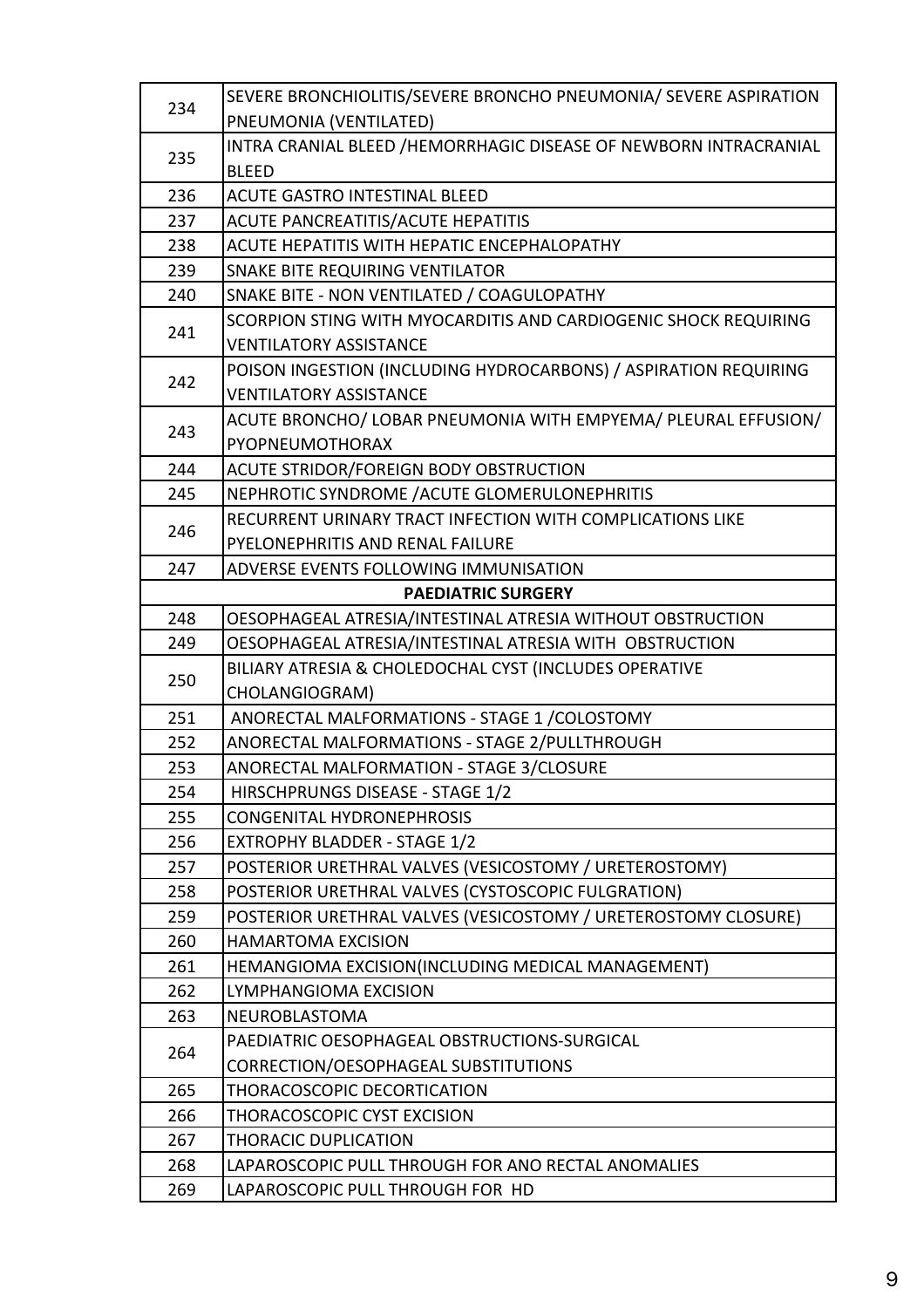| 270 | <b>GASTRIC OUTLET OBSTRUCTIONS</b>                                  |
|-----|---------------------------------------------------------------------|
| 271 | <b>INTERSEX</b>                                                     |
| 272 | SURGICAL CORRECTION FOR URACHAL / CLOACAL ANOMALY                   |
| 273 | CONGENITAL UROGENITAL ANOMALY STAGED CORRECTION                     |
| 274 | <b>BLADDER AUGMENTATION AND SUBSTITUTION</b>                        |
| 275 | URETEROSTOMY AND URETEROSTOMY CLOSURE                               |
| 276 | CONGENITAL LUNG LESIONS (CLE, CCAM)                                 |
| 277 | SURGICAL CORRECTION FOR ANY CONGENITAL ANOMALY                      |
| 278 | PATENT VITELLO INTESTINAL DUCT                                      |
| 279 | VUR - CYSTOSCOPY/STING PROCEDURE (INSTILLATION FO HYALURONIC ACID)  |
| 280 | RECTAL POLYP - POLYPECTOMY                                          |
| 281 | INTESTINAL POLYPOSIS SURGICAL CORRECTION                            |
| 282 | <b>ENCEPHALOCELE</b>                                                |
| 283 | <b>SCROTAL TRANSPOSITION REPAIR</b>                                 |
| 284 | <b>OPEN CYSTECTOMY</b>                                              |
| 285 | LAP CYSTECTOMY                                                      |
| 286 | NECROTISING ENTEROCOLITIS - FLANK DRAINAGE / LAPROTOMY              |
| 287 | CONGENITAL HYDROCELE REPAIR                                         |
| 288 | <b>VULVAL SYNECHIAE</b>                                             |
| 289 | THORACIC/ABDOMINAL WALL DEFECTS -CORRECTION                         |
| 290 | TUMORS (NEONATES/PAEDIATRICS)                                       |
|     | <b>NEUROSURGERY</b>                                                 |
| 291 | CRANIOTOMY AND EVACUATION OF HAEMATOMA                              |
|     | EXCISION OF BRAIN TUMORS - [PRIMARY /BENIGN ) (BOTH INTRA AXIAL AND |
|     | EXTRA AXIAL -INCLUDES SUBTENTORIAL- CP ANGLE BRAINSTEM/CEREBELLAR/  |
| 292 | SUPRATENTORIAL-                                                     |
|     | FRONTAL/PARIETAL/TEMPORAL/SELLAR/SUPRASELLAR/CRANIOPHARYNGIOMA      |
|     |                                                                     |
|     | EXCISION OF BRAIN TUMORS - [MALIGNANT ) (BOTH INTRA AXIAL AND EXTRA |
| 293 | AXIAL - (ALSO INCLUDES SUBTENTORIAL-CP ANGLE BRAINSTEM/CEREBELLAR/  |
|     | SUPRATENTORIAL -FRONTAL/PARIETAL/TEMPORAL/ SAGGITAL LESION/SELLAR   |
|     | LESION/SUPRASELLAR LESION/CRANIOPHARYGIOMA                          |
|     | EXCISION OF BRAIN TUMORS - [SECONDARIES ) (BOTH INTRAAXIAL AND      |
|     | EXTRAAXIAL -INCLUDESSUBTENTORIAL- CP ANGLE BRAINSTEM/CEREBELLAR/    |
| 294 | SUPRATENTORIAL-                                                     |
|     | FRONTAL/PARIETAL/TEMPORAL/SELLAR/SUPRASELLAR/CRANIOPHARYNGIOMA      |
|     |                                                                     |
|     | SHUNT SURGERIES-VENTRICULOATRIAL / VENTRICULOPERITONEAL SHUNT/      |
| 295 | VENTRICULOPLEURAL SHUNT/LUMBAR PERITONEAL/SYRINGO                   |
|     | SUBARACHANOID / CYSTO PERITONEAL                                    |
| 296 | SHUNT SURGERIES-SHUNT DYSFUNTION - FAILURE/REVISION OF SHUNT        |
| 297 | SHUNT SURGERIES - VP SHUNT WITH PROGRAMMABLE SHUNT                  |
| 298 | <b>TWIST DRILL CRANIOSTOMY</b>                                      |
| 299 | <b>SUBDURAL TAPPING</b>                                             |
| 300 | VENTRICULAR TAPPING                                                 |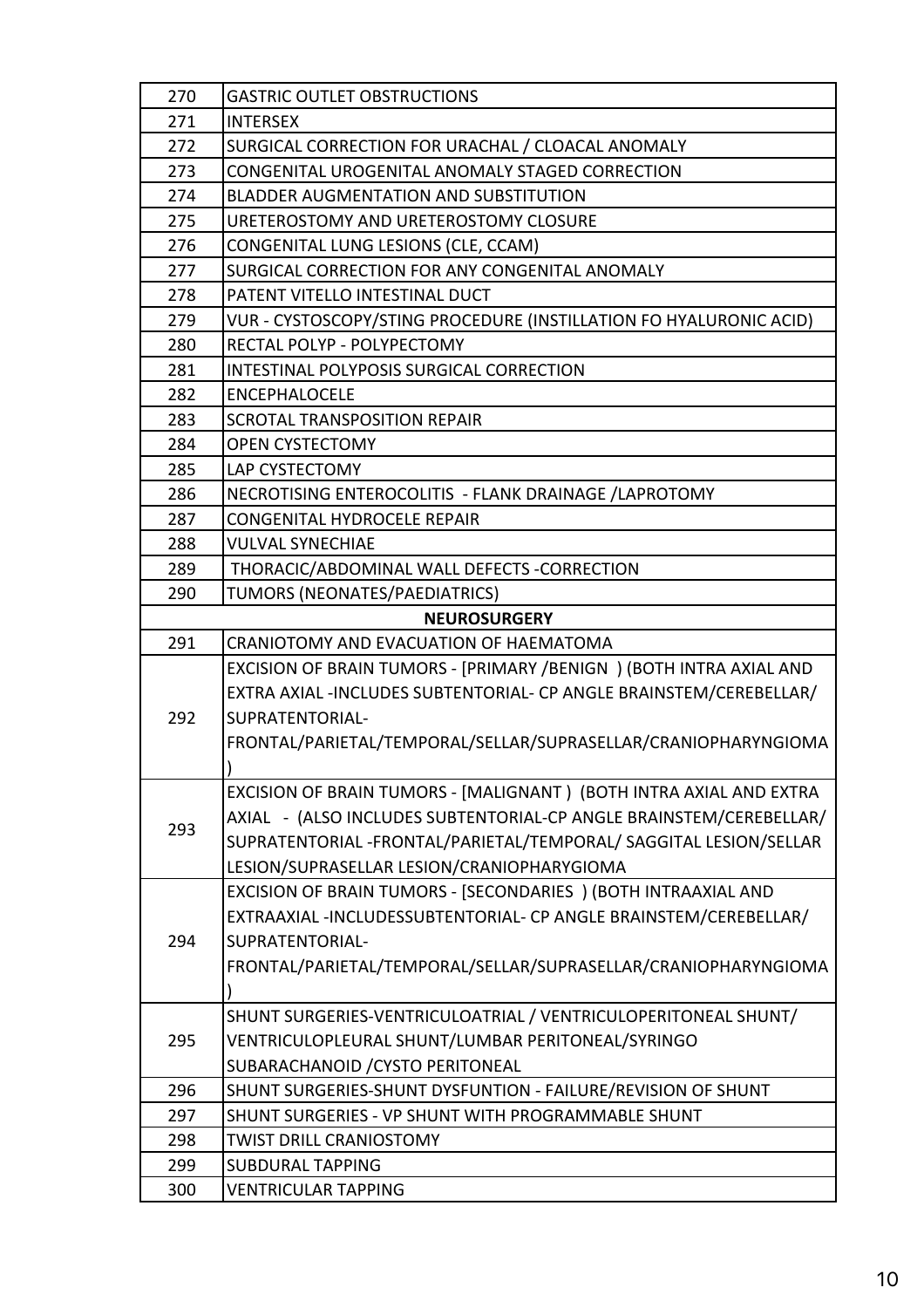| 301 | BRAIN ABSCESS & OTHER INFECTIVE LESION - BURR HOLE /TAPPING       |
|-----|-------------------------------------------------------------------|
| 302 | CRANIOTOMY / EXCISION OF ABSCESS & OTHER INFECTIVE LESION         |
| 303 | <b>C.S.F. RHINORRHOEA &amp; ACF REPAIR</b>                        |
| 304 | <b>CRANIOPLASTY</b>                                               |
| 305 | EXTERNAL VENTRICULAR DRAINAGE (EVD)                               |
| 306 | EXCISION OF LOBE (FRONTAL, TEMPORAL, PARIETAL, CEREBELLUM ETC)    |
| 307 | PARASAGITAL LESION (INCLUDES VENTRICULAR LESIONS & CYSTS)         |
| 308 | <b>BASAL LESION</b>                                               |
| 309 | <b>BRAIN STEM LESION</b>                                          |
| 310 | <b>C P ANGLE LESION</b>                                           |
| 311 | STEREOTACTIC PROCEDURES- SURGICAL PROCEDURE                       |
| 312 | STEREOTACTIC PROCEDURES- ABLATION                                 |
| 313 | STEREOTACTIC PROCEDURES- BIOPSY                                   |
| 314 | DE-COMPRESSIVE CRANIECTOMY (NON TRAUMATIC / CVA INFARCT)          |
| 315 | <b>INTRA-CEREBRAL HEMATOMA EVACUATION</b>                         |
| 316 | SUBDURAL HEMORRHAGE/ DECOMPRESSION FOR CONTUSION & ICH            |
|     | EXCISION / DECOMPRESSION - OPTIC NERVE LESION / ORBITAL TUMOR     |
| 317 | (INCLUDES PROPTOSIS)                                              |
| 318 | <b>TEMPORAL LOBECTOMY</b>                                         |
| 319 | <b>LESIONECTOMY</b>                                               |
| 320 | TEMPORAL LOBECTOMY PLUS DEPTH ELECTRODES                          |
| 321 | MICROVASCULAR DECOMPRESSION FOR TRIGEMINAL NEURALGIA              |
| 322 | MENINGO ENCEPHALOCELE / MENINGO MYELOCELE / MENINGOCELE           |
|     | EXCISION/LIPOMENINGOCELE (AT ANY LEVEL REPAIR)                    |
| 323 | DERMAL SINUS WITH INTRADURAL EXTENSION/TETHERED CORD / RELEASE OF |
|     | <b>TIGHT FILUM</b>                                                |
| 324 | ARNOLD CHIARI MALFORMATION - FORAMEN MAGNUM DECOMPRESSION         |
| 325 | <b>INTRACRANIAL FOREIGN BODY REMOVAL</b>                          |
| 326 | DEPRESSED FRACTURE (WITH /WITHOUT HEMATOMA) - EXCISION/ ELEVATION |
|     | /SCREW & FIXATION / BONE FLAP REMOVAL -TRAUMA / OTHER THAN TRAUMA |
| 327 | BONY LESION OF SKULL (PRIMARY BENIGN /MALIGNANT, SECONDARIES)     |
| 328 | SPONTANEOUS ICH - DECOMPRESSIVE CRANIECTOMY/CRANIOTOMY &          |
|     | <b>EVACUATION</b>                                                 |
| 329 | <b>DEEP BRAIN STIMULATION</b>                                     |
| 330 | INTRATHECAL PUMP IMPLANT                                          |
| 331 | NEURO ENDOSCOPY PROCEDURES-EXCISION OF INTRAVENTRICULAR LESION    |
| 332 | NEURO ENDOSCOPY PROCEDURES-EXCISION OF SUPRATENTORIAL LESION      |
| 333 | NEURO ENDOSCOPY PROCEDURES-SPINAL ENDOSCOPY FOR DISCECTOMY        |
| 334 | NEURO ENDOSCOPY PROCEDURES-ENDOSCOPIC THIRD VENTRICULOSTOMY       |
| 335 | CERVICAL / LUMBAR SYMPATHECTOMY                                   |
|     | <b>VASCULAR SURGERY</b>                                           |
| 336 | <b>DVT-IVC FILTER</b>                                             |
| 337 | PERIPHERAL EMBOLECTOMY WITHOUT GRAFT                              |
| 338 | EXCISION OF ARTERIO VENOUS MALFORMATION - SMALL                   |
| 339 | EXCISION OF ARTERIO VENOUS MALFORMATION - LARGE                   |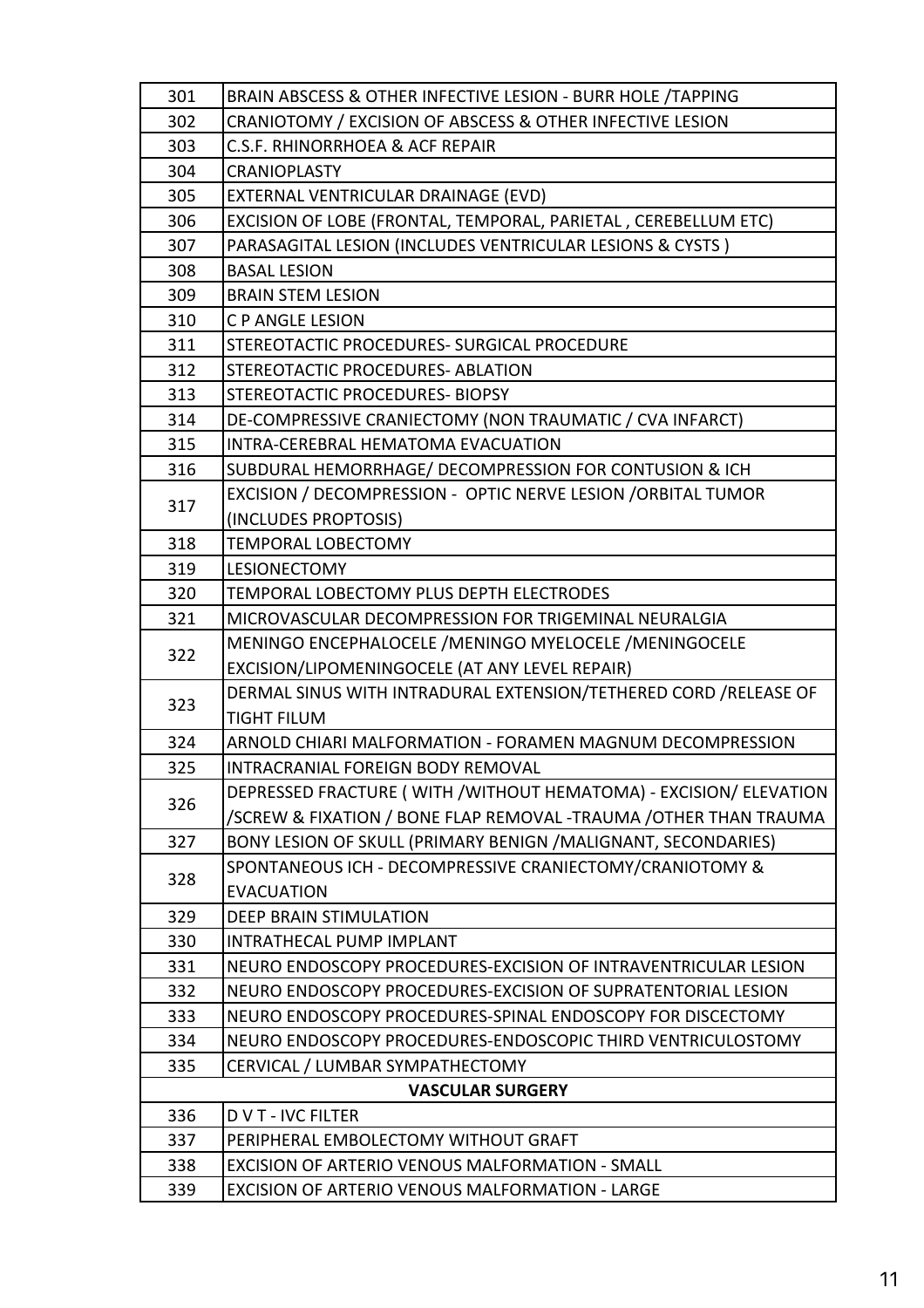| 340 | ARTERIAL EMBOLECTOMY                                                  |
|-----|-----------------------------------------------------------------------|
| 341 | <b>VASCULAR TUMORS</b>                                                |
| 342 | SMALL ARTERIAL ANEURYSMS - REPAIR                                     |
| 343 | MEDIUM SIZE ARTERIAL ANEURYSMS - REPAIR                               |
| 344 | MEDIUM SIZE ARTERIAL ANEURYSMS WITH SYNTHETIC GRAFT                   |
|     | THORACO ABDOMINAL ANEURYSM REPAIR WITH RENO / MESENTRIC               |
| 345 | <b>REVASCULARISATION</b>                                              |
| 346 | VISCERAL ARTERY ANEURSYM REPAIR / RENAL ARTERY ANEURYSM REPAIR        |
| 347 | AORTO - BILLIAC - BIFEMORAL BYPASS WITH VEIN / SYNTHETIC GRAFT        |
| 348 | AXILLO BIFEMORAL BYPASS WITH SYNTHETIC GRAFT                          |
| 349 | FEMORO DISTAL BYPASS WITH VEIN OR SYNTHETIC GRAFT                     |
| 350 | FEMORO DISTAL BYPASS WITH VEIN OR SYNTHETIC GRAFT                     |
| 351 | AXILLO BRACHIAL BYPASS USING SYNTHETIC GRAFT                          |
| 352 | <b>BRACHIO - RADIAL BYPASS WITH SYNTHETIC GRAFT</b>                   |
| 353 | FEMORO- POPLITEAL BYPASS WITH GRAFT                                   |
| 354 | FEMORO- POPLITEAL BYPASS WITHOUT GRAFT                                |
| 355 | FEMORO ILEAL BYPASS WITH GRAFT                                        |
| 356 | FEMORO ILEAL BYPASS WITHOUT GRAFT                                     |
| 357 | FEMORO FEMORAL BYPASS WITH GRAFT                                      |
| 358 | FEMORO FEMORAL BYPASS WITHOUT GRAFT                                   |
| 359 | <b>AORTO RENAL BYPASS</b>                                             |
| 360 | <b>AORTO MESENTRIC BYPASS</b>                                         |
| 361 | CAROTID SUBCLAVIAN ARTERY BYPASS WITH SYNTHETIC GRAFT                 |
| 362 | AXILLO AXILLARY BYPASS WITH SYNTHETIC GRAFT                           |
| 363 | SUBCLAVIAN SUBCLAVIAN BYPASS WITH SYNTHETIC GRAFT                     |
| 364 | <b>CAROTID BODY TUMOR - EXCISION</b>                                  |
| 365 | CAROTID ARTERY BYPASS WITH SYNTHETIC GRAFT                            |
| 366 | SURGERY WITHOUT GRAFT FOR ARTERIAL INJURIES OR VENOUS INJURIES        |
| 367 | VASCULAR INJURY IN UPPER LIMBS - AXILLARY, BRANCHIAL, RADIAL AND      |
|     | ULNAR - REPAIR WITH VEIN GRAFT                                        |
| 368 | MAJOR VASCULAR INJURY -REPAIR - LOWER LIMBS(INCLUDING FOOT)           |
| 369 | MINOR VASCULAR INJURY REPAIR -LOWER LIMBS (INCLUDING FOOT)            |
| 370 | <b>SURGERY WITH VEIN GRAFT</b>                                        |
| 371 | WITH PROSTHETIC GRAFT                                                 |
| 372 | NECK VASCULAR INJURY - CAROTID VESSELS                                |
| 373 | ABDOMINAL VASCULAR INJURIES - AORTA, ILLAC ARTERIES, IVC, ILIAC VEINS |
| 374 | THORACIC VASCULAR INJURIES                                            |
| 375 | <b>VARICOSE VEINS RFA</b>                                             |
| 376 | COVERED STENT PLACEMENT FOR ANEURSYM / MURAL THROMBOSIS               |
| 377 | THROMBOLYSIS FOR DEEP VEIN THROMBOSIS (CATHETER DIRECTED              |
|     | THROMBOLYSIS)                                                         |
| 378 | <b>BRACHIO - BASILIC TRANSPOSITION FOR HEMODIALYSIS ACCESS</b>        |
| 379 | VERTEBRAL ARTERY STENTING WITH EMBOLIC PROTECTION DEVICE              |
| 380 | END ARTERECTOMY FOR PERIPHERAL ARTERIES / PATCH CLOSURE               |
| 381 | <b>END ARTERECTOMY FOR LARGE ARTERIES</b>                             |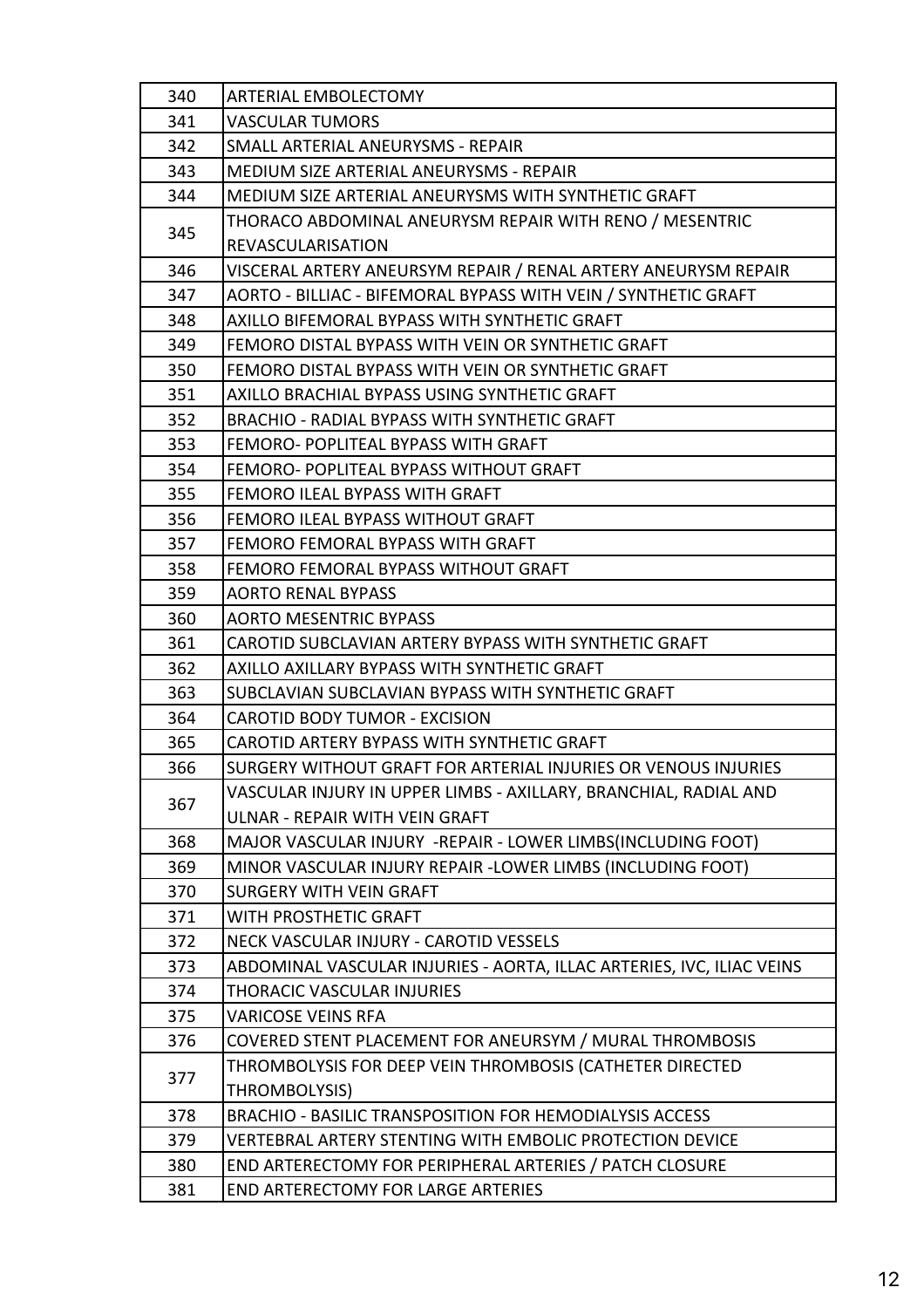| 382 | THROMBIN INJECTION UNDER DUPLEX GUIDANCE FOR PSEUDOANEURYSM      |
|-----|------------------------------------------------------------------|
| 383 | PSEUDOANEURYSM MANAGEMENT WITH USG COMPRESSION THERAPY           |
| 384 | PSEUDOANEURYSM LIGATION                                          |
| 385 | PROFUNDA PLASTY                                                  |
| 386 | FOAM SCLEROTHERAPY FOR VARICOSE ULCER UNDER DUPLEX USG           |
|     | <b>MONITORING</b>                                                |
|     | SCLEROTHERAPY FOR LOW FLOW VENOUS MALFORMATION UNDER DUPLEX      |
| 387 | <b>USG MONITORING</b>                                            |
| 388 | SYSTEMIC THROMBOLYSIS IN PERIPHERAL ARTERY DISEASE               |
| 389 | REDO BYPASS AFTER GRAFT THROMBOSIS                               |
| 390 | <b>ENDOVASCULAR AORTIC REPAIR</b>                                |
| 391 | THORACIC ENDOVASCULAR AORTIC REPAIR                              |
| 392 | HYBRID / OPEN INCLUDING COVERED STENT PLACEMENT - UNILATERAL     |
| 393 | HYBRID / OPEN INCLUDING COVERED STENT PLACEMENT - BILATERAL      |
| 394 | TUMOR RESECTION WITH VASCULAR RECONSTRUCTION                     |
| 395 | <b>GRAFT THROMBECTOMY BYPASS / AV ACCESS SURGERY</b>             |
| 396 | SARTORIUS/ GRACILIS MUSCLE FLAP COVER FOR VASCULAR COVER         |
|     | <b>EAR, NOSE AND THROAT</b>                                      |
| 397 | <b>COCHLEAR IMPLANT SURGERY &lt; 6YEARS</b>                      |
| 398 | <b>AUDITORY BRAIN STEM IMPLANT &lt;6YEARS</b>                    |
| 399 | <b>HEARING AID - RESERVED TO GOVT</b>                            |
| 400 | <b>MASTOIDECTOMY - CORTICAL</b>                                  |
| 401 | <b>MASTOIDECTOMY - RADICAL</b>                                   |
| 402 | MASTOIDECTOMY - MODIFIED RADICAL                                 |
| 403 | MASTOIDECTOMY WITH TYMPANOPLASTY                                 |
| 404 | <b>STAPEDECTOMY</b>                                              |
| 405 | <b>TYMPANOPLASTY-TYPE 1</b>                                      |
| 406 | <b>FACIAL NERVE DECOMPRESSION</b>                                |
| 407 | MICROLARYNGEAL SURGERY - SOFT TISSUE SWELLINGS OF LARYNX- BENIGN |
| 408 | MICROLARYNGEAL SURGERY - SOFT TISSUE SWELLINGS OF LARYNX-        |
|     | <b>MALIGNANT</b>                                                 |
| 409 | <b>LARYNGO FISSURECTOMY</b>                                      |
| 410 | ADENOIDECTOMY - GROMET INSERTION                                 |
| 411 | UVULO-PALATO-PHARYNGOPLASTY                                      |
| 412 | <b>EXPANSION SPHINTERO PLASTY</b>                                |
| 413 | <b>ZETA PLASTY</b>                                               |
| 414 | <b>UPPP AND MODIFIATIONS</b>                                     |
| 415 | EXISION OF TUMOR IN PHARYNX / PARAPHARYNX (BENIGN)               |
| 416 | EXCISION OF TUMOR IN PHARYNX / PARAPHARYNX (MALIGNANT)           |
| 417 | EXCISION OF TUMOR NASAL CAVITY (BENIGN / ANGIOFIBROMA NOSE       |
| 418 | EXCISION OF TUMOR NASAL CAVITY (MALIGNANT)                       |
| 419 | <b>ENDOSCOPIC SINUS SURGERY-CHRONIC RHINO SINUSITIS</b>          |
| 420 | ENDOSCOPIC SINUS SURGERY-SINO NASAL POLYPOSIS                    |
| 421 | <b>ENDOSCOPIC SINUS SURGERY-ENDOSCOPIC ORBITAL DECOMPRESSION</b> |
| 422 | ENDOSCOPIC SINUS SURGERY-VIDIAN NEURECTOMY                       |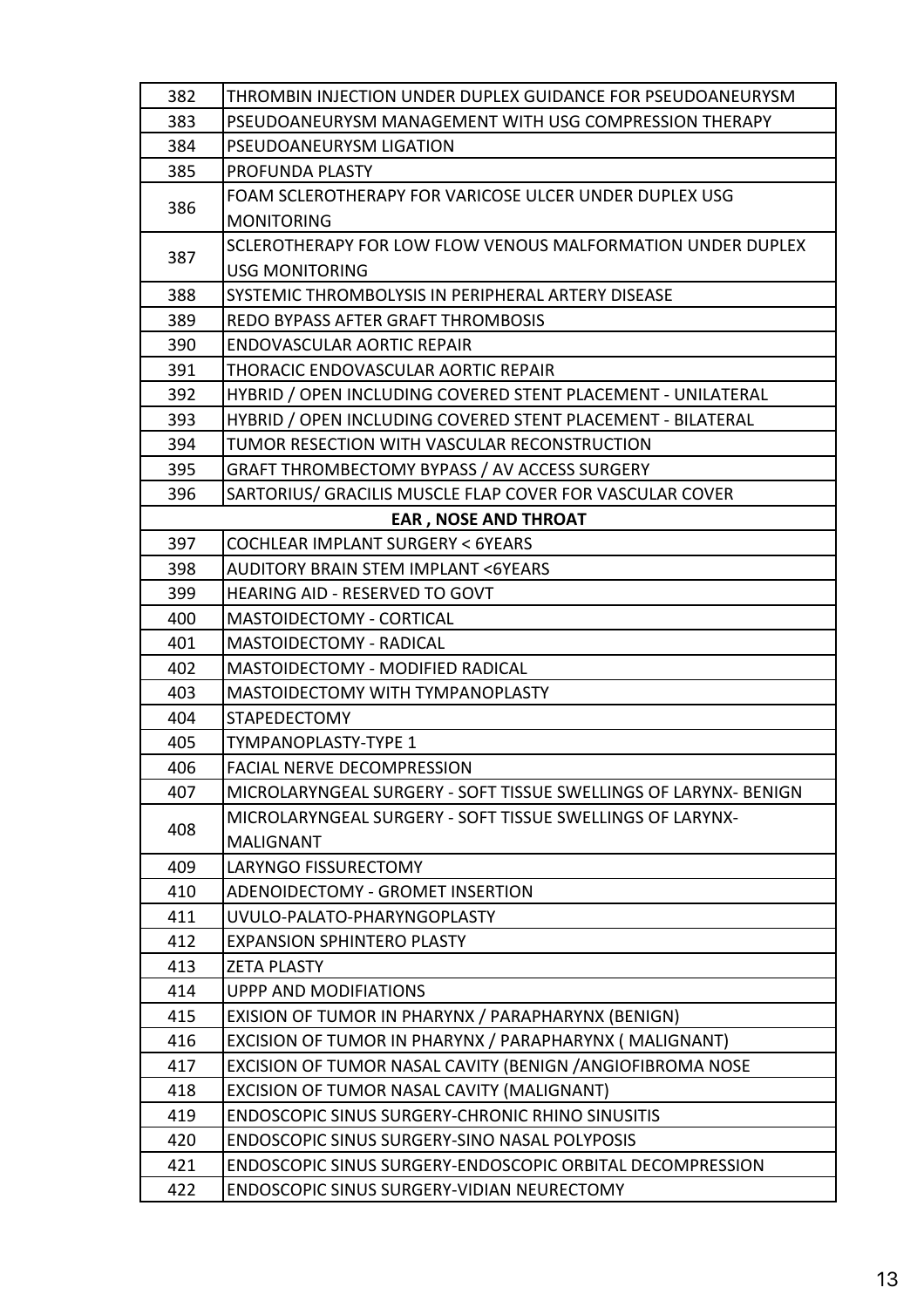| 423 | ENDOSCOPIC SINUS SURGERY-INTERNAL MAXILLARY ARTERY               |
|-----|------------------------------------------------------------------|
|     | LIGATION/SPHENO PALATINE ARTERY LIGATION                         |
| 424 | <b>LABYRINTHECTOMY</b>                                           |
| 425 | PHONO SURGERY FOR VOCAL CORD PARALYSIS                           |
| 426 | MYRINGOTOMY WITH GROMET INSERTION                                |
| 427 | <b>NASAL BONE FRACTURE REDUCTION</b>                             |
| 428 | MICRO DEBRIDER OR CO-ABLATION TURBINOPLASTY                      |
| 429 | CUT THROAT INJURY NECK - EXPLORATION & REPAIR WITHOUT VASCULAR   |
|     | <b>INTERVENTION</b>                                              |
|     | CUT THROAT INJURY NECK - EXPLORATION & REPAIR WITH VASCULAR      |
| 430 | <b>INTERVENTION</b>                                              |
| 431 | TRANS ORAL LASER EXCISION OF LARYNGEAL TUMOR (TOLMS) - BENIGN    |
| 432 | TRANS ORAL LASER EXCISION OF LARYNGEAL TUMOR (TOLMS) - MALIGNANT |
| 433 | <b>EXTERNAL ETHMOIDECTOMY</b>                                    |
| 434 | <b>FRACTURE ZYGOMA OPEN REDUCTION</b>                            |
| 435 | <b>RADIO FREQUENCY ABLATION OF TONGUE</b>                        |
|     | <b>OPHTHALMOLOGY</b>                                             |
| 436 | THERAPEUTIC PENETRATING KERATOPLASTY / OPTICAL PENETRATING       |
|     | <b>KERATOPLASTY</b>                                              |
| 437 | LAMELLAR KERATOPLASTY                                            |
| 438 | <b>SCLERAL PATCH GRAFT</b>                                       |
| 439 | <b>DOUBLE Z-PLASTY</b>                                           |
| 440 | AMNIOTIC MEMBRANE GRAFT / AUTOGRAFT ( FOR PTERYGIUM)             |
| 441 | <b>COLLAGEN CROSS LINKING FOR KERATOCONUS</b>                    |
| 442 | REMOVAL OF SILICON OIL OR GAS                                    |
| 443 | <b>VITRECTOMY ANTERIOR</b>                                       |
| 444 | VITRECTOMY - MEMBRANE PEELING- ENDOLASER, SILICON OIL OR GAS     |
| 445 | MONTHLY INTRAVITREAL ANTI-VEGF FOR MACULAR DEGENERATION - PER    |
|     | <b>INJECTION (MAXIMUM - 6)</b>                                   |
| 446 | DIABETIC MACULAR EDEMA-INTRA VITREAL LUCENTIS/ AVASTIN           |
| 447 | SCLERAL BUCKLE FOR RETINAL DETACHMENT                            |
| 448 | PHOTOCOAGULATION FOR DIABETIC RETINOPATHY / INDICATIONS OTHER    |
|     | THAN DIABETIC RETINOPATHY - PER SITTING                          |
| 449 | <b>DERMIS FAT GRAFT</b>                                          |
| 450 | <b>ORBITOTOMY</b>                                                |
| 451 | <b>ENUCLEATION WITH ORBITAL IMPLANT</b>                          |
| 452 | RECTUS MUSCLE SURGERY (SINGLE)                                   |
| 453 | RECTUS MUSCLE SURGERY (TWO/THREE)                                |
| 454 | LID RECONSTRUCTION SURGERY /BLEPHEROPLASTY                       |
| 455 | PAEDIATRIC CATARACT SURGERY (PHACO EMULSIFICATION IOL/SICS IOL)  |
| 456 | PHOTOCOAGULATION FOR RETINOPATHY OF PREMATURITY                  |
| 457 | GLAUCOMA FILTERING SURGERY FOR PAEDIATRIC GLAUCOMA               |
| 458 | LASER NDYAG PERIPHERAL IRIDOTOMY/ CAPSULOTOMY                    |
| 459 | ADULT GLAUCOMA SURGERY/TRABECULECTOMY/ IMPLANT SURGERY           |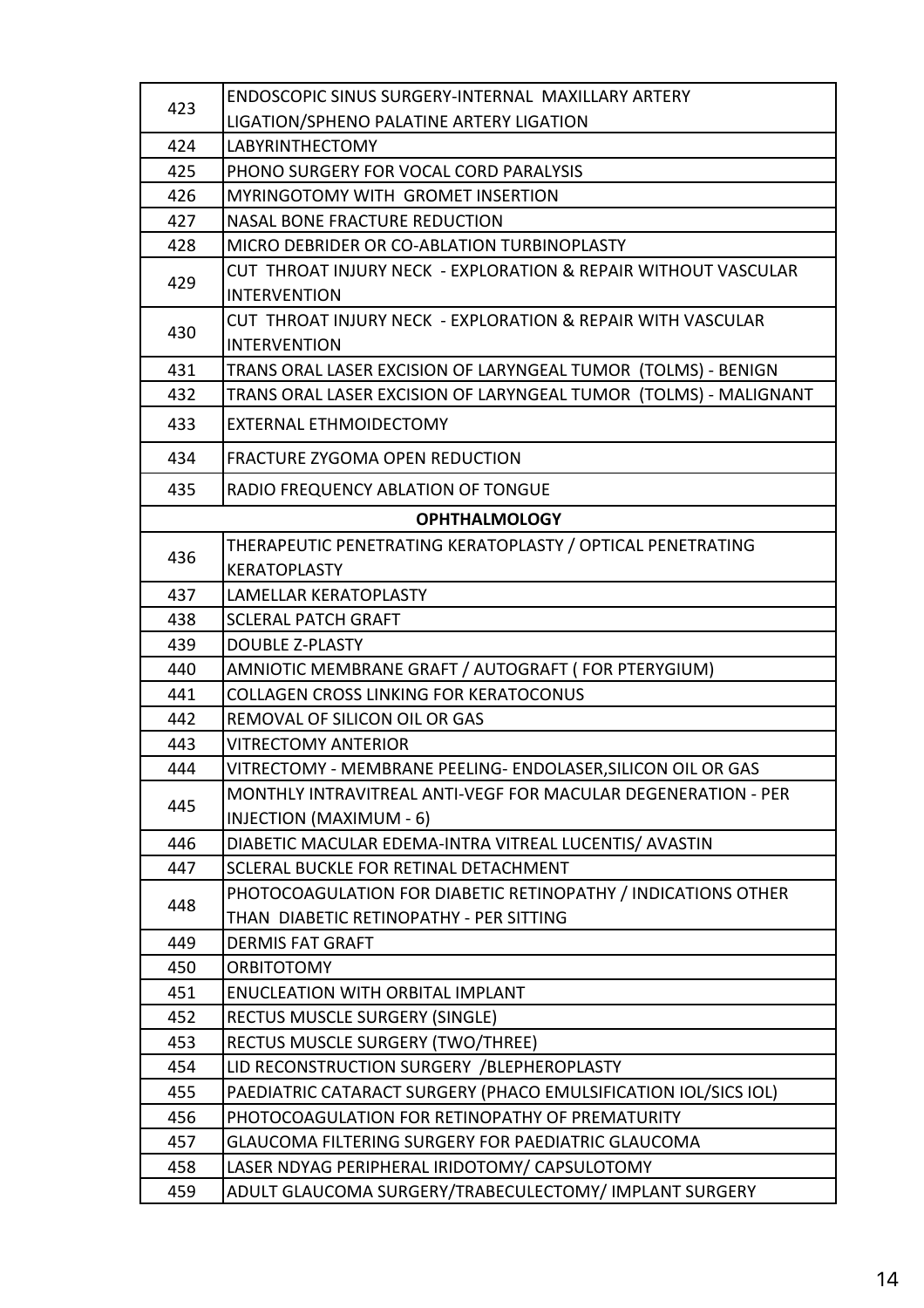| 460 | SURGICAL MANAGEMENT FOR SECONDARY GLAUCOMA                           |
|-----|----------------------------------------------------------------------|
| 461 | <b>SCLERAL / CORNEAL TEAR REPAIR</b>                                 |
| 462 | REFRACTORY CORNEAL ULCER MANAGEMENT/NON HEALING CORNEAL ULCER        |
| 463 | INTRAVITREAL TRIAMCINOLONE / ANTIBIOTICS                             |
| 464 | <b>LATERAL TARSORRHAPHY</b>                                          |
| 465 | TRABECULECTOMY (WITH AHMED VALVE/MITOMYCIN/ EXPRESS<br>STENT/OLOGEN) |
|     |                                                                      |
| 466 | <b>CORNEAL PATCH GRAFT</b>                                           |
| 467 | SOCKET RECONSTRUCTION                                                |
| 468 | <b>OBLIQUE MUSCLE SURGERY</b>                                        |
|     | <b>OBSTETRICS AND GYNAECOLOGY</b>                                    |
| 469 | CAESAREAN HYSTERECTOMY WITH BLADDER REPAIR                           |
| 470 | RUPTURE UTERUS WITH TUBECTOMY                                        |
| 471 | ECLAMPSIA WITH COMPLICATIONS REQUIRING VENTILATORY SUPPORT           |
| 472 | ECLAMPSIA WITH COMPLICATIONS & HELLP SYNDROME                        |
| 473 | ABRUPTIO-PLACENTA WITH OUT COAGULATION DEFECTS (DIC)                 |
| 474 | ABRUPTIO-PLACENTA WITH COAGULATION DEFECTS (DIC)                     |
| 475 | VAGINAL HYSTERECTOMY WITH PELVIC FLOOR REPAIR/WITH MESH REPAIR       |
| 476 | CYSTOCELE, RECTOCELE & PERINEORRAPHY                                 |
| 477 | SLINGS WITH MESH REPAIR FOR PROLAPSE                                 |
| 478 | VAULT PROLAPSE ABDOMINAL REPAIR WITH / WITHOUT MESH                  |
| 479 | LAPAROSCOPIC OVARIAN DRILLING                                        |
| 480 | LAPAROSCOPIC MYOMECTOMY                                              |
| 481 | <b>RECANALISATION ANY TYPE</b>                                       |
| 482 | STAGING LAPROTOMY FOR OVARIAN AND UTERINE CA                         |
| 483 | DIAGNOSTIC HYSTERO- LAPROSCOPY                                       |
| 484 | LAPAROSCOPIC SLING OPERATIONS                                        |
| 485 | PPH SURGICAL MANAGEMENT - HYSTERECTOMY/LIGATION/ EMBOLIZATION        |
| 486 | PURANDARE'S CERVICOPEXY                                              |
|     | <b>GENERAL MEDICINE</b>                                              |
|     | <b>CARDIOLOGY</b>                                                    |
| 487 | ACUTE MI (CONSERVATIVE MANAGEMENT WITHOUT ANGIOGRAM)                 |
| 488 | ACUTE MI (CONSERVATIVE MANAGEMENT WITH ANGIOGRAM)                    |
| 489 | ACUTE MI WITH CARDIOGENIC SHOCK                                      |
| 490 | <b>ACUTE MI REQUIRING IABP PUMP</b>                                  |
| 491 | <b>CONGESTIVE CARDIAC FAILURE</b>                                    |
| 492 | <b>INFECTIVE ENDOCARDITIS</b>                                        |
| 493 | PULMONARY EMBOLISM                                                   |
|     | ARRYTHMIAS (SUPRAVENTRICULLAR / VENTRICULAR) - INVASIVE              |
| 494 | <b>MANAGEMENT</b>                                                    |
|     | ARRYTHMIAS (SUPRAVENTRICULLAR / VENTRICULAR) - CONSERVATIVE          |
| 495 | <b>MANAGEMENT</b>                                                    |
| 496 | PERICARDIAL EFFUSION/TAMPONADE                                       |
| 497 | CARDIAC CATHETERISATION AND RIGHT & LEFT HEART STUDY                 |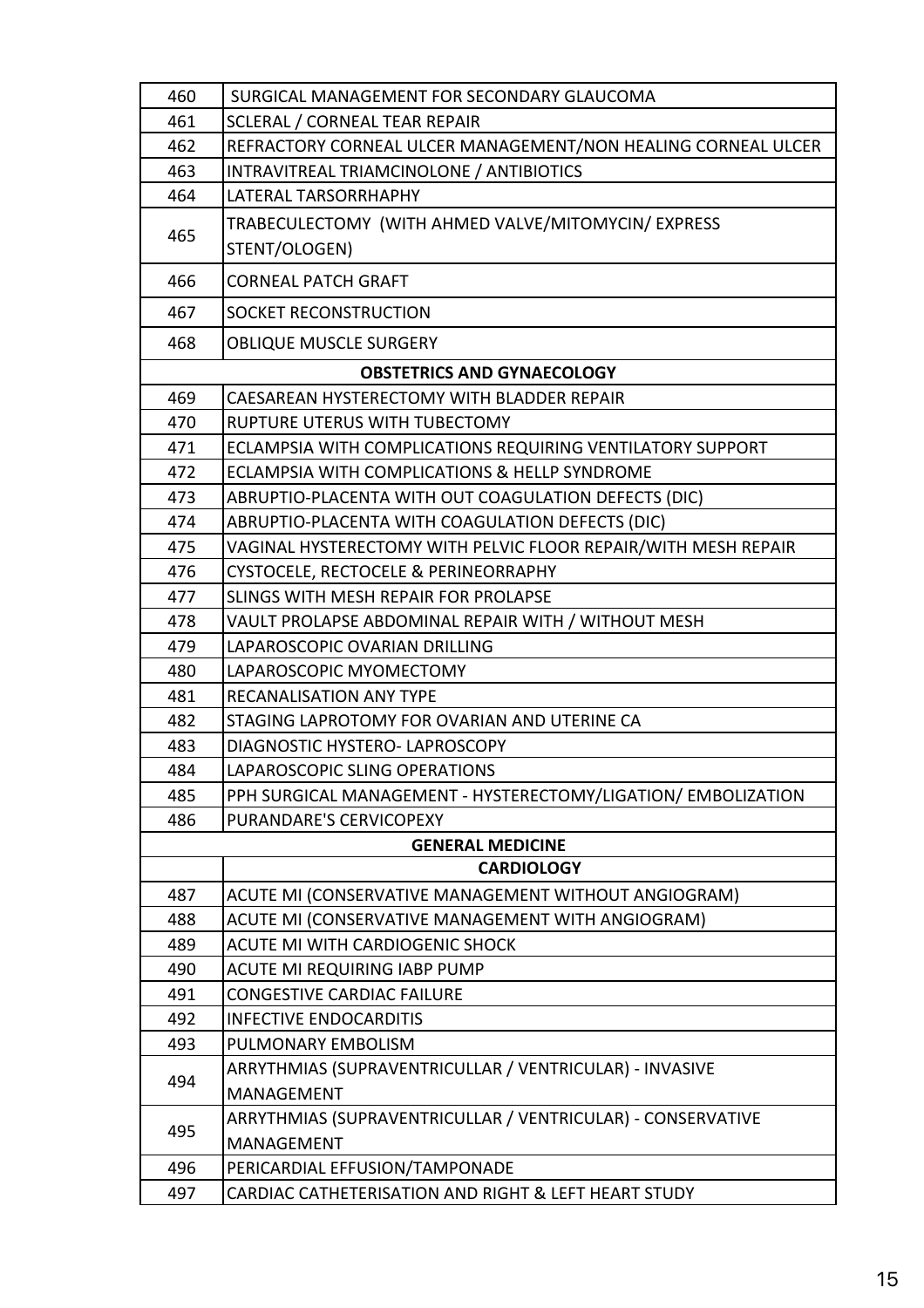| 498 | PROSTHETIC VALVE THROMBOSIS-THROMBOLYSIS                             |
|-----|----------------------------------------------------------------------|
| 499 | TENECTEPLASE/TPA ADDITIONAL FOR MI MANAGEMENT                        |
|     | <b>CRITICAL CARE</b>                                                 |
| 500 | COPD RESPIRATORY FAILURE (INFECTIVE EXACERBATION)                    |
| 501 | ACUTE BRONCHITIS AND PNEUMONIA WITH RESPIRATORY FAILURE              |
| 502 | REQUIRING VENTILATORY SUPPORT -OP POISIONING / METABOLIC             |
|     | COMA/SCORPION STING/ SNAKE BITE / BITES & STINGS (PER DAY)           |
|     | <b>INFECTIOUS DISEASES</b>                                           |
| 503 | DIPTHERIA COMPLICATED                                                |
| 504 | <b>CRYPTOCOCCAL MENINGITIS</b>                                       |
| 505 | <b>CEREBRAL MALARIA</b>                                              |
|     | <b>MEDICAL GASTROENTROLOGY</b>                                       |
| 506 | <b>CORROSIVE OESOPHAGEAL INJURY</b>                                  |
| 507 | ACUTE PANCREATITIS WITH PSEUDOCYST (INFECTED)                        |
|     | CHRONIC PANCREATITIS WITH SEVERE PAIN I) SEMS- SELF EXPANDABLE       |
| 508 | METALLIC STENT FOR BILIARY OBSTRUCTION (OBSTRUCTIVE JAUNDICE)-       |
|     | MALIGNANT/BENIGN                                                     |
|     | CHRONIC PANCREATITIS WITH SEVERE PAIN- II) ENDOSCOPIC PANCREATIC     |
| 509 | SPINCTEROTOMY AND /OR PANCREATIC DUCT STENTING                       |
|     | CHRONIC PANCREATITIS WITH SEVERE PAIN-PANCREATIC DUCT STENTING-      |
| 510 | PANCRETIC DUCT LEAKS, PSEUDOCYST OF PANCREAS, PANCREATIC STRICTURE,  |
|     | PANCREATIC STONE DISEASE                                             |
|     | NON VARICEAL BLEED- HEATER PROBE (UPPER & LOWER GI BLEED) INCLUDES   |
| 511 | GAVE, ULCER, RADIATION PROCTITIS/COLITIS, POST POLYPECTOMY BLEED,    |
|     | DIEULAFOYS LESION, ANGIODYSPLASIA, MALLORY WEISS TEAR.               |
|     | <b>NEPHROLOGY</b>                                                    |
| 512 | RAPIDLY PROGRESSIVE RENAL FAILURE (RPRF)                             |
| 513 | MAINTANENCE HEMODIALYSIS FOR CRF (8 DIALYSIS) INCLUDING SEROPOSITIVE |
| 514 | PERITONEAL DIALYSIS/CAPD                                             |
|     | <b>NEUROLOGY</b>                                                     |
| 515 | CHRONIC INFLAMMATORY DEMYELINATING POLY NEUROPATHY                   |
| 516 | <b>HEMORRHAGIC STROKE /ISCHEMIC STROKE</b>                           |
|     | <b>DERMATOLOGY</b>                                                   |
| 517 | PEMPHIGUS / PEMPHIGOID                                               |
| 518 | STEVENS- JOHNSON SYNDROME                                            |
|     | <b>HEMATOLOGY</b>                                                    |
| 519 | THROMBOCYTOPENIA WITH BLEEDING DIATHESIS                             |
|     | BONE MARROW TRANSPLANTATION/STEM CELL TRANSPLANTATION-               |
| 520 | <b>INCLUDING TOTAL BODY RADIATION</b>                                |
|     | <b>PULMONOLOGY</b>                                                   |
| 521 | <b>BRONCHIECTASIS WITH REPEATED HOSPITALISATION&gt;6PER YEAR</b>     |
| 522 | ACUTE RESPIRATORY FAILURE (WITHOUT VENTILATOR)                       |
| 523 | ACUTE RESPIRATORY FAILURE (WITH VENTILATOR - FOR MINIMUM 5 DAYS)     |
| 524 | LUNG ABSCESS, NON - RESOLVING                                        |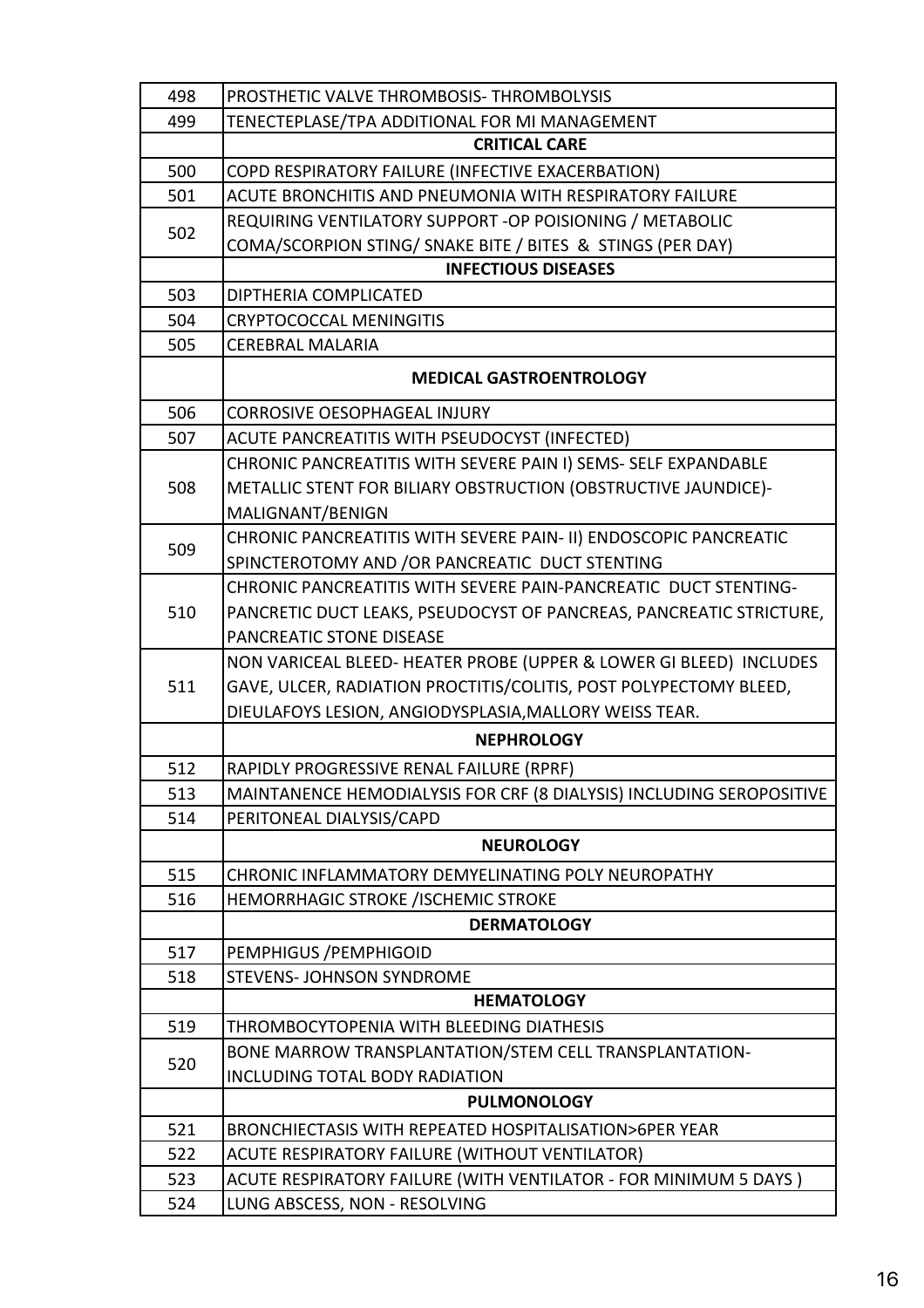| 525 | PNEUMOTHORAX ( LARGE / RECURRENT )              |
|-----|-------------------------------------------------|
| 526 | I HYDROPNEUMOTHORAX                             |
| 527 | MALIGNANT PLEURAL EFFUSION / MASSIVE HEMOPTYSIS |
| 528 | <b>IPNEUMOCONIOSIS</b>                          |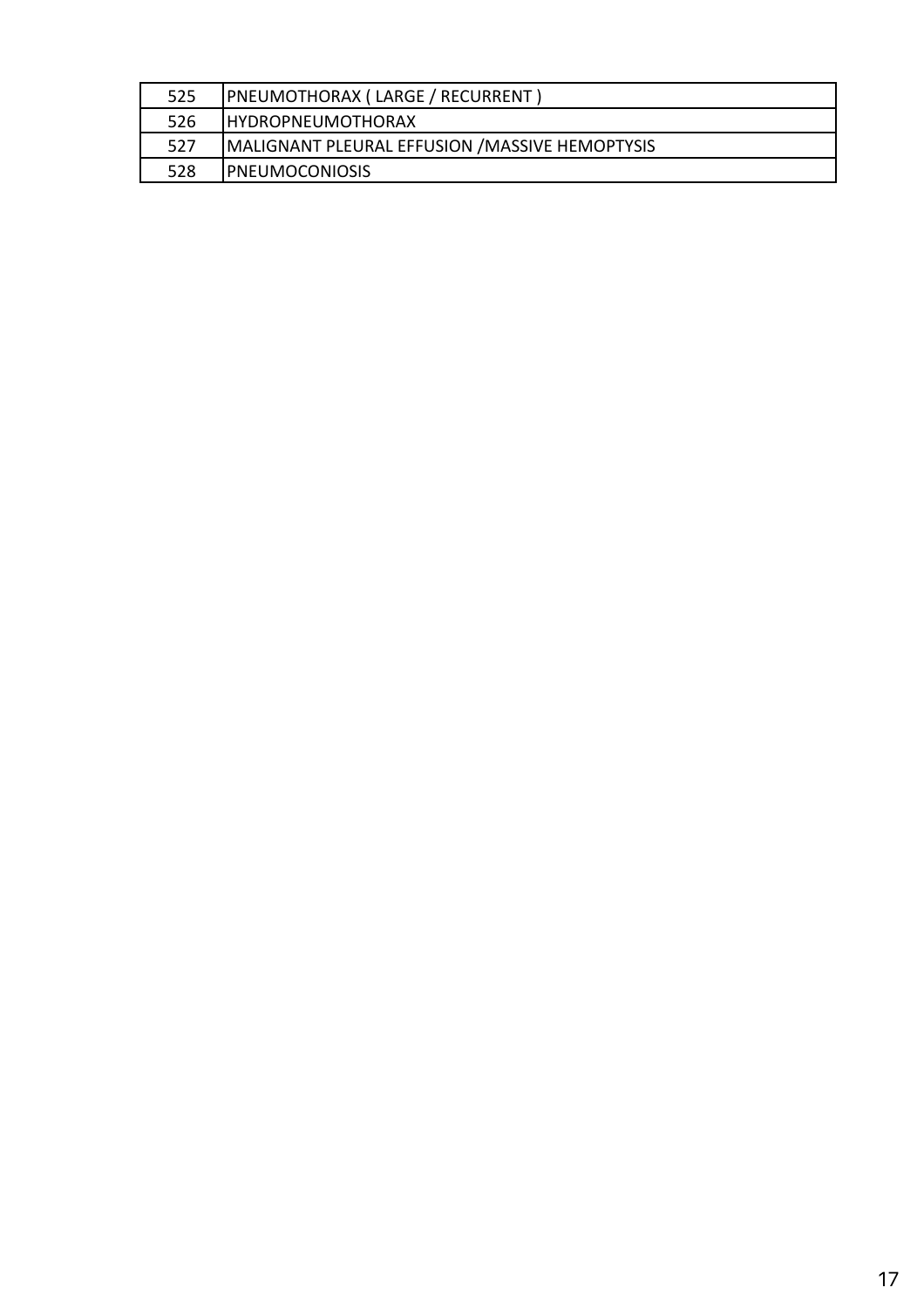|     | <b>RHEUMATOLOGY</b>                                                     |
|-----|-------------------------------------------------------------------------|
|     | SLE-PREDNISOLONE OR METHOTREXATE OR AZATHIOPRINE OR TACROLIMUS          |
| 529 | OR HYDROXYCHLOROQUINE/ MYCOPHENOLATE MOFETIL                            |
|     | INDUCTION/MYCOPHENOLATE MOFETIL MAINTENANCE                             |
| 530 | SLE-WITH INTERNAL ORGAN INVOLVEMENT ON PULSE CYCLOPHOSPHAMIDE           |
|     | <b>THERAPY</b>                                                          |
| 531 | <b>SLE WITH COMPLICATIONS</b>                                           |
| 532 | <b>SCLERODERMA RENAL CRISIS</b>                                         |
|     | PRIMARY SJOGREN'S SYNDROME- PREDNISOLONE OR METHOTREXATE OR             |
|     | AZATHIOPRINE OR TACROLIMUS OR HYDROXYCHLOROQUINE, PULSE                 |
| 533 | CYCLOPHOSPHAMIDE THERAPY/MYCOPHENOLATE MOFETIL                          |
|     | INDUCTION/MYCOPHENOLATE MOFETIL MAINTENANCE/ WITH GANGRENE ON           |
|     | IV PROSTACYCLIN/ PNEUMOCOCCAL VACCINATION                               |
|     | SYSTEMIC SCLEROSIS - METHOTREXATE OR AZATHIOPRINE OR                    |
|     | HYDROXYCHLOROQUINE/PULSE CYCLOPHOSPHAMIDE                               |
| 534 | THERAPY/MYCOPHENOLATE MOFETIL INDUCTION/MYCOPHENOLATE MOFETIL           |
|     | MAINTENANCE/ WITH GANGRENE ON IV PROSTACYCLIN                           |
| 535 | INTERVENTIONS LIMITED TO ACUTE RHEUMATIC FEVER AND RELATED CONDITIONS / |
|     | ACUTE EXACERBATION OF CHRONIC RHEUMATIC CONDITIONS                      |
| 536 | ANTIPHOSPHOLIPID SYNDROME (PRIMARY / SECONDARY)                         |
| 537 | CATASTROPHIC ANTIPHOSPHOLIPID SYNDROME                                  |
|     | <b>ENDOCRINOLOGY</b>                                                    |
| 538 | <b>GROWTH HORMONE FOR HYPOPITUTARISM</b>                                |
| 539 | PITUITARY - ACROMEGALY                                                  |
| 540 | <b>CUSHINGS SYNDROME</b>                                                |
| 541 | DELAYED PUBERTY HYPOGONADISM (EX.TURNERS SYND, KLEINFELTER SYND)        |
|     | <b>PSYCHIATRY</b>                                                       |
| 542 | MULTIMODAL THERAPY FOR AUTISM                                           |
|     | <b>HEPATOLOGY</b>                                                       |
| 543 | <b>FULMINANT HEPATIC FAILURE</b>                                        |
| 544 | PRIMARY BILIARY CIRRHOSIS                                               |
| 545 | CHRONIC LIVER DISEASE - COMPENSATED / DECOMPENSATED                     |
|     | <b>SURGICAL GASTRO ENTEROLOGY</b>                                       |
| 546 | <b>LIVER TRANSPLANTATION</b>                                            |
| 547 | RT. HEPATECTOMY/NON ANATOMICAL RESECTION OF LIVER                       |
| 548 | LT. HEPATECTOMY/NON ANATOMICAL RESECTION OF LIVER                       |
| 549 | SPLENORENAL ANASTOMOSIS                                                 |
| 550 | <b>SURGERY FOR BLEEDING ULCERS</b>                                      |
| 551 | I STAGE-SUB TOTAL COLECTOMY + ILEOSTOMY                                 |
| 552 | <b>II STAGE - J-POUCH</b>                                               |
| 553 | <b>III STAGE-ILEOSTOMY CLOSURE</b>                                      |
| 554 | HEPATICO JEJUNOSTOMY - BILIARY STRICTURE / INJURY / EXTERNAL BILIARY    |
|     | <b>FISTULA MANAGEMENT</b>                                               |
| 555 | <b>BILIARY PANCREATITIS - CBD CALCULI</b>                               |
| 556 | REPAIR SURGERY FOR INJURIES DUE TO FB                                   |
| 557 | SURGICAL REMOVAL OF FOREIGN BODY FROM GIT (INVASIVE / NON INVASIVE)     |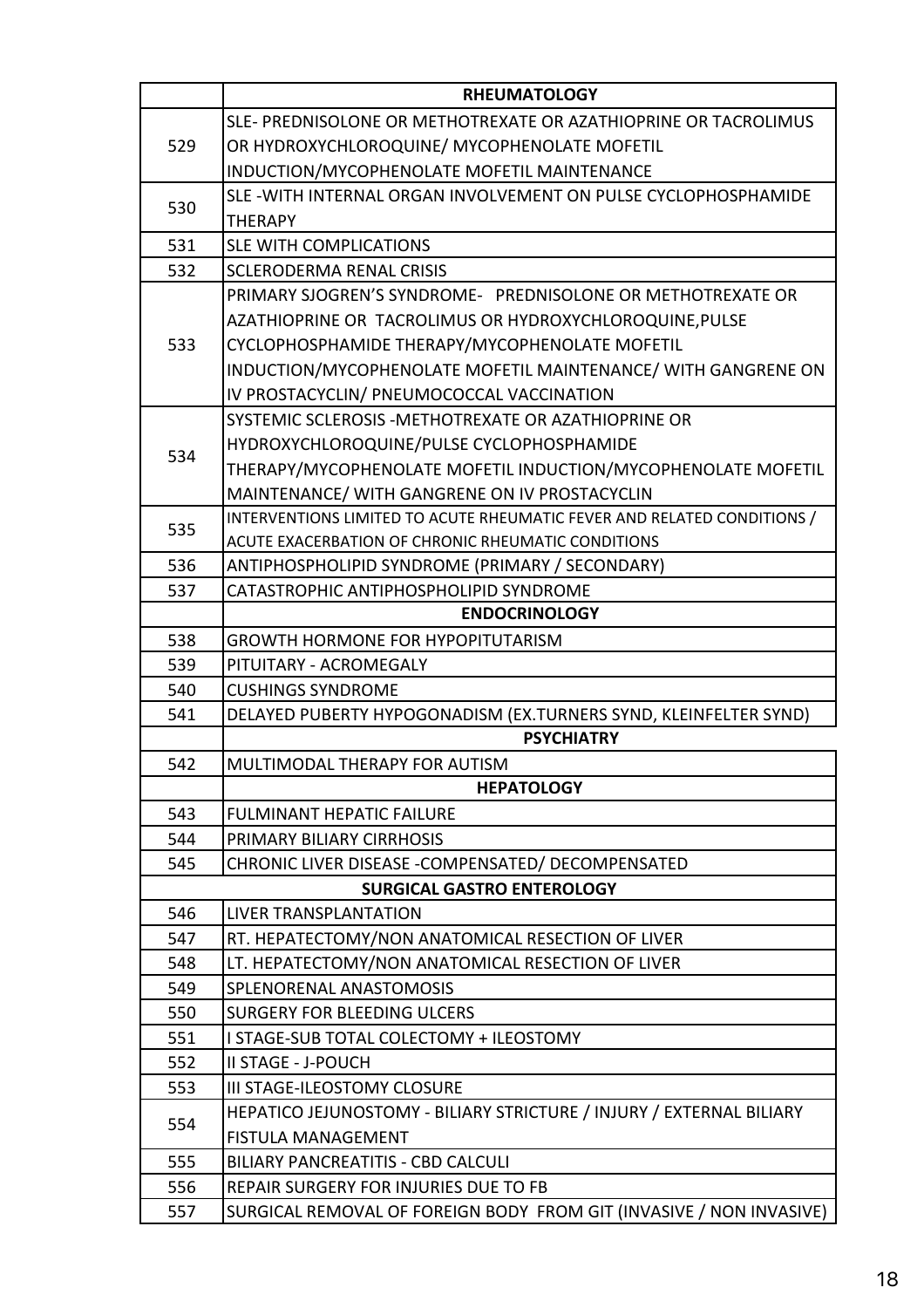| 558 | GASTRO STUDY FOLLOWED BY THORACOTOMY & SURGICAL MANAGEMENT            |
|-----|-----------------------------------------------------------------------|
|     | FOR OESOPHAGEAL INJURY FOR CORROSIVE INJURIES/FB                      |
| 559 | HAEMANGIOMA SOL LIVER HEPATECTOMY + WEDGE RESECTION                   |
| 560 | LIENORENAL SHUNT                                                      |
| 561 | SLEEVE GASTRECTOMY FOR MORBID OBESITY                                 |
| 562 | ROUXEN Y GASTRIC BYPASS FOR MORBID OBESITY                            |
| 563 | ANAL SPHINCTER RECONSTRUCTION/ LEVATROPLASTY                          |
| 564 | <b>GRACILOPLASTY</b>                                                  |
| 565 | BILIARY PERITONITIS - EMERGENCY LAPAROTOMY                            |
| 566 | SPLEEN SPARING DEVASCULARISATION                                      |
| 567 | LIVER SEGMENTECTOMY                                                   |
| 568 | PORTOCAVAL ANASTOMOSIS                                                |
| 569 | DEVASCULARISATION WITH OESOPHAGEAL TRANSECTION                        |
| 570 | <b>WARREN SHUNT</b>                                                   |
| 571 | PANCREAS DIVISUM                                                      |
|     | <b>GENITOURINARY SURGERY</b>                                          |
|     | RENAL TRANSPLANTATION SURGERY INCLUDES -- POST RENAL TRANSPLANT       |
| 572 | REJECTION A.STEROID RESISTANT B.STEROID SENSITIVE/ POST RENAL         |
|     | TRANSPLANT INFECTION - LIFE TREATENING  TREATMENT FOR FUNGAL          |
|     | INFECTIONS (LIPOSOMAL AMP -B OR EICHNOCANDINS),                       |
| 573 | CYSTOLITHOTRIPSY/LASER LITHOTRIPSY / RETROGRADE INTRARENAL SURGERY    |
| 574 | PER CUTANEOUS NEPHRO LITHOTOMY                                        |
| 575 | EXTRACORPOREAL SHOCK WAVE LITHOTRIPSY                                 |
| 576 | URETERO RENO SCOPIC LITHOTRIPSY                                       |
| 577 | SINGLE STAGE URETHROPLASTY FOR STRICTURE URETHRA                      |
| 578 | <b>BUCCAL MUCOSAL GRAFT- URETHROPLASTY</b>                            |
| 579 | DOUBLE STAGE URETHROPLASTY FOR STRICTURE URETHRA - STAGE I / STAGE II |
| 580 | DOUBLE STAGE URETHROPLASTY FOR STRICTURE URETHRA - RECONSTRUCTION     |
|     | <b>PROCEDURE</b>                                                      |
| 581 | ANATROPHIC PEYLOLITHOTOMY FOR STAGHORN CALCULUS                       |
| 582 | RENAL CYST EXCISION                                                   |
| 583 | NEPHRECTOMY PYONEPHROSIS/XANTHO GRANULOMATOUS PYELONEPHRITIS          |
| 584 | <b>ENDOSCOPE REMOVAL OF STONE IN BLADDER</b>                          |
| 585 | URETERIC INJURY REPAIR                                                |
| 586 | <b>BLADDER INJURY REPAIR</b>                                          |
| 587 | URETERIC REIMPLANTATION                                               |
| 588 | <b>VESICO VAGINAL FISTULA</b>                                         |
| 589 | <b>CLOSURE OF URETHRAL FISTULA</b>                                    |
| 590 | OPTICAL URETHROTOMY                                                   |
| 591 | PERINEAL URETHROSTOMY                                                 |
| 592 | <b>ANDERSON HYNES PYELOPLASTY</b>                                     |
| 593 | CAECO CYSTOPLASTY /BLADDER NECK INCISION (BNI) / AUGMENTATION -       |
|     | <b>CYSTOPLASTY</b>                                                    |
| 594 | <b>SUPRA PUBLIC CYSTOSTOMY</b>                                        |
| 595 | DIVERTICULECTOMY / PERSISTENT URACHUS                                 |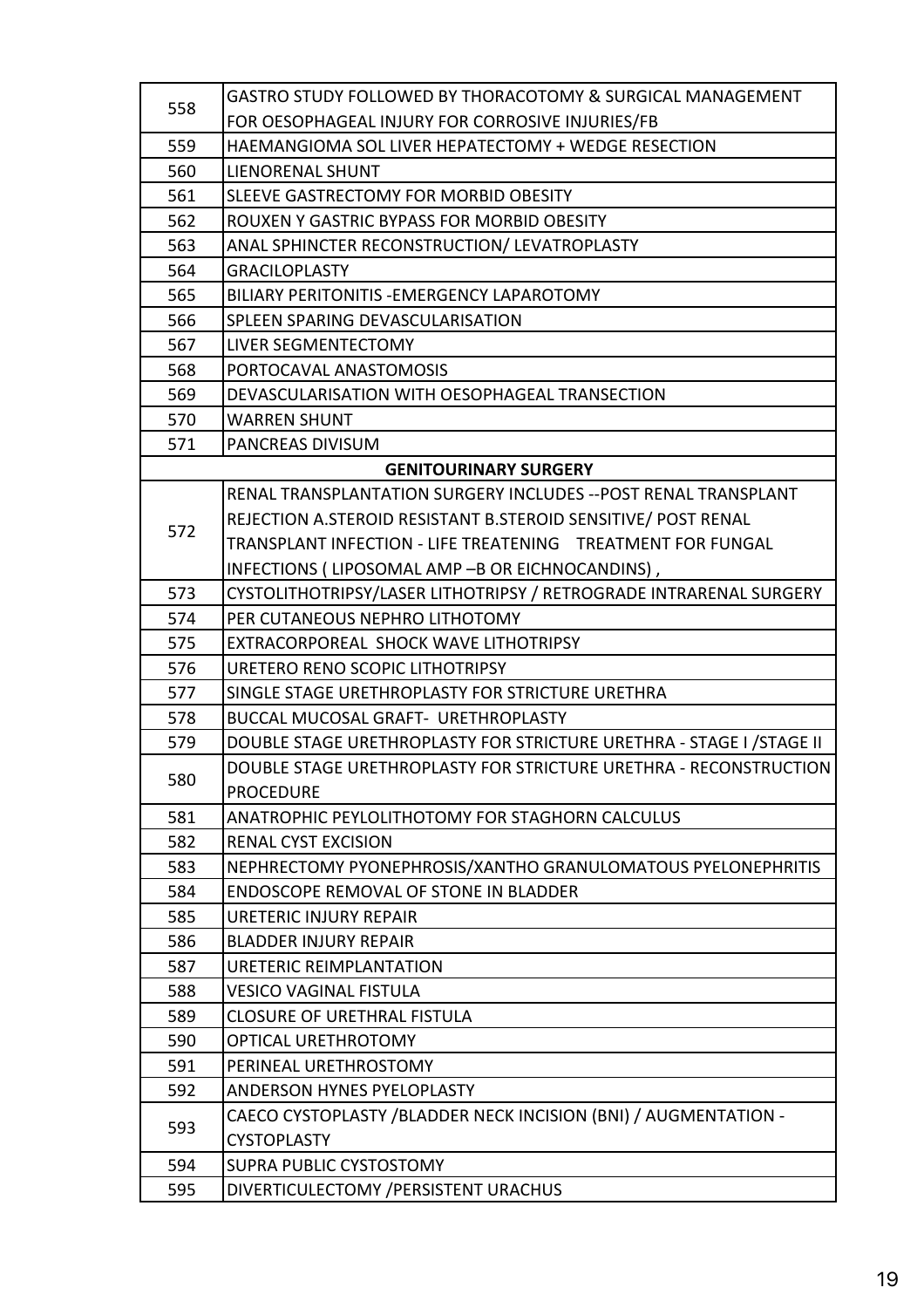| 596                        | URACHAL SINUS/TUMOR / EXCISION                                             |
|----------------------------|----------------------------------------------------------------------------|
| 597                        | INCONTINENCE URINE- (MALE)/ (FEMALE-INCLUDING CYSTOSCOPY OTIS              |
|                            | URETHROTOMY)                                                               |
| 598                        | TRANSURETHRAL RESECTION OF PROSTATE (TURP)                                 |
| 599                        | TURP WITH CYST LITHOTRIPSY                                                 |
| 600                        | <b>CHORDEE CORECTION</b>                                                   |
|                            | <b>INTERVENTIONAL RADIOLOGY</b>                                            |
| 601                        | <b>INFERIOR VENA CAVA STENTING SINGLE STENT</b>                            |
| 602                        | <b>CORTICAL VENOUS SINUS THROMBOLYSIS</b>                                  |
| 603                        | INTRA-ARTERIAL THROMBOLYSIS FOR ACUTE ISCHEMIC LIMBS                       |
| 604                        | PERMANENT TUNNELED CATHETER PLACEMENT AS SUBSTITUTE FOR AV                 |
|                            | FISTULA IN LONG TERM DIALYSIS                                              |
| 605                        | STEREOTACTIC MAMMOGRAPHIC BIOPSY PROCEDURES                                |
| 606                        | ENDOVASCULAR INTERVENTION FOR SALVAGING HEMODIALYSIS AV FISTULA            |
| 607                        | <b>BALLOON RETROGRADE TRANSVENOUS OBLITERATION OF BLEEDING GASTRIC</b>     |
|                            | <b>VARICES (BRTO)</b>                                                      |
| 608                        | PERCUTANEOUS VERTEBRO PLASTY/ CEMENTOPLASTY (FOR EACH LEVEL)               |
| 609                        | PTBD STENTING WITH OR WITHOUT DRAINAGE                                     |
| 610                        | <b>TRANS JUGULAR LIVER BIOPSY</b>                                          |
| 611                        | FLOW DIVERTOR FOR WIDE NECK ANEURYSM                                       |
|                            | <b>COMMON PROCEDURES (INCLDUING GENERAL SURGERY) - MAY BE DONE BY MORE</b> |
| <b>THAN ONE SPECIALITY</b> |                                                                            |
| 612                        | THOROCOPLASTY ( BRONCHOPLEURAL FISTULA/OTHERS)                             |
| 613                        | MYOPLASTY (BRONCHOPLEURAL FISTULA/OTHERS)                                  |
| 614                        | <b>TRANSPLEURAL BPF CLOSURE</b>                                            |
| 615                        | <b>CAROTID EMBOLECTOMY</b>                                                 |
| 616                        | PULMONARY EMBOLECTOMY WITH IVC FILTER                                      |
| 617                        | RENAL ANGIOPLASTY                                                          |
| 618                        | <b>VERTERBRAL ANGIOPLASTY</b>                                              |
| 619                        | EXISION OF TUMORS IN NASOPHARYNX (BENIGN)                                  |
| 620                        | EXCISION OF TUMOR IN NASOPHARYNX( MALIGNANT)                               |
| 621                        | <b>ENDOSCOPIC DCR</b>                                                      |
| 622                        | VAGINAL HYSTERECTOMY FOR BENIGN / MALIGNANT CONDITIONS                     |
| 623                        | ABDOMINAL HYSTERECTOMY FOR BENIGN / MALIGNANT CONDITIONS                   |
| 624                        | WERTHEIMS / RADICAL HYSTERECTOMY                                           |
| 625                        | AMPUTATIONS - FORE QUARTER / HIND QUARTER WITH OR WITHOUT                  |
|                            | <b>HEMIPELVECTOMY</b>                                                      |
| 626                        | DENGUE SHOCK SYNDROME/ DENGUE HEMORRHAGIC FEVER -                          |
|                            | (ADULT/PAEDIATRICS)                                                        |
| 627                        | PANCREATECTOMY ANY TYPE - OPEN / LAP                                       |
| 628                        | <b>NEPHROSTOMY</b>                                                         |
| 629                        | OBSCURE/ NON VARICEAL BLEED- CLIPPING / ARGON PLASMA COAGULATION/          |
|                            | INJECTION/CONSERVATIVE                                                     |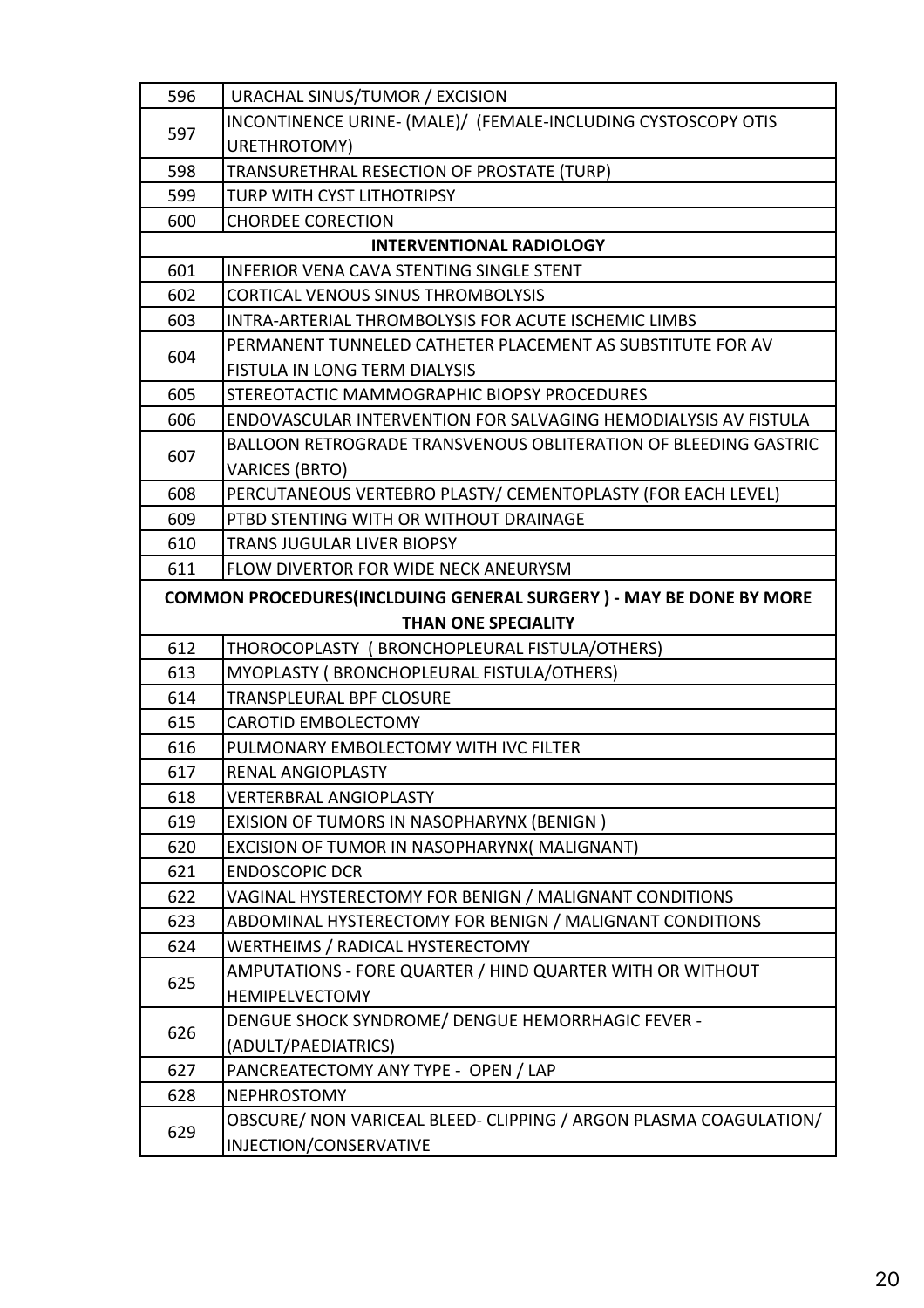| 630 | MIXED CONNECTIVE TISSUE DISEASE-(METHOTREXATE OR AZATHIOPRINE OR<br>HYDROXY CHLOROQUINE/ PULSE CYCLOPHOSPHAMIDE THERAPY/<br>MYCOPHENOLATE MOFETIL INDUCTION/MYCOPHENOLATE MOFETIL<br>MAINTENANCE/ WITH GANGRENE ON IV PROSTACYCLIN/ PNEUMOCOCCAL<br><b>VACCINATION</b> )    |
|-----|-----------------------------------------------------------------------------------------------------------------------------------------------------------------------------------------------------------------------------------------------------------------------------|
| 631 | VASCULITIS (PREDNISOLONE OR METHOTREXATE OR AZATHIOPRINE/ PULSE<br>CYCLOPHOSPHAMIDE THERAPY / INTERNAL ORGAN INVOLVEMENT REQUIRING<br>INTRAVENOUS IMMUNOGLOBULIN/ MYCOPHENOLATE MOFETIL<br>INDUCTION/MYCOPHENOLATE MOFETIL MAINTENANCE/ PNEUMOCOCCAL<br><b>VACCINATION)</b> |
| 632 | FULL THICKNESS BUCCAL MUCOSAL RESECTION & RECONSTRUCTION                                                                                                                                                                                                                    |
| 633 | ORBITAL EXENTERATION/ EVISCERATION WITH IMPLANT                                                                                                                                                                                                                             |
| 634 | POST-TRANSPLANT IMMUNOSUPPRESSIVE TREATMENT FROM 1ST TO 6 TH<br>MONTH AFTER TRANSPLANTATION & 7 TH TO 12 TH MONTH AFTER<br>TRANSPLANTATION ( ALL HIGH END)                                                                                                                  |
| 635 | <b>OPEN PROSTATECTOMY</b>                                                                                                                                                                                                                                                   |
| 636 | RADICAL PROSTATECTOMY                                                                                                                                                                                                                                                       |
| 637 | CT GUIDED MAJOR PROCEDURES (DRAINAGE PIGTAIL INSERTION)                                                                                                                                                                                                                     |
| 638 | CT GUIDED MAJOR PROCEDURES (RF / ETHANOL ABLATION)                                                                                                                                                                                                                          |
| 639 | CT GUIDED MINOR PROCEDURES (FNAC, BIPOSY, SINOGRAPHY, TAPPING)                                                                                                                                                                                                              |
| 640 | USG GUIDED MAJOR PROCEDURES (EG. LIVER ABSCESS, POST OP<br>COLLECTIONS) DRAINAGE PIGTAIL INSERTION                                                                                                                                                                          |
| 641 | USG GUIDED MAJOR PROCEDURES (RF / ETHANOL ABLATION PAIN<br><b>MANAGEMENT)</b>                                                                                                                                                                                               |
| 642 | USG GUIDED MINOR PROCEDURES (FNAC, BIPOSY, SINOGRAPHY, TAPPING)                                                                                                                                                                                                             |
| 643 | RENAL ARTERY EMBOLIZATION WITH MULTIPLE COILS AND MICRO CATHETER                                                                                                                                                                                                            |
| 644 | EMBOLIZATION OF AV MALFORMATION OF PERIPHERAL EXTREMITY,                                                                                                                                                                                                                    |
|     | CRANIOFACIAL AND VISCERAL PER SITTING                                                                                                                                                                                                                                       |
| 645 | GASTROINTESTINAL VISCERAL ARTERIAL EMBOLIZATION IN UPPER AND LOWER                                                                                                                                                                                                          |
|     | GASTROINTESTINAL BLEEDING WITH MICROCATHETER                                                                                                                                                                                                                                |
| 646 | BRONCHIAL ARTERY EMBOLIZATION IN HEMOPTYSIS USING PVA AND MICRO                                                                                                                                                                                                             |
|     | <b>CATHETER</b>                                                                                                                                                                                                                                                             |
| 647 | EMBOLIZATION OF POSTOPERATIVE/ POST TRAUMATIC BLEEDING                                                                                                                                                                                                                      |
| 648 | UTERINE ARTERY EMBOLIZATION IN SEVERE MENORRHAGIA SECONDARY TO<br>PPH/UTERINE FIBROIDS / AVM                                                                                                                                                                                |
| 649 | PREOPERATIVE PORTAL VEIN EMBOLIZATION FOR LIVER TUMORS                                                                                                                                                                                                                      |
| 650 | <b>EMBOLIZATION OF PULMONARY AV MALFORMATION</b>                                                                                                                                                                                                                            |
| 651 | EMBOLIZATION OF AV MALFORMATION OF BRAIN PER SITTING WITH ONYX                                                                                                                                                                                                              |
| 652 | <b>EMBOLIZATION OF CARATICO-CAVERNOUS FISTULA</b>                                                                                                                                                                                                                           |
| 653 | PLAIN SIMPLE COILING OF ANEURYSM                                                                                                                                                                                                                                            |
| 654 | <b>BRAIN AVM EMBOLIZATION</b>                                                                                                                                                                                                                                               |
| 655 | <b>TUMOR EMBOLIZATION</b>                                                                                                                                                                                                                                                   |
| 656 | PERIPHERAL AVM EMBOLIZATION                                                                                                                                                                                                                                                 |
| 657 | TRANS ARTERIAL CHEMOEMBOLIZATION                                                                                                                                                                                                                                            |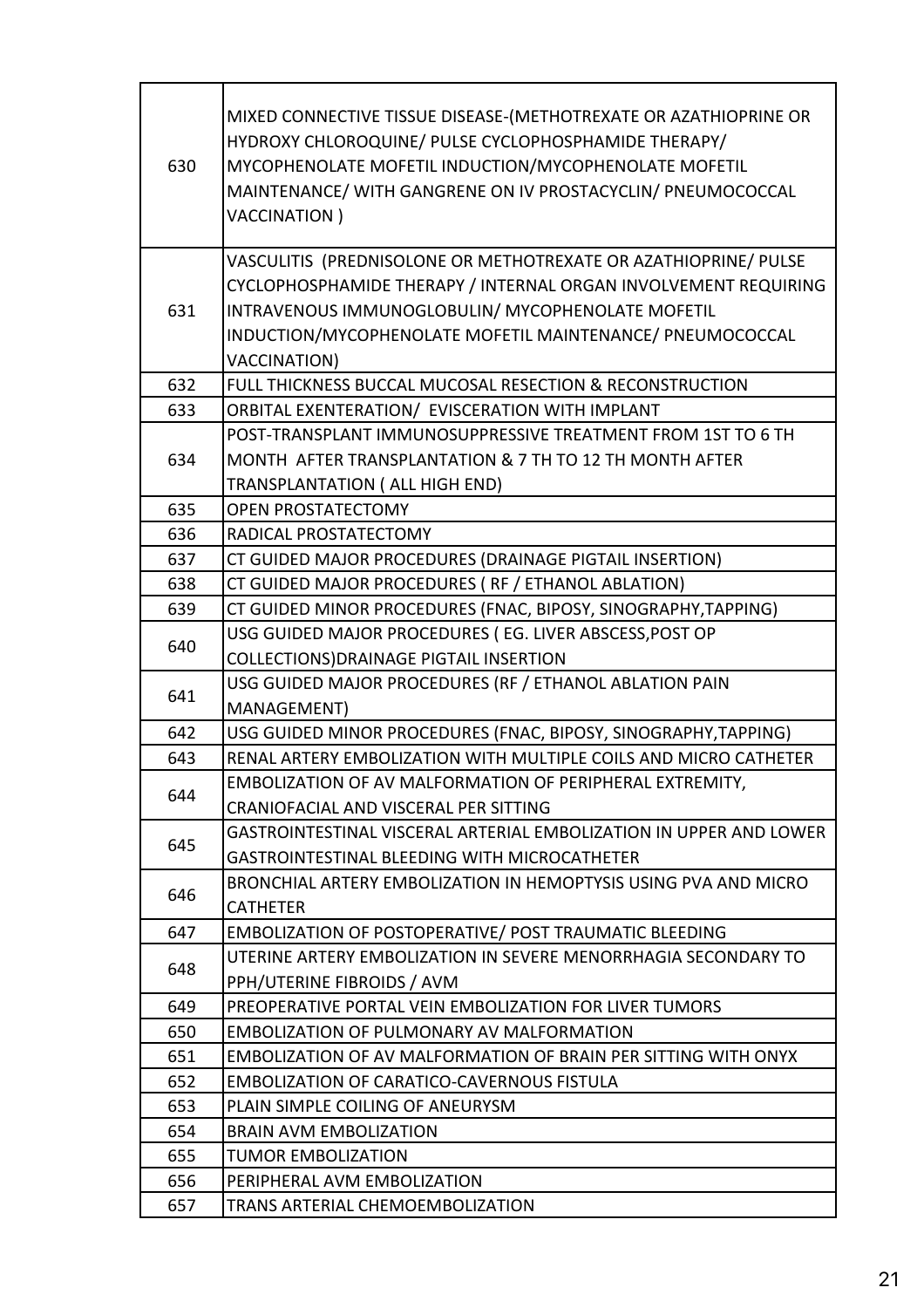| 658 | <b>HEAD AND NECK TUMOR EMBOLIZATION</b>                              |
|-----|----------------------------------------------------------------------|
| 659 | PSEUDOANEURYSM EMBOLIZATION                                          |
| 660 | PROSTATIC ARTERY EMBOLIZATION                                        |
| 661 | SPINAL AVM EMBOLIZATION                                              |
| 662 | SPINAL DURAL FISTULA EMBOLIZATION                                    |
| 663 | <b>BALLOON RETERO GRADE VARICEAL EMBOLIZATION</b>                    |
| 664 | LIVER HEMANGIOMA EMBOLIZATION                                        |
| 665 | <b>VEIN OF GALEN EMBOLIZATION</b>                                    |
| 666 | DURAL FISTULA EMBOLIZATION                                           |
| 667 | RF ABLATION OF OSTEOID OSTEOMA                                       |
| 668 | SUPERFICIAL FEMORAL ARTERY ANGIOPLASTY ANY STENTING                  |
| 669 | FISTULA SALVAGE ANGIOPLASTY                                          |
| 670 | CAROTID ARTERY STENTING WITH EMBOLIC PROTECTION DEVICE               |
| 671 | ILIAC / IVC STENTING / HIGH END VASCULAR REVASCULARISATION PROCEDURE |
| 672 | VENOUS / POLY TETRA FLUORO ETHYLENE PATCH ANGIOPLASTY                |
|     | SUBCLAVIAN, ILIAC, SUPERFICIAL FEMORAL ARTERY STENTING EACH WITH ONE |
| 673 | <b>STENT</b>                                                         |
| 674 | TIBIAL ANGIOPLASTY IN CRITICAL LIMB ISCHEMIA                         |
|     | MESENTERIC ARTERY ANGIOPLASTY & STENTING IN ACUTE & CHRONIC          |
| 675 | <b>MESENTERIC ISCHEMIA - SINGLE STENT</b>                            |
|     | CENTRAL VENOUS STENTING FOR CENTRAL VENOUS OCCLUSION                 |
| 676 | (BRACHIOCEPHALIC, SUBCLAVIAN VEIN AND SUP VENA CAVA) SINGLE METALLIC |
|     | <b>STENT</b>                                                         |
| 677 | <b>INTRACRANIAL VENOUS STENTING</b>                                  |
| 678 | <b>INTRACRANIAL ARTERIAL STENTING</b>                                |
| 679 | PERIPHERAL STENT GRAFT FOR PERIPHERAL ANEURYSMS AND AV FISTULA       |
| 680 | PERIPHERAL ANGIOPLASTY                                               |
| 681 | PERIPHERAL ANGIOPLASTY AND STENTING                                  |
| 682 | <b>SVC ANGIOPLASTY AND STENTING</b>                                  |
| 683 | <b>IVC ANGIOPLASTY</b>                                               |
| 684 | <b>IVC ANGIOPLASTY AND STENTING</b>                                  |
| 685 | <b>BELOW KNEE ANGIOPLASTY</b>                                        |
| 686 | SUBCLAVIAN ANGIOPLASTY STENTING                                      |
| 687 | <b>RENAL ANGIOPLASTY STENTING</b>                                    |
| 688 | DURAL SINUS ANGIOPLASTY AND STENTING                                 |
| 689 | HEPATIC VEIN ANGIOPLASTY AND STENTING                                |
| 690 | CENTRAL VEIN STENOSIS ANGIOPLASTY                                    |
| 691 | RF ABLATION OF TUMOR                                                 |
| 692 | <b>ACUTE STROKE THROMBOLYSIS (R TPA)</b>                             |
| 693 | INFERIOR VENA CAVA FILTER PLACEMENT                                  |
|     | BILIARY DRAINAGE PROCEDURES/ERCP - EXTERNAL DRAINAGE AND STENT       |
| 694 | PLACEMENT - METALLIC BILIARY STENT / POST OP BILIARY                 |
|     | STRICTURE/LEAK/CHOLANGITIS/BILIARY PANCREATITIS/CHOLEDOCHAL          |
|     |                                                                      |
|     | <b>CYST/BILE DUCT STONES</b>                                         |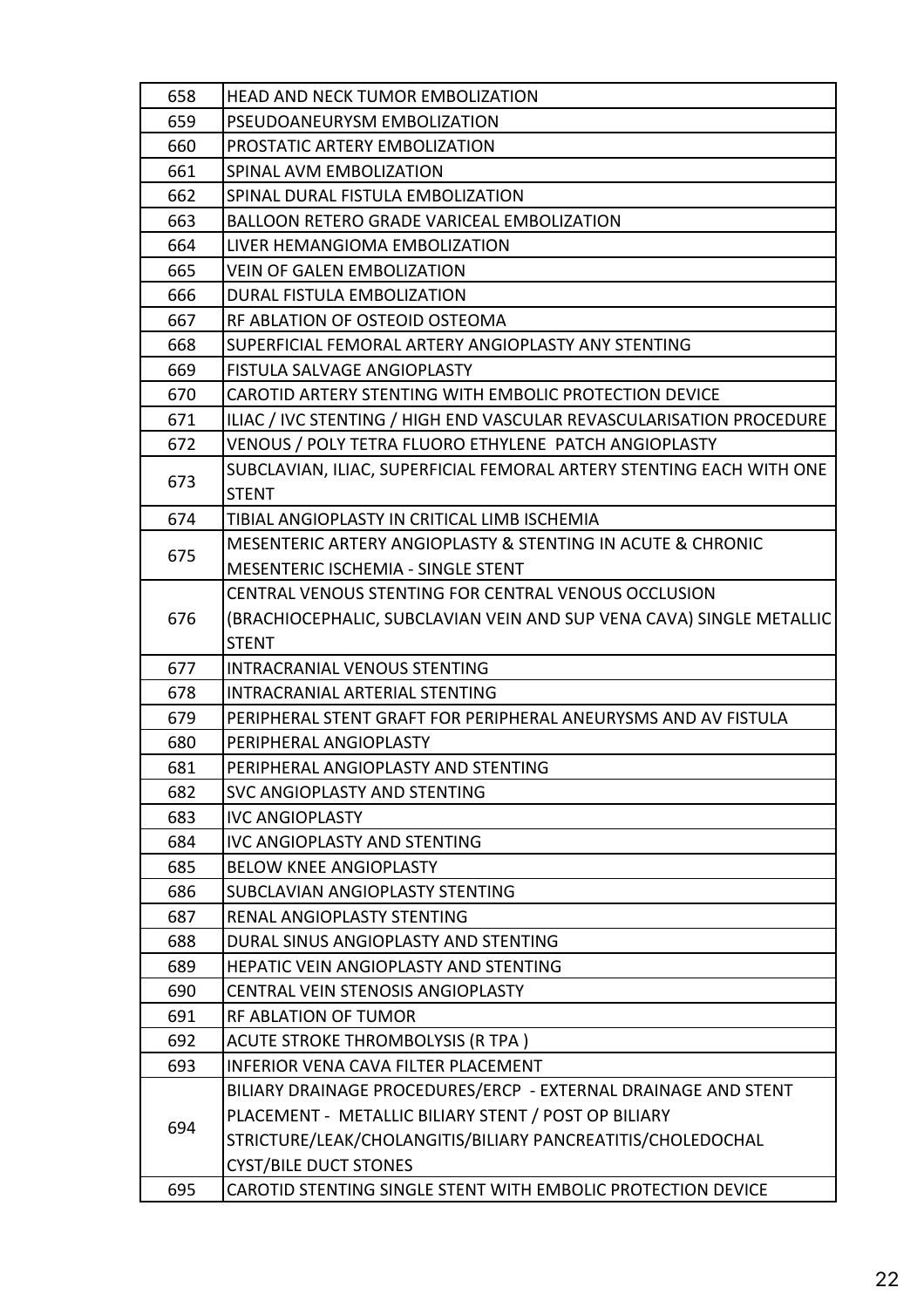| 696 | <b>CT GUIDED NERVE BLOCK</b>                                       |
|-----|--------------------------------------------------------------------|
|     | (COELIAC PLEXUS, HYPOGASTRIC PLEXUS, STELLATE GANGLION,            |
|     | GASSERIAN GANGLION, MANDIBULAR NERVE, MAXILLARY NERVE, SELECTIVE   |
|     | NERVE ROOT, LUMBAR SYMPATHETIC PLEXUS, GANGLION IMPAR, SACRO ILIAC |
|     | JOINT INFECTION, EPIDURAL STEROID, FACET JOINT, SPHENOPALATINE     |
|     | GANGLION, OCCIPITAL NERVE, GLOSSOPHARYNGEAL NERVE, THORACIC        |
|     | SYMPATHETIC, INTERCOSTAL NERVE, SPLANCHNIC NERVE, PIRIFORMIS       |
|     | INJECTION)                                                         |
|     | USG GUIDED NERVE BLOCK                                             |
|     | (COELIAC PLEXUS, HYPOGASTRIC PLEXUS, STELLATE GANGLION,            |
|     | GASSERIAN GANGLION, MANDIBULAR NERVE, MAXILLARY NERVE, SELECTIVE   |
|     | NERVE ROOT, LUMBAR SYMPATHETIC PLEXUS, GANGLION IMPAR, SACRO ILIAC |
| 697 | JOINT INFECTION, EPIDURAL STEROID, FACET JOINT, SPHENOPALATINE     |
|     | GANGLION, OCCIPITAL NERVE, GLOSSOPHARYNGEAL NERVE, THORACIC        |
|     | SYMPATHETIC, INTERCOSTAL NERVE, SPLANCHNIC NERVE, PIRIFORMIS       |
|     | INJECTION)                                                         |
|     | <b>C-ARM GUIDED NERVE BLOCK</b>                                    |
|     | (COELIAC PLEXUS, HYPOGASTRIC PLEXUS, STELLATE GANGLION,            |
|     | GASSERIAN GANGLION, MANDIBULAR NERVE, MAXILLARY NERVE, SELECTIVE   |
|     | NERVE ROOT, LUMBAR SYMPATHETIC PLEXUS, GANGLION IMPAR, SACRO ILIAC |
| 698 | JOINT INFECTION, EPIDURAL STEROID, FACET JOINT, SPHENOPALATINE     |
|     | GANGLION, OCCIPITAL NERVE, GLOSSOPHARYNGEAL NERVE, THORACIC        |
|     | SYMPATHETIC, INTERCOSTAL NERVE, SPLANCHNIC NERVE, PIRIFORMIS       |
|     | INJECTION)                                                         |
|     | <b>CT GUIDED RF ABLATION</b>                                       |
|     | (COELIAC PLEXUS, HYPOGASTRIC PLEXUS, STELLATE GANGLION,            |
|     | GASSERIAN GANGLION, MANDIBULAR NERVE, MAXILLARY NERVE, SELECTIVE   |
| 699 | NERVE ROOT, LUMBAR SYMPATHETIC PLEXUS, GANGLION IMPAR, SACRO ILIAC |
|     | JOINT INFECTION, FACET JOINT, SPHENOPALATINE GANGLION, OCCIPITAL   |
|     | NERVE, GLOSSOPHARYNGEAL NERVE, THORACIC SYMPATHETIC, INTERCOSTAL   |
|     | NERVE, SPLANCHNIC NERVE)/                                          |
|     | <b>USG GUIDED RF ABLATION</b>                                      |
|     | (COELIAC PLEXUS, HYPOGASTRIC PLEXUS, STELLATE GANGLION,            |
|     | GASSERIAN GANGLION, MANDIBULAR NERVE, MAXILLARY NERVE, SELECTIVE   |
| 700 | NERVE ROOT, LUMBAR SYMPATHETIC PLEXUS, GANGLION IMPAR, SACRO ILIAC |
|     | JOINT INFECTION, FACET JOINT, SPHENOPALATINE GANGLION, OCCIPITAL   |
|     | NERVE, GLOSSOPHARYNGEAL NERVE, THORACIC SYMPATHETIC, INTERCOSTAL   |
|     | NERVE, SPLANCHNIC NERVE)/                                          |
|     | <b>C-ARM GUIDED RF ABLATION</b>                                    |
|     | (COELIAC PLEXUS, HYPOGASTRIC PLEXUS, STELLATE GANGLION,            |
|     | GASSERIAN GANGLION, MANDIBULAR NERVE, MAXILLARY NERVE, SELECTIVE   |
| 701 | NERVE ROOT, LUMBAR SYMPATHETIC PLEXUS, GANGLION IMPAR, SACRO ILIAC |
|     | JOINT INFECTION, FACET JOINT, SPHENOPALATINE GANGLION, OCCIPITAL   |
|     | NERVE, GLOSSOPHARYNGEAL NERVE, THORACIC SYMPATHETIC, INTERCOSTAL   |
|     | NERVE, SPLANCHNIC NERVE)/                                          |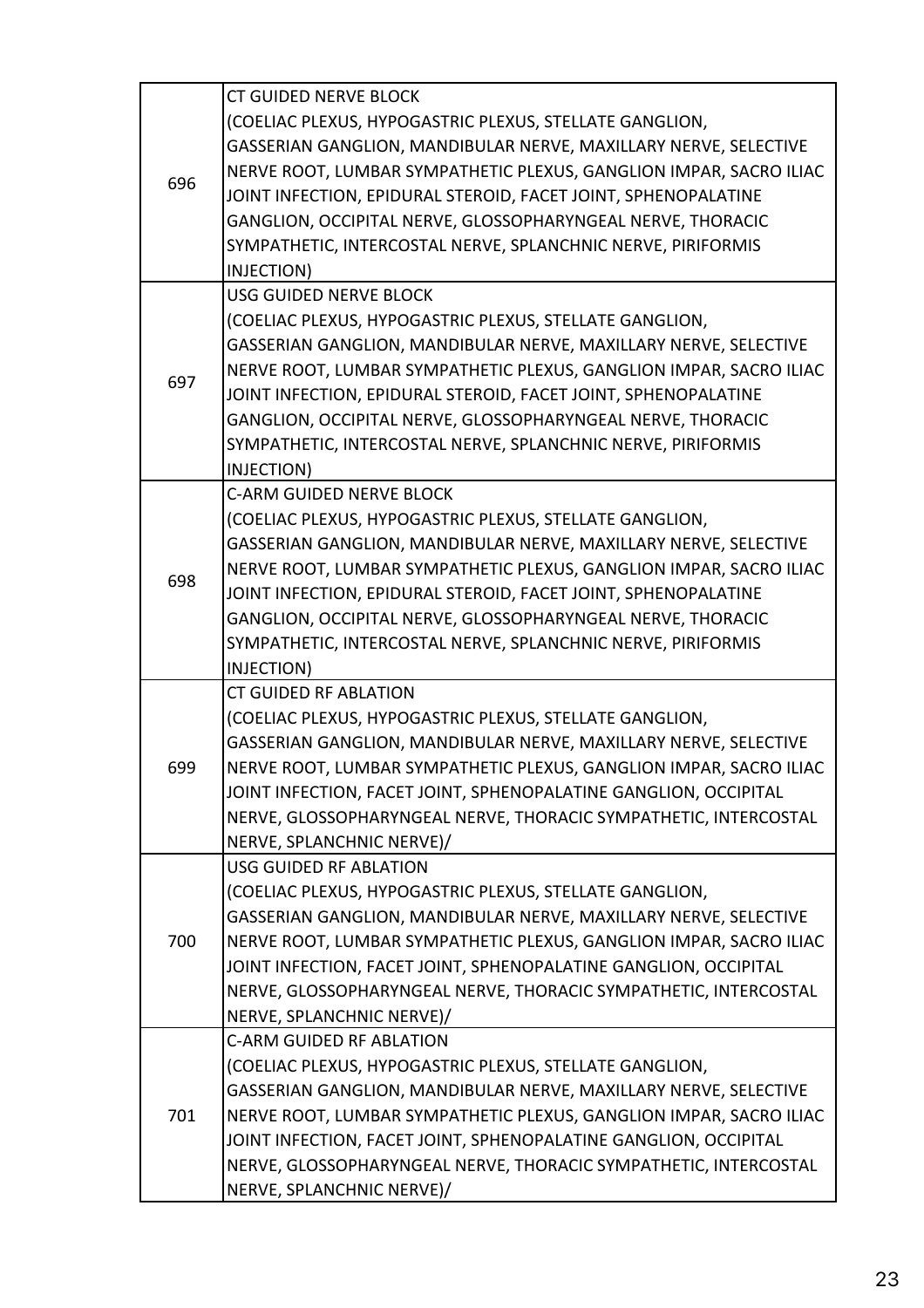| 702 | PREOPERATIVE PROPHYLACTIC TUMOR EMBOLISATION                          |  |
|-----|-----------------------------------------------------------------------|--|
| 703 | <b>IMMUNOGLOBULIN THERAPY - HEREDITARY MOTOR SENSORY</b>              |  |
|     | NEUROPATHIES/HEREDITARY SENSORY AND AUTONOMIC                         |  |
|     | NEUROPATHY/PLEXOPATHY (LUMBOSACRAL/ BRACHIAL)/PERIPHERAL              |  |
|     | NEUROPATHY (WITH NERVE BIOPSY) (HANSEN, NUTRITIONAL, TOXIC,           |  |
|     | INFECTIVE, IMMUNE)/CARPAL TUNNEL SYNDROME/ACUTE ENTRAPMENT/           |  |
|     | COMPRESSIVE NEUROPATHY / GBS/DOG BITE CATEGORY III/OTHERS             |  |
| 704 | RECONSTRUCTIVE MICRO SURGERY - REPLANTATION OF HAND, FINGER,          |  |
|     | THUMB, ARM, SCALP ETC                                                 |  |
| 705 | RECONSTRUCTIVE MICRO SURGERY - FREE TISSUE TRANSFER                   |  |
| 706 | <b>EXCISION OF LINGUAL THYROID</b>                                    |  |
| 707 | ACUTE PANCREATITIS - CONSERVATIVE MANAGEMENT / MILD / MODERATE /      |  |
|     | SEVERE MEDICAL / IMAGE GUIDED DRAINAGE OF PANCREATIC COLLECTIONS      |  |
| 708 | OPEN NEPHRECTOMY SIMPLE/HEMI/PARTIAL/RADICAL                          |  |
| 709 | LAP NEPHRECTOMY SIMPLE/HEMI/PARTIAL/RADICAL                           |  |
| 710 | NEPHROURETERECTOMY                                                    |  |
| 711 | <b>BRONCHOSCOPY FOREIGN BODY REMOVAL</b>                              |  |
| 712 | <b>FB OESOPHAGUS</b>                                                  |  |
| 713 | <b>TRACHEOSTOMY</b>                                                   |  |
| 714 | <b>THORACOSTOMY</b>                                                   |  |
| 715 | <b>CLEFT LIP</b>                                                      |  |
| 716 | <b>CLEFT PALATE</b>                                                   |  |
| 717 | SYNDACTYLY OF HAND FOR EACH HAND                                      |  |
| 718 | MICROTIA/ANOTIA                                                       |  |
| 719 | <b>TM JOINT ANKYLOSIS</b>                                             |  |
| 720 | RECONSTRUCTIVE MICRO SURGERY - BRACHIAL PLEXUS SURGERY                |  |
| 721 | RECONSTRUCTIVE BREAST SURGERY FOLLOWING CANCER                        |  |
|     | EXCISION, REDUCTION, AUGMENTATION                                     |  |
| 722 | RECONSTRUCTIVE SURGERY FOLLWING FACIO MAXILLARY TRAUMA, FRACTURE      |  |
|     | MANDIBLE, MAXILLA                                                     |  |
| 723 | HEAD & NECK CANCER COMPOSITE RESECTION                                |  |
| 724 | <b>HEAD &amp; NECK CANCER COMPOSITE RESECTION WITH RECONSTRUCTION</b> |  |
| 725 | SKIN TUMOR/SOFT TISSUE/BONE TUMORS - EXCISION /                       |  |
|     | AMPUTATION/RESECTION WITH RECONSTRUCTION                              |  |
| 726 | SKIN TUMOR/SOFT TISSUE/BONE TUMORS - EXCISION / AMPUTATION/           |  |
|     | RESECTION - WITHOUT RECONSTRUCTION                                    |  |
| 727 | TRACHEO OESOPHAGEAL FISTULA - REPAIR / RECONSTRUCTION                 |  |
| 728 | OESOPHAGEAL GROWTH / FISTULA / STRICTURE / PERFORATION / LUMINAL      |  |
|     | <b>STENTING</b>                                                       |  |
| 729 | <b>DIAPHRAGMATIC HERNIA</b>                                           |  |
| 730 | URETERIC REIMPLANTATIONS/MEGA URETER OBSTRUCTIVE / REFLUXING - U/L    |  |
|     | OR B/L                                                                |  |
| 731 | <b>HYPOSPADIAS</b>                                                    |  |
| 732 | <b>EPISPADIASIS</b>                                                   |  |
| 733 | <b>TORSION TESTIS</b>                                                 |  |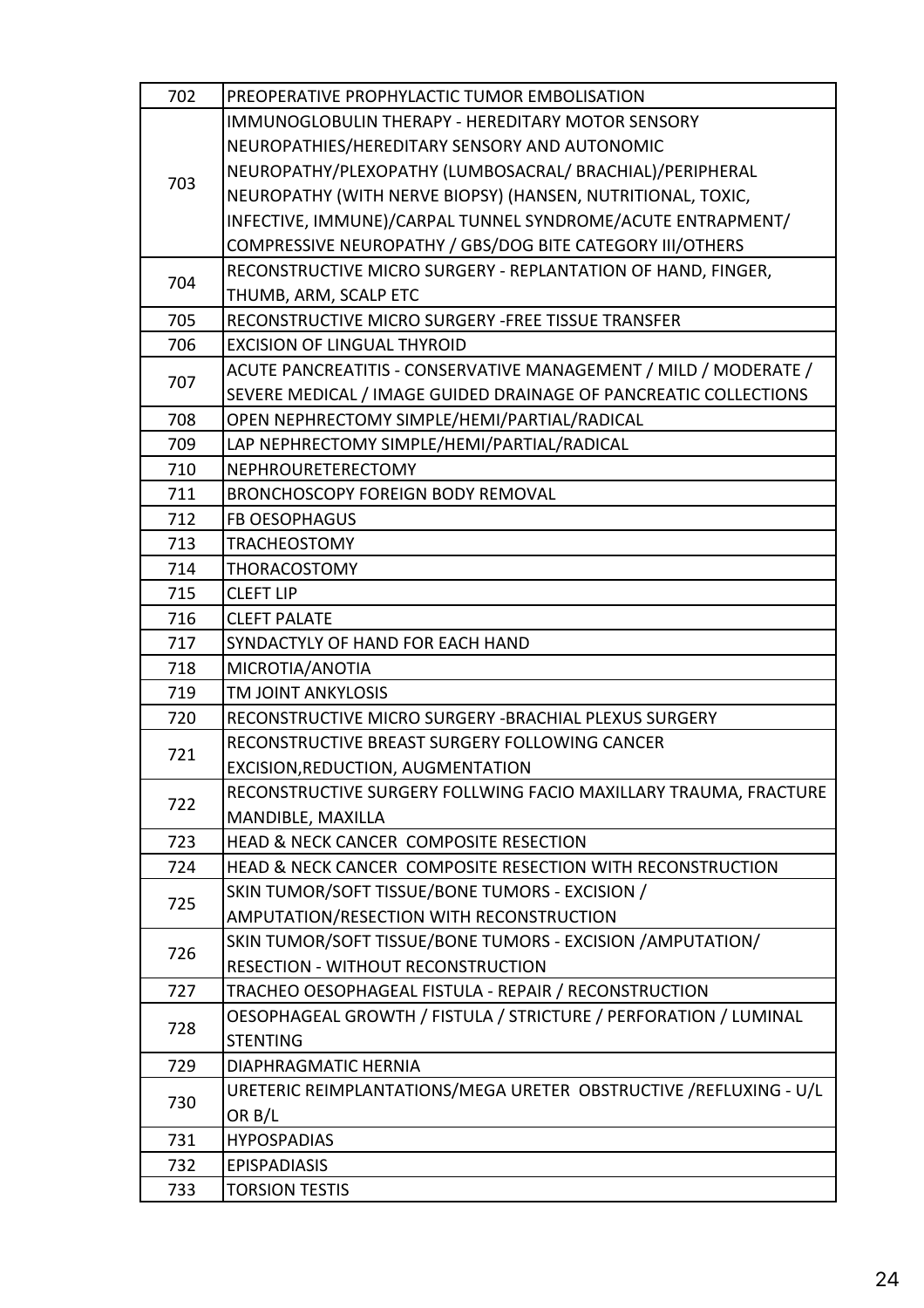| 734 | <b>URETEROCELE SURGERY</b>                                            |  |
|-----|-----------------------------------------------------------------------|--|
| 735 | OPEN CHOLECYSTECTOMY- RADICAL / ANY TYPE/ CBD EXPLORATION             |  |
| 736 | LAP CHOLECYSTECTOMY- RADICAL / ANY TYPE/ CBD EXPLORATION              |  |
| 737 | LAP CHOLECYSTOSTOMY WITH / WITHOUT EXPLORATION CBD                    |  |
| 738 | OPEN CHOLECYSTOSTOMY                                                  |  |
| 739 | <b>GASTRECTOMY ANY TYPE - ANY CAUSE</b>                               |  |
| 740 | GASTRECTOMY ANY TYPE - ANY CAUSE WITH LYMPHADENECTOMY                 |  |
| 741 | PENECTOMY- TOTAL/PARTIAL WITHOUT PERINEAL URETHEROSTOMY -CA           |  |
| 742 | PENECTOMY-TOTAL/PARTIAL WITH PERINEAL URETHEROSTOMY -CA               |  |
| 743 | <b>ANTERIOR RESECTION</b>                                             |  |
|     | SEGMENTAL RESECTION/WEDGE RESECTION OF STOMACH/ WITH STAPLED          |  |
| 744 | ANASTOMOSIS /ILEOSTOMY (INCLUDING GIST)                               |  |
| 745 | ABDOMINOPERINIAL RESECTION                                            |  |
| 746 | SPLENECTOMY WITH OR WITHOUT DEVASCULARISATION -TRAUMATIC              |  |
| 747 | SPLENECTOMY WITH OR WITHOUT DEVASCULARISATION- NON TRAUMATIC          |  |
| 748 | LAP SPLENECTOMY WITH OR WITHOUT DEVASCULARISATION                     |  |
|     | NECK DISSECTION ANY TYPE - WITH OR WITHOUT WIDE EXCISION (INCLUDING   |  |
| 749 | <b>MALIGNANCY)</b>                                                    |  |
|     | NECK DISSECTION ANY TYPE - WITH OR WITHOUT RECONSTRUCTION             |  |
| 750 | (INCLUDING MALIGNANCY)                                                |  |
| 751 | HEMIMANDIBULECTOMY                                                    |  |
| 752 | MARGINAL MANDIBULECTOMY                                               |  |
| 753 | SEGMENTAL MANDIBULECTOMY                                              |  |
| 754 | <b>LEIOMYOMA EXCISION</b>                                             |  |
| 755 | MULTI ORGAN RESECTION FOR ANY GI CANCERS                              |  |
| 756 | SURGERIES FOR ENTERO CUTANEOUS FISTULA                                |  |
| 757 | INCISIONAL HERNIA REPAIR WITHOUT MESH                                 |  |
| 758 | INCISIONAL HERNIA REPAIR WITH MESH                                    |  |
|     | CRANIOSYNOSTOSIS - SURGICAL CORRECTION (INCLUDING STRIP               |  |
| 759 | CRANIECTOMY / ORBITO FACIAL ADVANCEMENT/PLASTIC SURGICAL              |  |
|     | <b>CORRECTION)</b>                                                    |  |
| 760 | LIVER ABSCESS - OPEN DRAINAGE                                         |  |
| 761 | <b>BRAIN - ANY BIOPSY</b>                                             |  |
| 762 | SPINAL VASCULAR MALFORMATION (CONVENTIONAL/INTERVENTIONAL)            |  |
| 763 | RECTAL PROLAPSE - THEIRSCH WIRING / DEBULKING / LAPROSCOPIC RECTOPEXY |  |
| 764 | GLOSSECTOMY (TOTAL/HEMI/PARTIAL) FOR CANCER                           |  |
| 765 | GLOSSECTOMY (TOTAL/HEMI/PARTIAL) WITH RECONSTRUCTION- FOR CANCER      |  |
| 766 | MAXILLECTOMY ANY TYPE -FOR CA                                         |  |
| 767 | PAROTIDECTOMY ANY TYPE- FOR CA                                        |  |
| 768 | LARYNGECTOMY ANY TYPE - FOR CA                                        |  |
| 769 | LARYNGO PHARYNGO OESOPHAGECTOMY                                       |  |
| 770 | COLECTOMY ANY TYPE/ LAPROSCOPIC COLECTOMY-ANY CAUSE                   |  |
| 771 | <b>WHIPPLES ANY TYPE</b>                                              |  |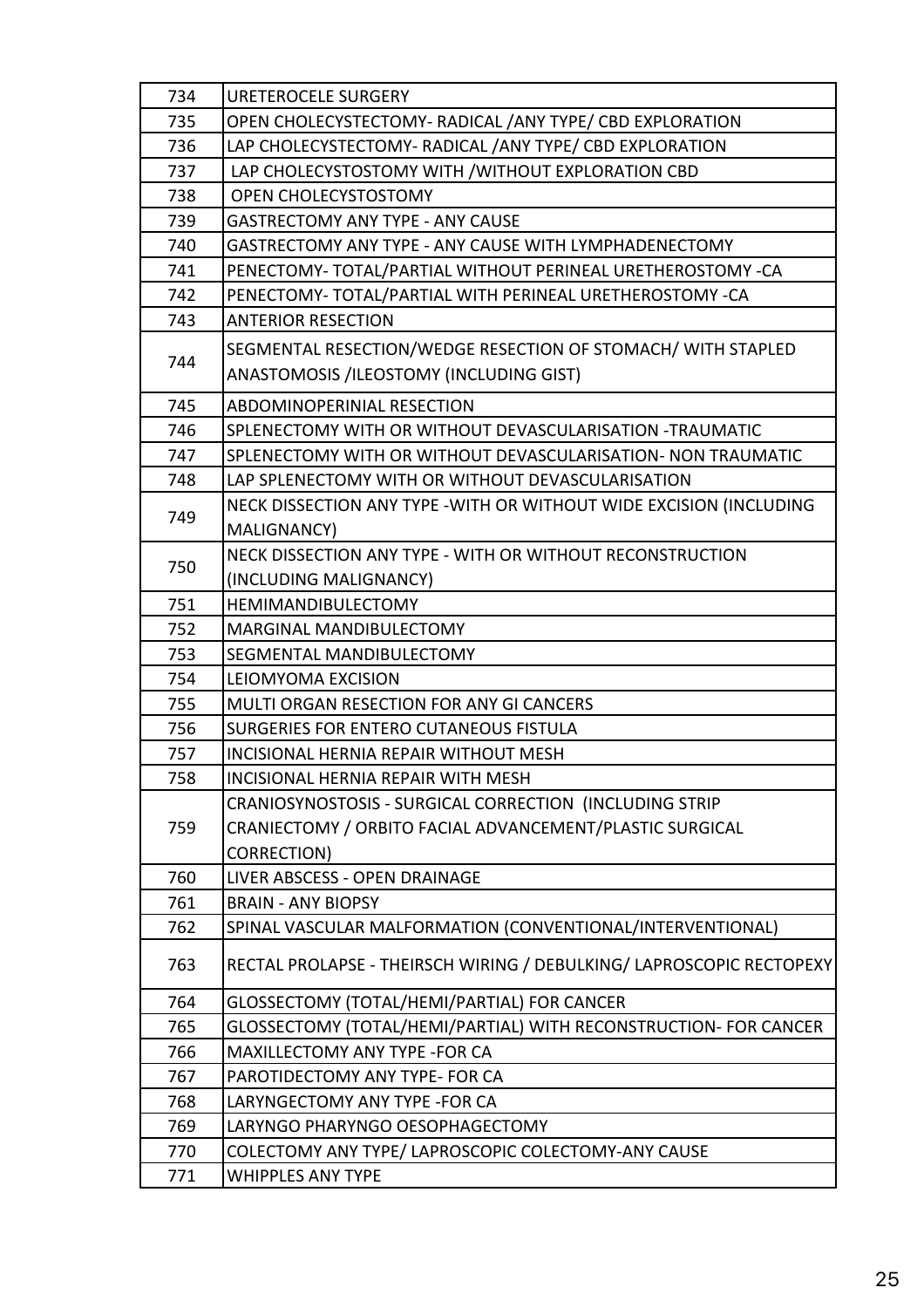| 772 | OPEN CYSTECTOMY(RADICAL /PARTIAL/ COMPLETE) WITH OR WITHOUT        |  |
|-----|--------------------------------------------------------------------|--|
|     | DRAINAGE PROCEDURES - ANY CAUSE                                    |  |
| 773 | LAPROSCOPIC CYSTECTOMY WITH OR WITHOUT DRAINAGE PROCEDURES - ANY   |  |
|     | <b>CAUSE</b>                                                       |  |
| 774 | LAPROSCOPIC ASSISTED VAGINAL HYSTERECTOMY                          |  |
| 775 | SALPINGO OOPHORECTOMY U/L OR B/L- FOR CA                           |  |
| 776 | <b>MASTECTOMY ANY TYPE</b>                                         |  |
| 777 | MASTECTOMY ANY TYPE WITH AXILLARY DISSECTION / SENTINAL NODE       |  |
|     | <b>EXPLORATION</b>                                                 |  |
| 778 | WIDE EXICISION/ LUMPECTOMY - TUMORS OF BREAST (BENIGN /MALIGNANT)  |  |
| 779 | PNEUMONECTOMY- ANY CAUSE                                           |  |
| 780 | LUNG LOBECTOMY - ANY CAUSE                                         |  |
| 781 | <b>DECORTICATION - ANY CAUSE</b>                                   |  |
| 782 | <b>VATS-LOBECTOMY</b>                                              |  |
| 783 | VATS-PNEUMONECTOMY                                                 |  |
| 784 | <b>VATS-DECORTICATION</b>                                          |  |
| 785 | METASTATECTOMY SOLITARY OR MULTIPLE - ANY CAUSE                    |  |
| 786 | OPERATIONS OF ADRENAL GLAND - U/L OR B/L (ANY CAUSE)               |  |
| 787 | TEMPORAL BONE - EXCISION / RESECTION - ANY TYPE                    |  |
| 788 | SUBMANDIBULAR GLAND EXICISION- ANY CAUSE                           |  |
| 789 | STERNOTOMY + MEDIASTINAL DISSECTION - CA / SOL                     |  |
| 790 | TOTAL/SUBTOTAL/PARTIAL THYROIDECTOMY WITH OR WITHOUT               |  |
|     | <b>EXPLORATION- ANY CAUSE</b>                                      |  |
| 791 | HEMITHYROIDECTOMY WITH OR WITHOUT EXPLORATION - ANY CAUSE          |  |
| 792 | COMPLETION THYROIDECTOMY WITH OR WITHOUT EXPLORATION - ANY CAUSE   |  |
| 793 | <b>ISTHMECTOMY</b>                                                 |  |
| 794 | RESECTION & ENUCLEATION OF THYROID NODULE                          |  |
| 795 | PARATHYROIDECTOMY - ANY TYPE                                       |  |
| 796 | RESECTION AND ANASTOMOSIS / SEGMENTAL RESECTION - SMALL INTESTINE- |  |
|     | <b>ANY CAUSE</b>                                                   |  |
| 797 | RESECTION AND ANASTOMOSIS / SEGMENTAL RESECTION - LARGE INTESTINE- |  |
|     | <b>ANY CAUSE</b>                                                   |  |
| 798 | GASTROSTOMY/FEEDING GASTROSTOMY/PERCUTANEOUS ENDOSCOPIC            |  |
|     | <b>GASTROSTOMY</b>                                                 |  |
| 799 | <b>OESOPHAGOSTOMY</b>                                              |  |
| 800 | JEJUNOSTOMY / FEEDING JEJUNOSTOMY                                  |  |
| 801 | <b>GASTROJEJUNOSTOMY</b>                                           |  |
| 802 | <b>ILEOSTOMY</b>                                                   |  |
| 803 | ILEOTRANSVERSE COLOSTOMY/COLOSTOMY                                 |  |
| 804 | HARTMANNS PROCEDURE WITH COLOSTOMY- ANY CAUSE                      |  |
| 805 | CLOSURE OF GASTROSTOMY/ILEOSTOMY/COLOSTOMY / JEJUNOSTOMY /         |  |
|     | GASTROJEJUNOSTOMY / ILEOTRANSVERSE COLOSTOMY / OESOPHAGOSTOMY      |  |
| 806 | RESECTION OF RETRO PERITONEAL TUMORS                               |  |
| 807 | BONE RESECTION / CURRETTAGE/ CEMENTING- ANY CAUSE                  |  |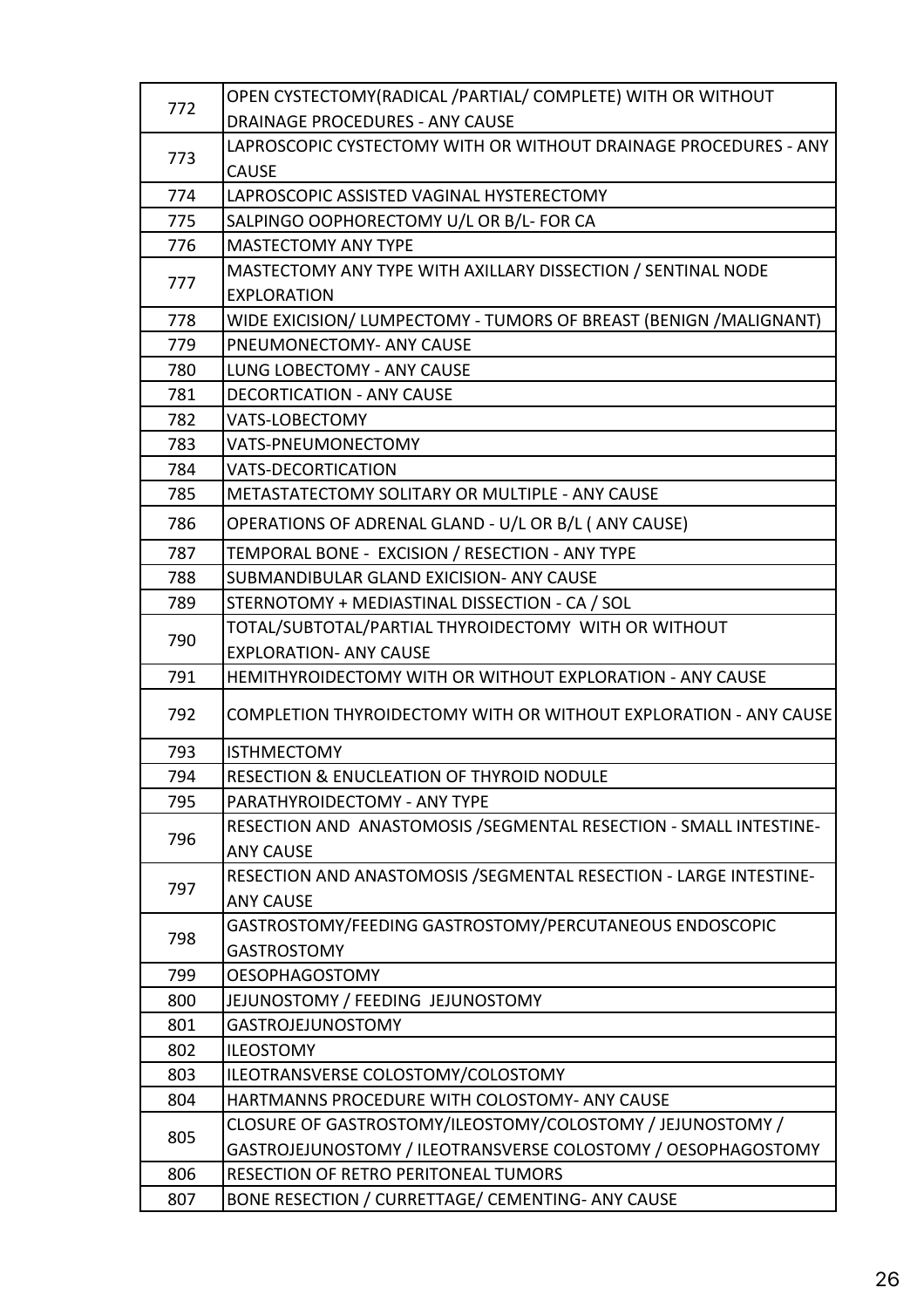| 808 | URINARY DIVERSION PROCEDURES (INCLUDING PERCUTANEOUS /             |  |
|-----|--------------------------------------------------------------------|--|
|     | ANTEGRADE/RETROGRADE URETERIC STENTING /NEPHROSTOMY)               |  |
| 809 | <b>SUPRA PUBIC CYSTOSTOMY</b>                                      |  |
| 810 | <b>INTERCOSTAL DRAINAGE</b>                                        |  |
| 811 | <b>CRYOTHERAPY FOR ALL LESIONS</b>                                 |  |
|     | NERVE /PERIPHERAL NERVE/TENDON/VASCULAR REPAIR OR RECONSTRUCTION   |  |
| 812 | (WITH NERVE GRAFT / TENDON GRAFT) / NEUROLYSIS/NERVE SUTURING      |  |
| 813 | VAGINAL ATRESIA - (INCLUDING MC INDO-S REPAIR / PLASTIC SURGICAL   |  |
|     | REPAIR)                                                            |  |
| 814 | VASCULAR MALFORMATIONS- (INCLUDING SCLEROTHERAPY/ REDUCTION        |  |
|     | SURGERY)                                                           |  |
|     | RECONSTRUCTIVE UPPER LIMB /HAND/LOWER LIMB/FOOT SURGERY            |  |
| 815 | FOLLOWING INFECTION, TRAUMA, BURNS, TUMORS/ MALIGNANCY,            |  |
|     | DEVELOPMENTAL INCLUDING DIABETIC FOOT - MILD/MODERATE/SEVERE       |  |
|     | FLAP SURGERIES CUTANEOUS/MYOCUTANEOUS/ OSTEOCUTANEOUS /            |  |
|     | MICROSURGICAL FREE FLAP SPLIT THICKNESS GRAFT - FOR UPPER          |  |
| 816 | LIMB/HAND/LOWER LIMB/FOOT / AFTER FRACTURE FIXATION / ELETRICAL    |  |
|     | BURNS WITH OR WITHOUT VITALS EXPOSED/ ULCER/FOLLOWING              |  |
|     | TRAUMA/BURNS/INFECTION/MALIGNANCY/DEVELOPMENTAL INCLUDING          |  |
|     | <b>DIABETIC FOOT</b>                                               |  |
| 817 | POST BURN HYPERTROPHY SURGERY/SCAR REVISION SURGERY                |  |
| 818 | RECONSTRUCTION USING TISSUE EXPANDER (POST TRAUMATIC/POST BURNS)   |  |
|     | <b>REQUIRES MULTIPLE SITTINGS</b>                                  |  |
| 819 | <b>FLAP SURGERIES WITH BONE GRAFTING</b>                           |  |
| 820 | AMPUTATION OF ANY SITE / ANY CAUSE WITHOUT PROSTHESIS              |  |
| 821 | AMPUTATION OF ANY SITE / ANY CAUSE WITH CUSTOM MADE PROSTHESIS     |  |
| 822 | SOFT TISSUE INJURY - LACERATION (SUTURING) / DEEP WOUND/WOUND      |  |
|     | <b>DEBRIDEMENT</b>                                                 |  |
| 823 | <b>OPERATIONS FOR BRACHIAL PLEXUS</b>                              |  |
| 824 | <b>CERVICAL RIB EXCISION</b>                                       |  |
| 825 | POLYTRAUMA/HEAD INJURY MINOR                                       |  |
| 826 | POLYTRAUMA/HEAD INJURY MAJOR                                       |  |
|     | SEVERE MYOCARDITIS/CONGENTIAL HEART DISEASE PRESENTING WITH OR     |  |
| 827 | WITHOUT / INFECTION / FAILURE / CARDIOGENIC SHOCK / SEPTIC SHOCK / |  |
|     | INFECTIVE ENDOCARDITIS/ CYANOTIC SPELL - NON VENTILATED            |  |
|     | SEVERE MYOCARDITIS/CONGENTIAL / HEART DISEASE PRESENTING WITH OR   |  |
| 828 | WITHOUT / INFECTION / FAILURE / CARDIOGENIC SHOCK / SEPTIC SHOCK / |  |
|     | INFECTIVE ENDOCARDITIS/ CYANOTIC SPELL - VENTILATED                |  |
| 829 | STATUS EPILEPTICUS WITH MECHANICAL VENTILATION -(ADULT/PAEDIATRIC) |  |
| 830 | DIABETIC KETOACIDOSIS - TYPE I / TYPE II                           |  |
| 831 | CHRONIC RENAL FAILURE WITH HEMODIALYSIS/ERYTHROPOIETIN / IRON      |  |
| 832 | ACUTE RENAL FAILURE WITHOUT HEMODIALYSIS/ERYTHROPOIETIN / IRON     |  |
| 833 | ACUTE RENAL FAILURE WITH HEMODIALYSIS/ ERYTHROPOIETIN / IRON       |  |
| 834 | ACUTE RENAL FAILURE / CRF WITH VENTILATOR CARE                     |  |
| 835 | ACUTE RENAL FAILURE / CRF - CONTINUOUS RENAL REPLACEMENT THERAPY   |  |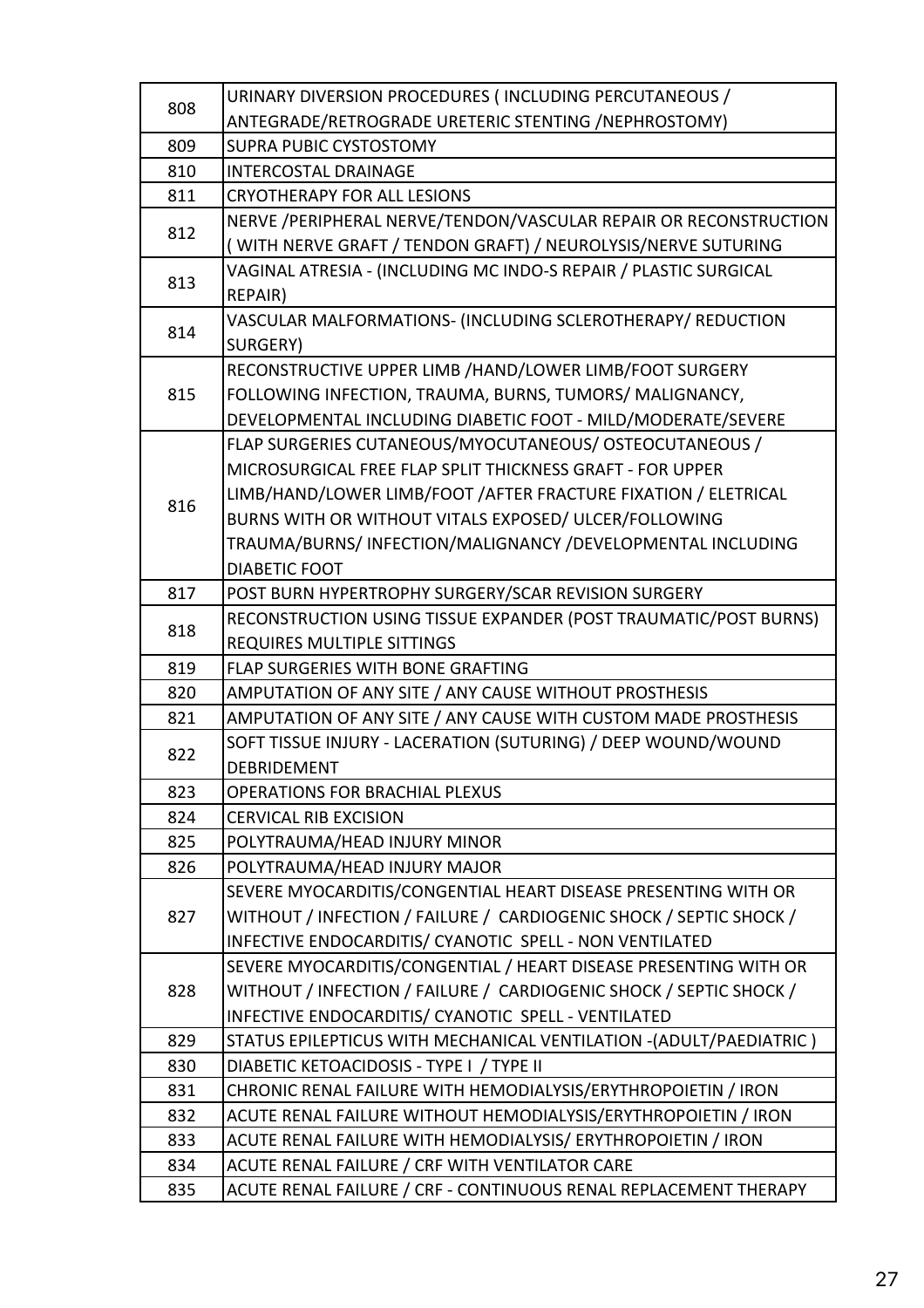| 836 | <b>RENAL BIOPSY</b>                                                 |  |
|-----|---------------------------------------------------------------------|--|
| 837 | PYOGENIC /TB /VIRAL/ FUNGAL -MENINGITIS/ MENINGOENCEPHALITIS - NON  |  |
|     | <b>VENTILATED</b>                                                   |  |
| 838 | PYOGENIC /TB /VIRAL/ FUNGAL -MENINGITIS/ MENINGOENCEPHALITIS - WITH |  |
|     | <b>VENTILATORY SUPPORT</b>                                          |  |
| 839 | NEURO TUBERCULOSIS/NEUROCYSTICERCOSIS/ TUBERCULOMA                  |  |
| 840 | IDIPOPATHIC THROMBOCYTOPENIC PURPURA/ TTP                           |  |
| 841 | ANY COAGULATION DISORDERS / DIC                                     |  |
| 842 | ECMO - EXTRACORPOREAL MEMBRANE OXYGENATION                          |  |
|     | MULTI SYSTEM ORGAN FAILURE-WITH OR WITHOUT / ARDS/DIC(BLOOD         |  |
| 843 | PRODUCTS)                                                           |  |
| 844 | <b>ENTERIC ENCEPHALOPATHY</b>                                       |  |
| 845 | LEPTOSPIROSIS WITH HEPATIC INVOLVEMENT                              |  |
| 846 | SUBMERSION INJURY WITH VENTILATORY SUPPORT                          |  |
| 847 | <b>ARDS WITH VENTILATORY SUPPORT</b>                                |  |
|     | RESPIRATORY FAILURE OF ANY CAUSE REQUIRING HIGH FREQUENCY           |  |
| 848 | <b>VENTILATION</b>                                                  |  |
|     | CYSTIC LESIONS OF THE NECK- (INCLUDING BRANCHIAL CYST / DERMOID /   |  |
| 849 | SEBACEOUS CYST / LIPOMA/ NEUROFIBROMA/ CYSTIC HYGROMA)              |  |
|     | SINUSES & FISTULA OF THE NECK - (INCLUDING CONGENITAL DERMAL /      |  |
| 850 | BRACHAL SINUS/ PREAURICULAR SINUS / FISTULA / THYROGLOSSAL CYST     |  |
|     | FISTULA/RANULA (INCLUDES DEEP EXPLORATION)                          |  |
| 851 | CHEST WALL RESECTION WITH OR WITHOUT RECONSTRUCTION                 |  |
| 852 | <b>OPEN ORCHIDOPEXY</b>                                             |  |
| 853 | LAPAROSCOPIC ORCHIDOPEXY                                            |  |
| 854 | ORCHIDECTOMY / HIGH ORCHIDECTOMY - U/L OR B/L                       |  |
| 855 | LAPAROSCOPIC VARICOCELE LIGATION (PAEDIATRIC)                       |  |
| 856 | <b>ANEURYSM CLIPPING</b>                                            |  |
| 857 | SURGERY OF CORD TUMORS - INTRA MEDULLARY TUMORS                     |  |
| 858 | SURGERY OF CORD TUMORS - INTRADURAL EXTRAMEDULLARY TUMOR            |  |
| 859 | SURGERY OF CORD TUMORS - EXTRADURAL TUMOR                           |  |
| 860 | SPILT CORD MALFORMATIONS - ANY TYPE(INCLUDES SPINA BIFIDA           |  |
|     | MAJOR/MINOR)                                                        |  |
|     | POSTERIOR DISCECTOMY WITH OR WITHOUT BONE                           |  |
| 861 | GRAFT/SPACER/IMPLANT/VERTEBROPLASTY ( FOR CERVICAL COMPRESSIVE      |  |
|     | MYELOPATHY/ AT ANY LEVELS)                                          |  |
| 862 | ANTERIOR DISCECTOMY (WITH OR WITHOUT BONE                           |  |
|     | GRAFTING/SPACER/IMPLANT/VETEBROPLASTY) ANY LEVEL                    |  |
| 863 | ANTERIOR CERVICAL SPINE SURGERY WITH FUSION                         |  |
| 864 | ANTERIOR LATERAL DECOMPRESSION/STABILSIATION                        |  |
| 865 | LAMINECTOMY AT ANY LEVEL - (INCLUDING LUMBAR LAMINECTOMY FOR        |  |
|     | LUMBAR CANAL STENOSIS) - MICROLUMBAR                                |  |
| 866 | LAMINECTOMY AT ANY LEVEL - (INCLUDING LUMBAR LAMINECTOMY FOR        |  |
|     | LUMBAR CANAL STENOSIS)- CONVENTIONAL                                |  |
| 867 | SPINAL FUSION PROCEDURE                                             |  |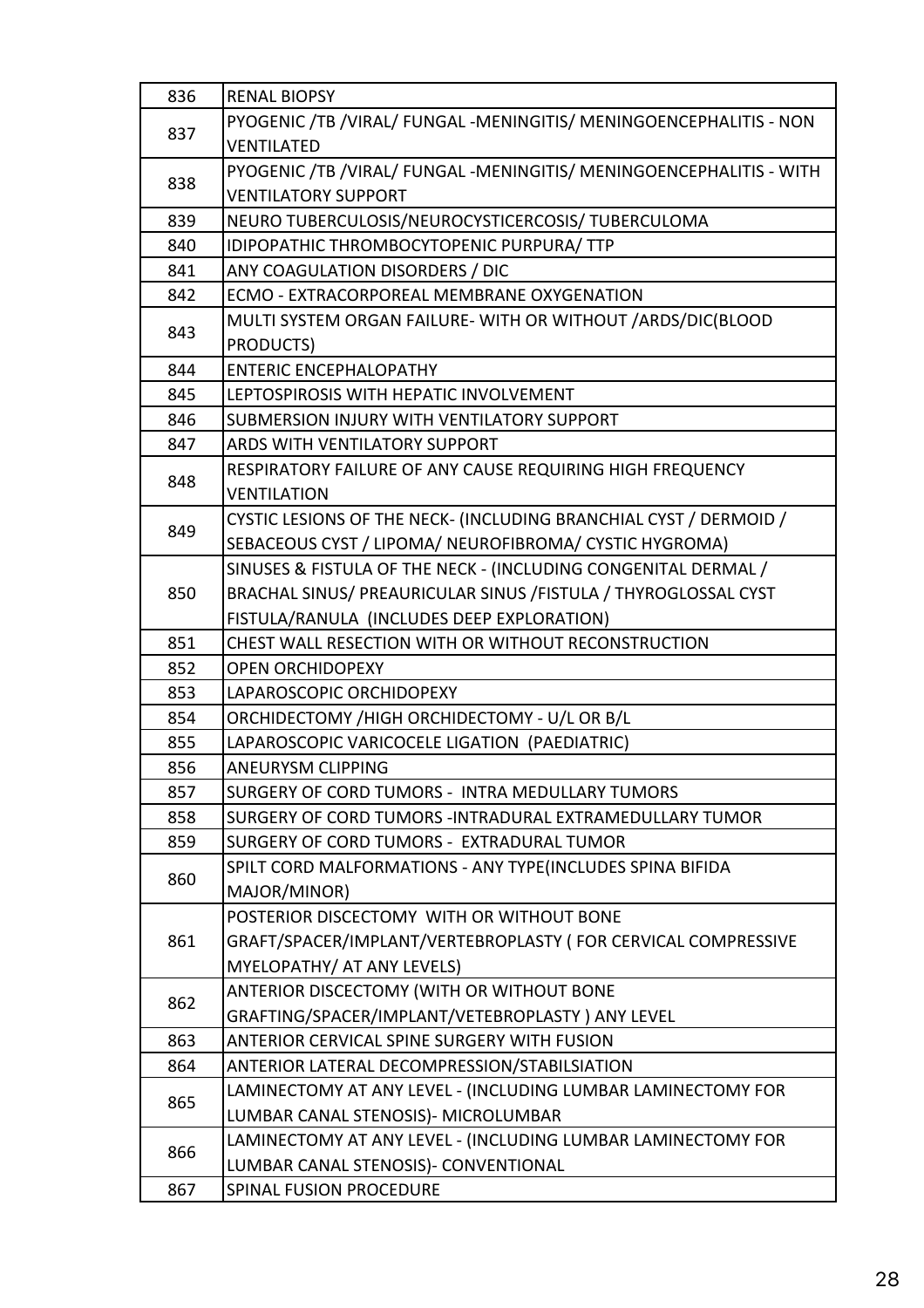| 868 | TRANS SPHENOIDAL SURGERY (SELLAR/SUPRASELLAR/SKULL BASAL LESION)         |  |
|-----|--------------------------------------------------------------------------|--|
| 869 | <b>TRANS ORAL SURGERY</b>                                                |  |
| 870 | <b>C.V. JUNCTION FUSION</b>                                              |  |
| 871 | SYRINGOMYELIA                                                            |  |
| 872 | CORPECTOMY (ANTERIOR / ANTEROLATERAL) AT ALL SPINAL LEVELS               |  |
| 873 | SPINAL FIXATION RODS , SCREWS, PLATES, ARTIFICIAL DISCS                  |  |
| 874 | RADIOFREQUENCY ABLATION FOR TRIGEMINAL NEURALGIA                         |  |
| 875 | EMBOLISATION OF ANEURYSM/ ANEURYSM COILING BALLOON ASSISTED              |  |
|     | <b>EMBOLISATION OF ANEURYSM / STENT ASSISTED COILING OF INTRACRANIAL</b> |  |
| 876 | <b>ANEURYSM</b>                                                          |  |
| 877 | <b>CAROTID ENDARTERECTOMY</b>                                            |  |
| 878 | PELVIC FLOOR RECONSTRUCTION WITH MESH                                    |  |
| 879 | LAPAROSCOPIC / LAPROTOMY - ECTOPIC RESECTION                             |  |
| 880 | LAPAROSCOPIC ADHESOLYSIS                                                 |  |
| 881 | THALASSEMIA MAJOR/HAEMOGLOBINOPATHIES/ CHELATION THERAPY/SICKLE          |  |
|     | <b>CELL ANAEMIA</b>                                                      |  |
| 882 | <b>INTERSTITAL LUNG DISEASE</b>                                          |  |
| 883 | OESOPHAGEAL VARICES / GASTRIC VARICES/PESUDO ANEURYSM - BANDING          |  |
| 884 | OESOPHAGEAL VARICES / GASTRIC VARICES/PESUDO ANEURYSM -                  |  |
|     | <b>SCLEROTHERAPY</b>                                                     |  |
| 885 | OESOPHAGEAL VARICES / GASTRIC VARICES/PESUDO ANEURYSM -                  |  |
|     | DEVASCULARISATION                                                        |  |
| 886 | OESOPHAGEAL VARICES / GASTRIC VARICES/PESUDO ANEURYSM - GLUE             |  |
|     | <b>INJECTION</b>                                                         |  |
| 887 | <b>END STAGE RENAL DISEASE</b>                                           |  |
| 888 | <b>GULLAIN BARRE SYNDROME</b>                                            |  |
| 889 | <b>OPTIC NEURITIS</b>                                                    |  |
| 890 | MYOPATHY / MUSCULAR DYSTROPHY (INCLUDING EVALUATION &                    |  |
|     | PHYSIOTHERAPY AT CHC)                                                    |  |
| 891 | <b>MYASTHENIA GRAVIS</b>                                                 |  |
| 892 | <b>MANAGEMENT OF COMA</b>                                                |  |
| 893 | <b>CAVERNOUS SINUS THROMBOSIS</b>                                        |  |
| 894 | RHINOCEREBRAL MUCORMYCOSIS                                               |  |
| 895 | HYPER OSMOLAR NON-KETOTIC COMA                                           |  |
| 896 | <b>OPERATION FOR HYDATID CYST OF LIVER</b>                               |  |
| 897 | HEPATO CELLULAR CARCINOMA (ADVANCED) RADIO FREQUENCY ABLATION            |  |
| 898 | COLONIC PULL THOROUGH / COLOPLASTY/ ABDOMINAL RESECTION                  |  |
| 899 | OESOPHAGECTOMY ANY TYPE INCLUDING (TRANS HIATAL / TRANS THORACIC         |  |
|     | WITH GASTRIC PULL UP)                                                    |  |
| 900 | OESOPHAGO- GASTRECTOMY                                                   |  |
| 901 | ACHALASIA CARDIA - SURGICAL CORRECTION                                   |  |
| 902 | ACHALASIA CARDIA - LAP SURGICAL CORRECTION (INCLUDING HELLERS            |  |
|     | MYOTOMY)                                                                 |  |
| 903 | <b>ACHALASIA CARDIA -PNEUMATIC DILATATION</b>                            |  |
| 904 | LAP FUNDOPLICATIONS                                                      |  |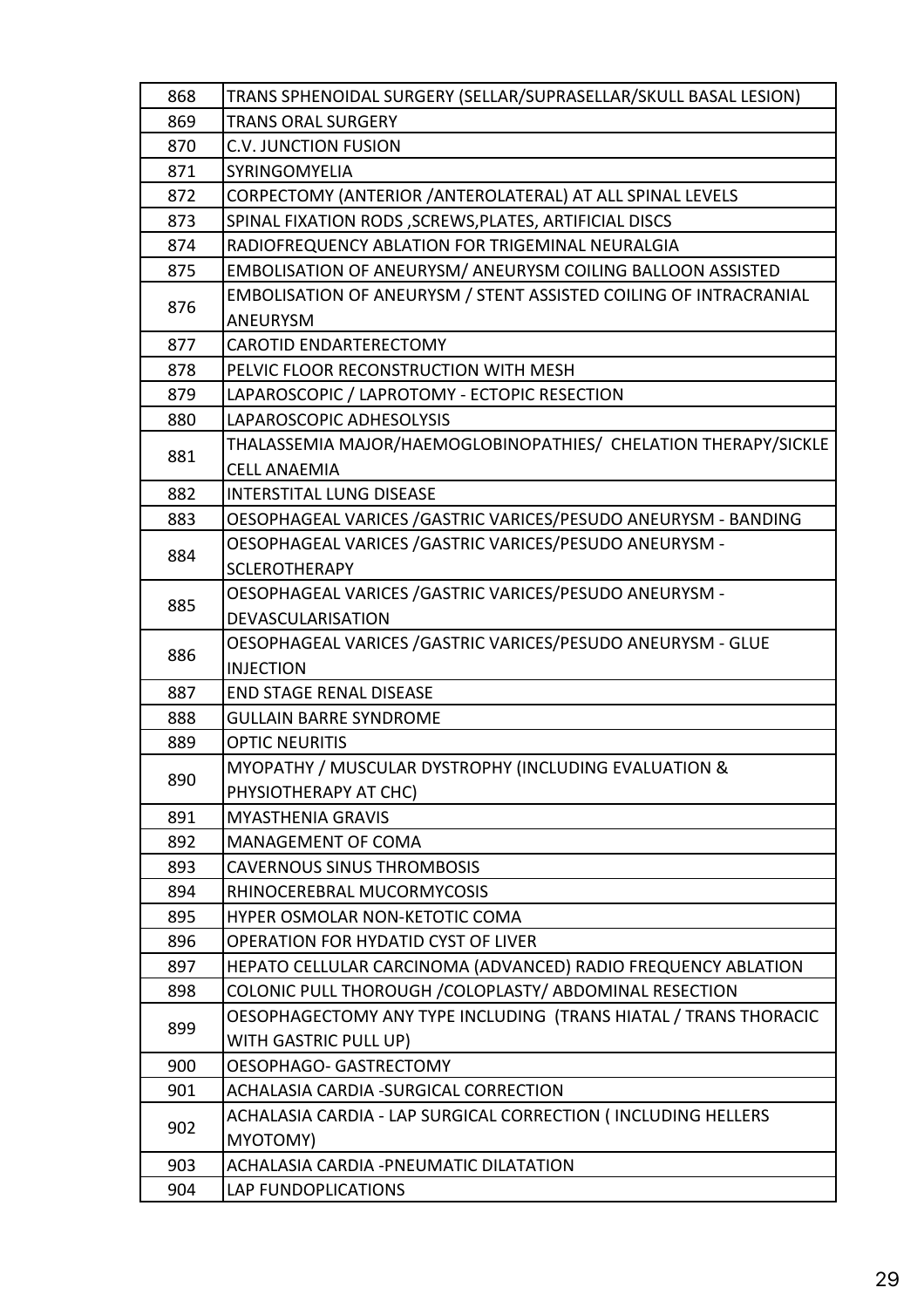| 905 | CYST EXCISION WITH OR WITHOUT HEPATIC JEJUNOSTOMY/BILIARY        |  |
|-----|------------------------------------------------------------------|--|
|     | <b>DRAINAGE</b>                                                  |  |
| 906 | CHOLEDOCHODUODENOSTOMY / CHOLEDOCHO JEJUNOSTOMY                  |  |
| 907 | <b>ENUCLEATION OF CYST</b>                                       |  |
| 908 | TRIPLE BYPASS / OTHER BYPASS PANCREAS                            |  |
| 909 | LATERAL PANCREATICO JEJUNOSTOMY(NON- MALIGNANT)                  |  |
| 910 | PANCREATIC NECROSECTOMY OPEN                                     |  |
| 911 | PANCREATIC NECROSECTOMY LAP                                      |  |
| 912 | CYSTO JEJUNOSTOMY/ CYSTO GASTROSTOMY/ PSEUDOCYST OF PANCREAS     |  |
| 913 | <b>SCLEROSING CHOLANGITIS</b>                                    |  |
| 914 | <b>DIAPHRAGMATIC EVENTERATION</b>                                |  |
|     | THORACOTOMY/EXPLORATIVE THOROCOTOMY/ THORACO ABDOMINAL           |  |
| 915 | <b>APPROACH</b>                                                  |  |
| 916 | AV FISTULA (INCLUDING PRE TRANSPLANTATION)                       |  |
| 917 | COMPLEX AV ACCESS WITH GRAFT FOR HEMODIALYSIS                    |  |
| 918 | URETEROSCOPY AND DJ STENTING U/L OR B/L                          |  |
| 919 | URETEROSCOPY AND DJ STENT REMOVAL                                |  |
| 920 | TRANSURETHRAL RESECTION OF BLADDER TUMOR / RE-TURBT              |  |
|     | EPIGASTRIC HERNIA /FEMORAL /HIATUS HERNIA REPAIR ABDOMINAL /     |  |
| 921 | UMBILICAL HERNIA/ SPIGELIAN/OBTURATOR/SCIATIC/VENTRAL AND SCAR   |  |
|     | HERNIA- WITH / WITHOUT MESH - OPEN                               |  |
|     | EPIGASTRIC HERNIA /FEMORAL /HIATUS HERNIA REPAIR ABDOMINAL /     |  |
| 922 | UMBILICAL HERNIA/ SPIGELIAN/ OBTURATOR/SCIATIC/VENTRAL AND SCAR  |  |
|     | HERNIA- WITH / WITHOUT MESH - LAP                                |  |
| 923 | LAP. APPENDICECTOMY                                              |  |
| 924 | APPENDICULAR PERFORATION                                         |  |
| 925 | VAGOTOMY ANY TYPE WITH OR WITHOUT DRAINAGE PROCEDURES            |  |
| 926 | <b>OPERATION FOR BLEEDING PEPTIC ULCER</b>                       |  |
| 927 | PYLOROMYOTOMY                                                    |  |
| 928 | OPERATIONS FOR RECURRENT INTESTINAL OBSTRUCTION (NOBLE PLICATION |  |
|     | /OTHER)                                                          |  |
| 929 | OPERATION FOR ACUTE INTESTINAL PERFORATION / PERFORATION         |  |
|     | PERITONITIS (INTESTINAL/GASTRIC/BILIARY)/ DUODENAL PERFORATION   |  |
| 930 | OPERATION FOR ACUTE INTESTINAL OBSTRUCTION (INCLUDING VOLVULUS / |  |
|     | MALROTATION/INTUSUSCEPTION)                                      |  |
| 931 | INVESTIGATION AND MANAGEMENT CHRONIC HEPATITIS B / C             |  |
| 932 | <b>CIRRHOSIS OF LIVER WITH COMPLICATIONS</b>                     |  |
| 933 | TRACHEAL RESECTION WITH RECONSTRUCTION                           |  |
| 934 | TRACHEAL RESECTION WITHOUT RECONSTRUCTION                        |  |
| 935 | STAY IN GENERAL WARD - OBSERVATION FOR TRAUMA                    |  |
| 936 | STAY IN ICU - MILD/MODERATE/SEVERE WITH OR WITHOUT VENTILATION ( |  |
|     | FOR TRAUMA/POST OP COMPLICATIONS)                                |  |
| 937 | PYELOLITHOTOMY - OPEN/LAP                                        |  |
| 938 | NEPHROLITHOTOMY - OPEN/LAP                                       |  |
| 939 | OPEN CYSTOLITHOTOMY                                              |  |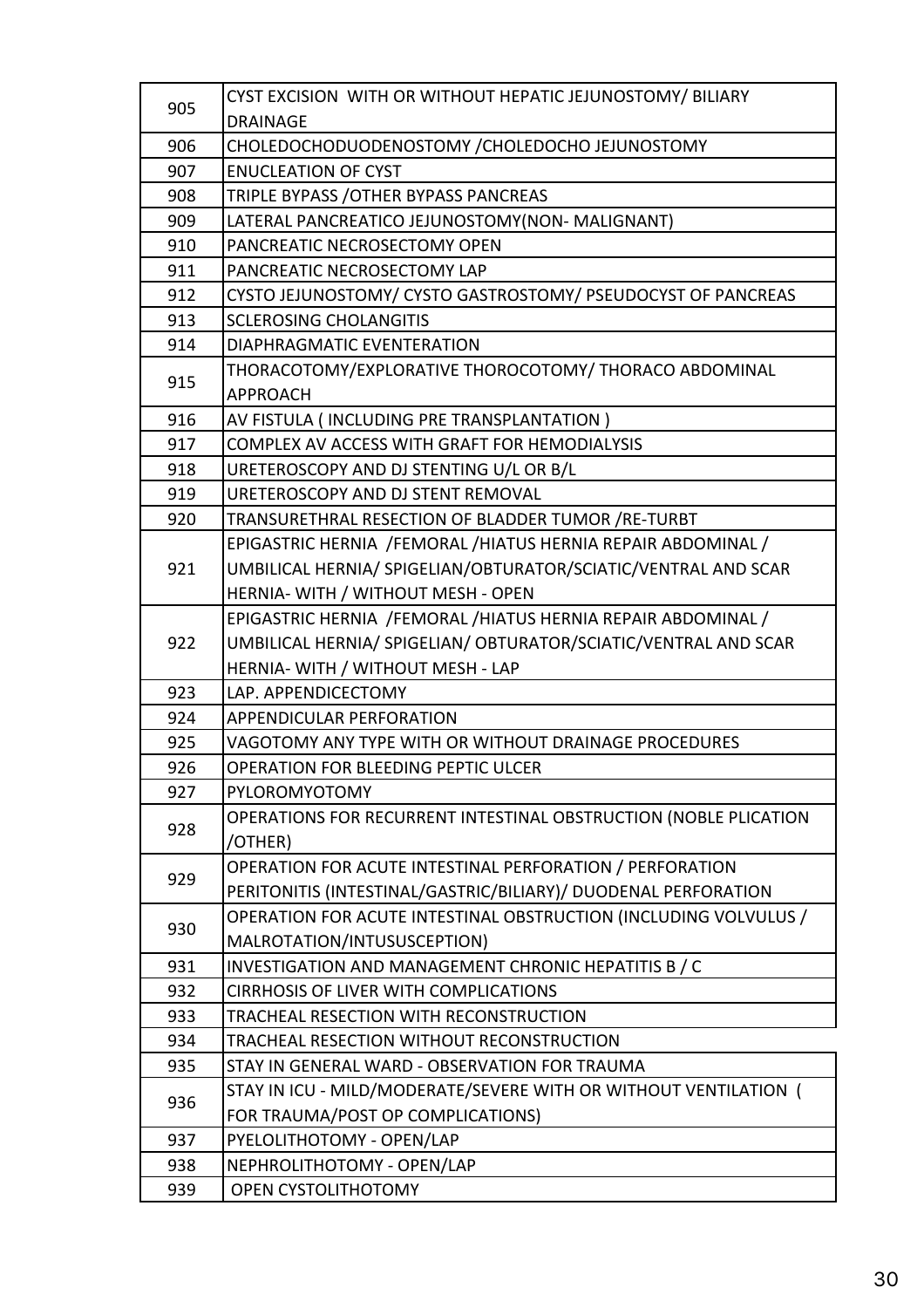| 940 | URETEROLITHOTOMY - OPEN/LAP                                           |
|-----|-----------------------------------------------------------------------|
| 941 | VESICOLITHOTOMY - OPEN/LAP                                            |
| 942 | POSTERIOR FOSSA ENDOSCOPIC SURGERY                                    |
| 943 | ENDOSCOPIC RESECTION OF ANTERIOR SKULL BASE LESIONS                   |
| 944 | LARYNGOTRACHEAL/ TRACHEAL STENOSIS - POST CRICO TRACHEAL / POST       |
|     | TRAUMATIC (INTUBATION) - RESECTION ANASTAMOSIS                        |
|     | LARYNGOTRACHEAL/ TRACHEAL STENOSIS - POST CRICO TRACHEAL / POST       |
| 945 | TRAUMATIC (INTUBATION) - STENTING                                     |
| 946 | SPINAL FRACTURE - CONSERVATIVE MANAGEMENT                             |
|     | SPINAL DEFORMITY STABILISATION/CORRECTION PROCEDURES                  |
| 947 | /VERTERBROPLASTY                                                      |
| 948 | SPINAL EPIDURAL ABSCESS/HEMATOMA - LAMINECTOMY / EVACUATION           |
| 949 | PYOGENIC ARTHRITIS REQUIRING IV ANTIBIOTIC                            |
| 950 | OSTEOMYELITIS REQUIRING IV ANTIBIOTIC                                 |
| 951 | TRANSVERSE MYELITIS WITH OR WITHOUT CENTRAL DEMYELINATION             |
| 952 | SURGERY/CHEMOTHERAPY/RADIOTHERAPY FOR ALL LEUKEMIAS                   |
| 953 | SURGERY/CHEMOTHERAPY/RADIOTHERAPY FOR ALL LYMPHOMAS                   |
| 954 | <b>MYELODYSPLASTIC SYNDROME</b>                                       |
| 955 | MULTIPLE MYELOMA                                                      |
| 956 | ALL LYMPHOMA SALVAGE CHEMO                                            |
| 957 | CHILDHOOD B CELL LYMPHOMA VARIABLE REGIMEN                            |
| 958 | <b>BUDD CHIARI SYNDROME</b>                                           |
| 959 | <b>CYSTIC FIBROSIS</b>                                                |
| 960 | SEPTIC SHOCK (ICU MANAGEMENT)                                         |
| 961 | <b>WILSON'S DISEASE</b>                                               |
| 962 | <b>NEPHROTIC SYNDROME</b>                                             |
| 963 | NEPHROTIC SYNDROME WITH COMPLICATIONS                                 |
| 964 | <b>ACUTE DISSEMINATED ENCEPHALOMYELITIS</b>                           |
| 965 | MULTIPLE SCLEROSIS (INCLUDING RELAPSE)                                |
| 966 | PLEURAL BIOPSY OPEN / VATS                                            |
| 967 | TOXIC/DRUG INDUCED LIVER INJURY                                       |
| 968 | <b>MALIGNANT ASCITES</b>                                              |
| 969 | SACROSPINOUS FIXATION (VAGINAL ROUTE)                                 |
| 970 | <b>SLEEVE RESECTION CA EAR</b>                                        |
| 971 | SLEEVE RESECTION CA LUNG                                              |
| 972 | <b>TOXIC EPIDERMAL NECROLYSIS</b>                                     |
| 973 | ENDOSCOPIC PARATHYROIDECTOMY                                          |
| 974 | <b>IVC FILTER REMOVAL</b>                                             |
| 975 | <b>IJV CATHETER INSERTION</b>                                         |
|     | CT / USG / C-ARM GUIDED DISC OZONE NUCLEOLYSIS (CERVICAL / THORACIC / |
| 976 | <b>LUMBAR DISC)</b>                                                   |
|     | USG GUIDED INTRA ARTICULAR INJECTIONS (SHOULDER / ELBOW / WRIST / HIP |
| 977 | / KNEE / ANKLE / JOINTS OF FOOT AND HAND                              |
|     | C-ARM GUIDED INTRA ARTICULAR INJECTIONS (SHOULDER / ELBOW / WRIST /   |
| 978 | HIP / KNEE / ANKLE / JOINTS OF FOOT AND HAND                          |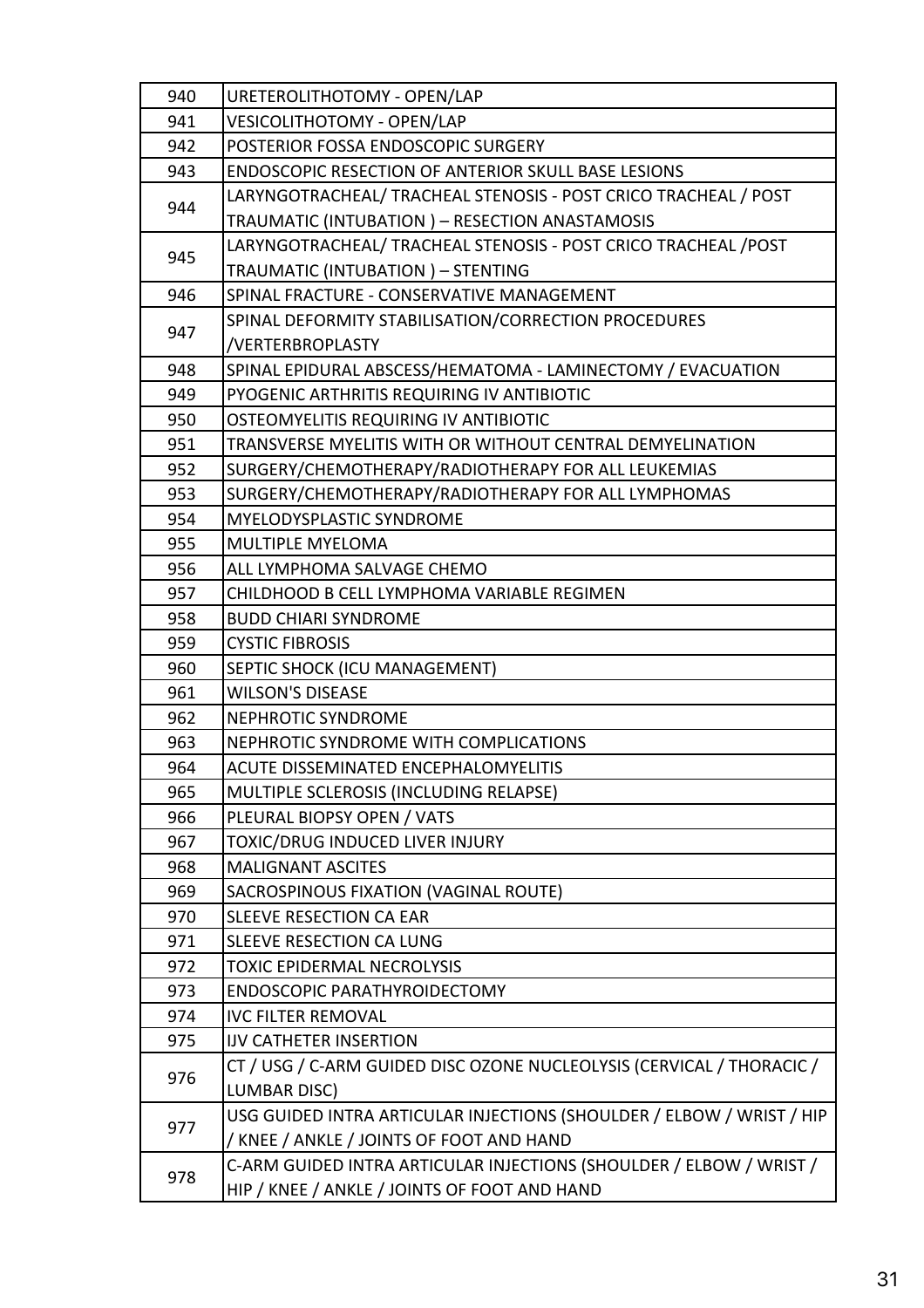| 979                          | CHEMO EMBOLIZATION FOR LIVER TUMORS USING DRUG AND PVA OR DC     |  |
|------------------------------|------------------------------------------------------------------|--|
|                              | <b>BEADS</b>                                                     |  |
| 980                          | TRANS JUGULAR INTRAHEPATIC PORTO SYSTEMIC SHUNT (TIPSS)          |  |
| 981                          | LUDWIGS ANGINA AND OTHER NECK ABSCESS DRAINAGE                   |  |
| 982                          | OP / ANY POISIONING - CONSERVATIVE MANAGEMENT OR WITHOUT         |  |
|                              | VENTILATORY SUPPORT (ONLY WITH FIR)                              |  |
| 983                          | <b>MAXILLECTOMY WITH ORBITAL EXENTERATION</b>                    |  |
| 984                          | <b>MAXILLECTOMY WITH SKULL BASE RESECTION</b>                    |  |
| 985                          | <b>CRANIOFACIAL RESECTION</b>                                    |  |
| 986                          | POSTERIOR DECOMPRESSION / STABILISATION AT ANY LEVEL             |  |
| 987                          | <b>ACUTE SEVERE ASTHMA WITH VENTILATION</b>                      |  |
|                              | CRITICAL CARE ICU MANAGEMENT ( RESPIRATORY DISTRESS/ METABOLIC   |  |
| 988                          | COMA/MULTIORGAN DYSFUNCTION/SEPTIC SHOCK/OTHERS WITH             |  |
|                              | <b>VENTILATION</b>                                               |  |
| 989                          | CRITICAL CARE ICU MANAGEMENT - CRITICAL LIMB ISCHEMIA            |  |
| <b>DIAGNOSTIC PROCEDURES</b> |                                                                  |  |
| 990                          | ANGIOGRAM - CARDIAC / SPINAL / PULMONARY / CEREBRAL / OTHERS     |  |
| 991                          | MRI ANGIOGRAM - CARDIAC / SPINAL / PULMONARY / CEREBRAL /OTHERS- |  |
| 992                          | CT ANGIOGRAM - CARDIAC / SPINAL / PULMONARY / CEREBRAL / OTHERS- |  |
| 993                          | ECHO (NOT AVAILABE IN GOVT HOSPITAL)                             |  |
| 994                          | COMPUTED TOMOGRAM (CT SCAN)-BRAIN/SPINE/OTHER PARTS-PLAIN        |  |
| 995                          | COMPUTED TOMOGRAM (CT SCAN)-BRAIN/SPINE/OTHER PARTS -CONTRAST    |  |
| 996                          | MAGNETIC RESONANCE IMAGING (MRI) - BRAIN/SPINE/BREAST -          |  |
|                              | PLAIN/CONTRAST/FISTULOGRAM/UROGRAM/OTHER PARTS - PLAIN           |  |
| 997                          | MAGNETIC RESONANCE IMAGING (MRI) - BRAIN/SPINE/BREAST -          |  |
|                              | PLAIN/FISTULOGRAM/UROGRAM/OTHER PARTS - CONTRAST                 |  |
| 998                          | <b>MAMOGRAM</b>                                                  |  |
| 999                          | <b>USG GUIDED BIOPSY</b>                                         |  |
| 1000                         | HISTOPATHOLOGY EXAMINATION                                       |  |
| 1001                         | COLPOSCOPY WITH OR WITHOUT CRYOTHERAPY                           |  |
| 1002                         | <b>NUCLEAR BONE SCAN</b>                                         |  |
| 1003                         | RENAL RADIOISOTOPE SCAN                                          |  |
| 1004                         | <b>CARDIAC THALLIUM SCAN</b>                                     |  |
| 1005                         | ALPHA FETO PROTEIN & BETA HCG (EACH) / ESTRIOL/PAPP A            |  |
| 1006                         | <b>BONE MARROW STUDY</b>                                         |  |
| 1007                         | <b>THYROID RADIO IODINE SCAN</b>                                 |  |
| 1008                         | <b>DIAGNOSTIC LAPROSCOPY</b>                                     |  |
| 1009                         | DIAGNOSTIC THORACOSCOPY                                          |  |
| 1010                         | <b>DIAGNOSTIC BRONCHOSCOPY</b>                                   |  |
| 1011                         | USG AS AN EMERGENCY PROCEDURES IF FACILITY NOT AVAILABLE AT GH/  |  |
|                              | <b>SPECIAL USG</b>                                               |  |
| 1012                         | <b>METABOLIC SCREENING</b>                                       |  |
| 1013                         | <b>FUNDUS FLUORESCENCE ANGIOGRAPHY</b>                           |  |
| 1014                         | LIVER FUNCTION TEST (LFT)                                        |  |
| 1015                         | <b>RENAL FUNCTION TEST (RFT)</b>                                 |  |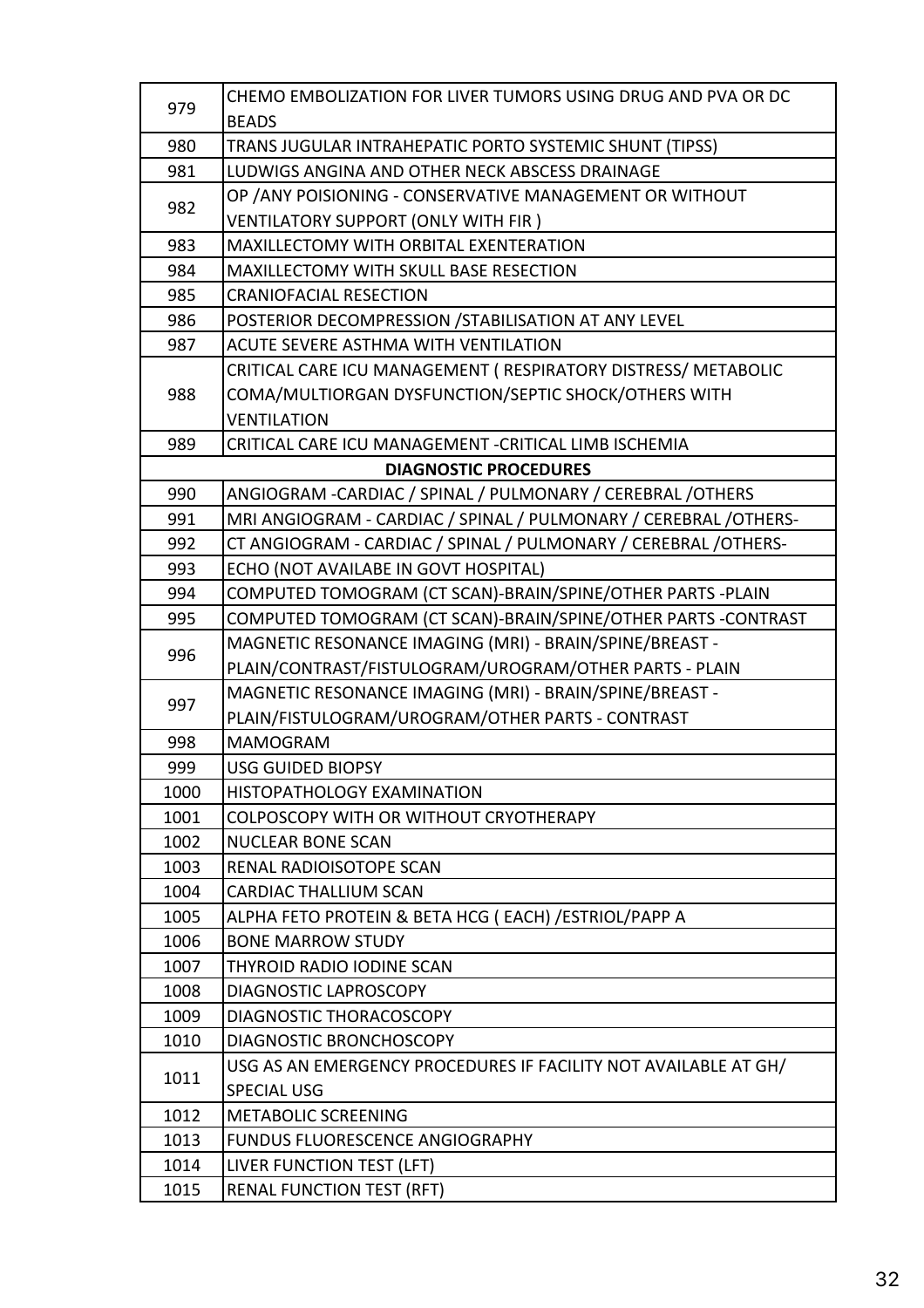| 1016 | <b>THYROID PROFILE &amp; ANTI THYROID ANTIBODIES</b>                   |
|------|------------------------------------------------------------------------|
| 1017 | <b>AORTOGRAM</b>                                                       |
| 1018 | KARYOTYPING AMINIOTIC FLUID/BLOOD/BONE MARROW/ CHORION VILLUS          |
|      | <b>SAMPLING</b>                                                        |
|      | ENDOCRINE FUNCTION PANEL-GH, ADH, CORTISOL, VMA, , PTH, ACTH, EPO, VIT |
| 1019 | D, HIAA, ADA, FSH, PROLACTIN LH, TESTOSTERONE (RESTRICTED TO GOVT      |
|      | MEDICAL COLLEGES IF FACILITY NOT AVAILABLE)                            |
| 1020 | <b>MRCP</b>                                                            |
| 1021 | <b>COLOUR DOPPLER</b>                                                  |
|      | PET (SHOULD BE SETTLED BY CONCERNED SPECIALIST FROM GOVT MEDICAL       |
| 1022 | <b>COLLEGES)</b>                                                       |
| 1023 | IMMUNO HISTO CHEMISTRY / RADIO IMMUNO ASSAY TESTS - IRMA / ANY         |
|      | SPECIAL RIA/IRMA                                                       |
| 1024 | OPTICAL COHERENCE TOMOGRAPHY                                           |
| 1025 | OTO ACOUSITC EMISSION TEST AT DELIVERY POINT                           |
| 1026 | DONOR TISSUE MATCHING FOR TRANSPLANTS                                  |
| 1027 | <b>CAPSULE ENDOSCOPY</b>                                               |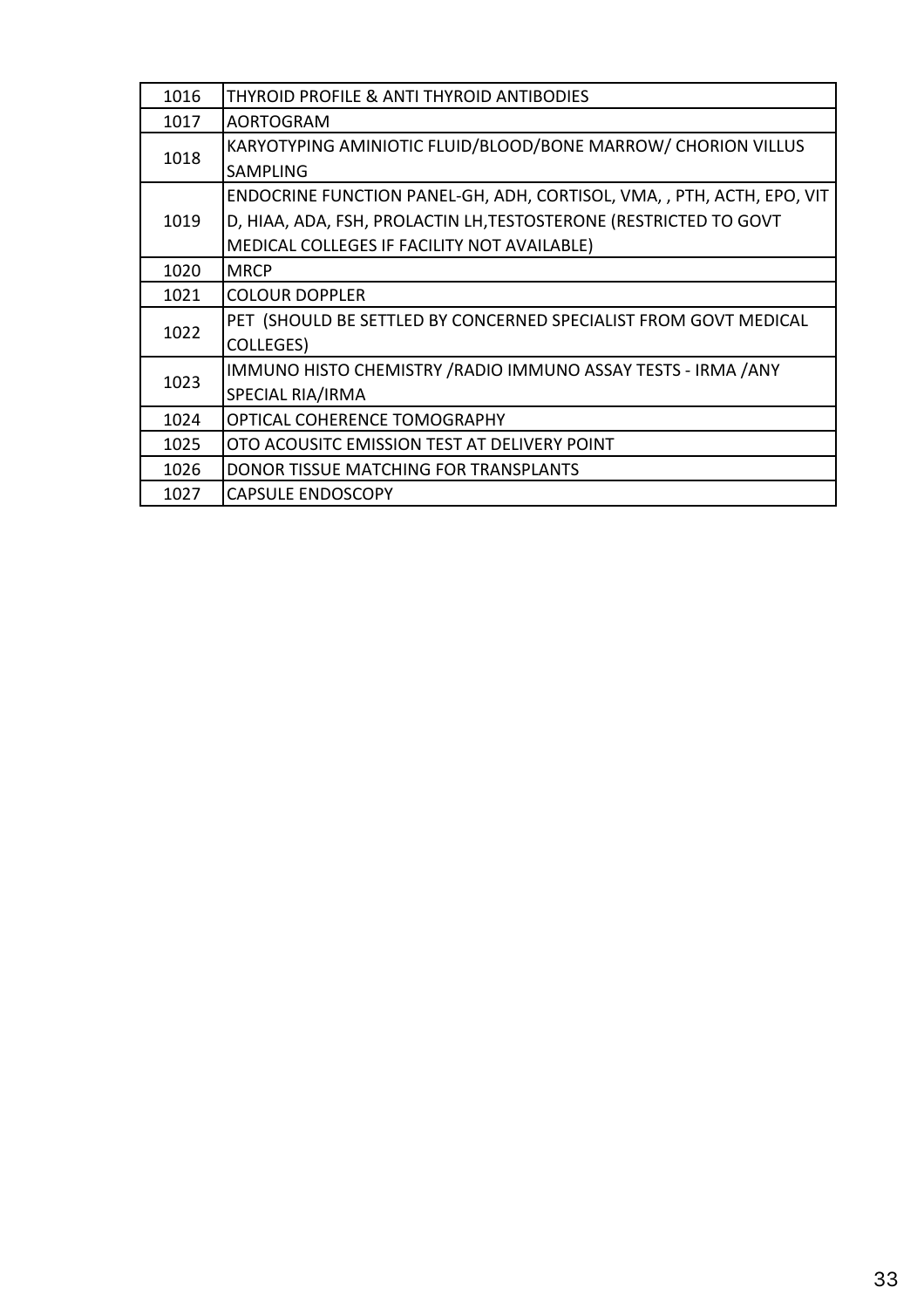#### **ANNEXURE D**

#### **TENTATIVE LIST OF PACKAGES UPTO 2 LAKHS PER ANNUM INCLUDING THE HIGH END PROCEDURE**

1. If more than one procedure is done the second procedure will be paid 50-80% of the second procedure upto sum assured available.

2.For high end procedures listed seperately the remaining amount after sum assured will be paid from corpus fund.

| <b>SERIAL NO</b> | <b>PACKAGE NAME</b>                                      |
|------------------|----------------------------------------------------------|
| 1                | <b>CORONARY BALLOON ANGIOPLASTY (PPCI)</b>               |
| $\overline{2}$   | PTCA WITH STENT                                          |
| 3                | ADDITIONAL STENT                                         |
| 4                | <b>ASD DEVICE CLOSURE</b>                                |
| 5                | <b>VSD DEVICE CLOSURE</b>                                |
| 6                | <b>PDA STENTING</b>                                      |
| 7                | <b>DEVICE CLOSURE</b>                                    |
| 8                | SINGLE COIL                                              |
| 9                | MULTIPLE COILS                                           |
| 10               | BALLOON VALVOTOMY(ALL VALVE)                             |
| 11               | PERMANENT PACEMAKER IMPLANTATION (SINGLE / DUAL CHAMBER) |
| 12               | <b>TEMPORARY PACEMAKER IMPLANTATION</b>                  |
| 13               | COARCTATION OF AORTA - WITH STENT                        |
| 14               | <b>COARCTATION OF AORTA - WITHOUT STENT</b>              |
| 15               | COARCTATION OF AORTA - ADDITIONAL STENT ONLY             |
| 16               | <b>CORONARY BYPASS SURGERY</b>                           |
| 17               | CORONARY BYPASS SURGERY-POST ANGIOPLASTY                 |
| 18               | CABG WITH IABP PUMP                                      |
| 19               | CORONARY BYPASS SURGERY OFF PUMP WITH IABP               |
| 20               | <b>CABG OF PUMP WITHOUT IABP</b>                         |
| 21               | CABG WITH ANEURYSMAL REPAIR                              |
| 22               | CABG WITH VENTRICULAR RUPTURE REPAIR                     |
| 23               | CABG WITH VALVE REPLACEMENT WITH MECHANICAL VALVE        |
| 24               | CABG WITH VALVE REPLACEMENT WITH BIOPROSTHETIC VALVE     |
| 25               | SINGLE VALVE REPLACEMENT WITH MECHANICAL VALVE           |
| 26               | SINGLE VALVE REPLACEMENT WITH BIOPROSTHETIC VALVE        |
| 27               | DOUBLE VALVE REPLACEMENT WITH MECHANICAL VALVE           |
| 28               | DOUBLE VALVE REPLACEMENT WITH BIOPROSTHETIC VALVE        |
| 29               | TRIPLE VALVE REPLACEMENT WITH MECHANICAL VALVE           |
| 30               | TRIPLE VALVE REPLACEMENT WITH BIOPROSTHETIC VALVE        |
| 31               | COARCTATION-AORTA REPAIR WITH GRAFT                      |
| 32               | ANEURYSM RESECTION & GRAFTING                            |
| 33               | INTRATHORACIC ANEURYSM - REQUIRING BYPASS (WITH GRAFT)   |
| 34               | ANNULUS AORTIC ECTASIA WITH VALVED CONDUITS              |
| 35               | <b>ARTERIAL SWITCH</b>                                   |
| 36               | SENNINGS PROCEDURE                                       |
| 37               | TOTAL CORRECTION OF TETRALOGY OF FALLOT - ANY TYPE       |
| 38               | WITH SPECIAL CONDUITS                                    |
| 39               | WITH PROSTHETIC RING                                     |
| 40               | <b>HEART TRANSPLANTATION</b>                             |
| 41               | <b>HEART &amp; LUNG TRANSPLANTATION</b>                  |
| 42               | LUNG TRANSPLANTATION                                     |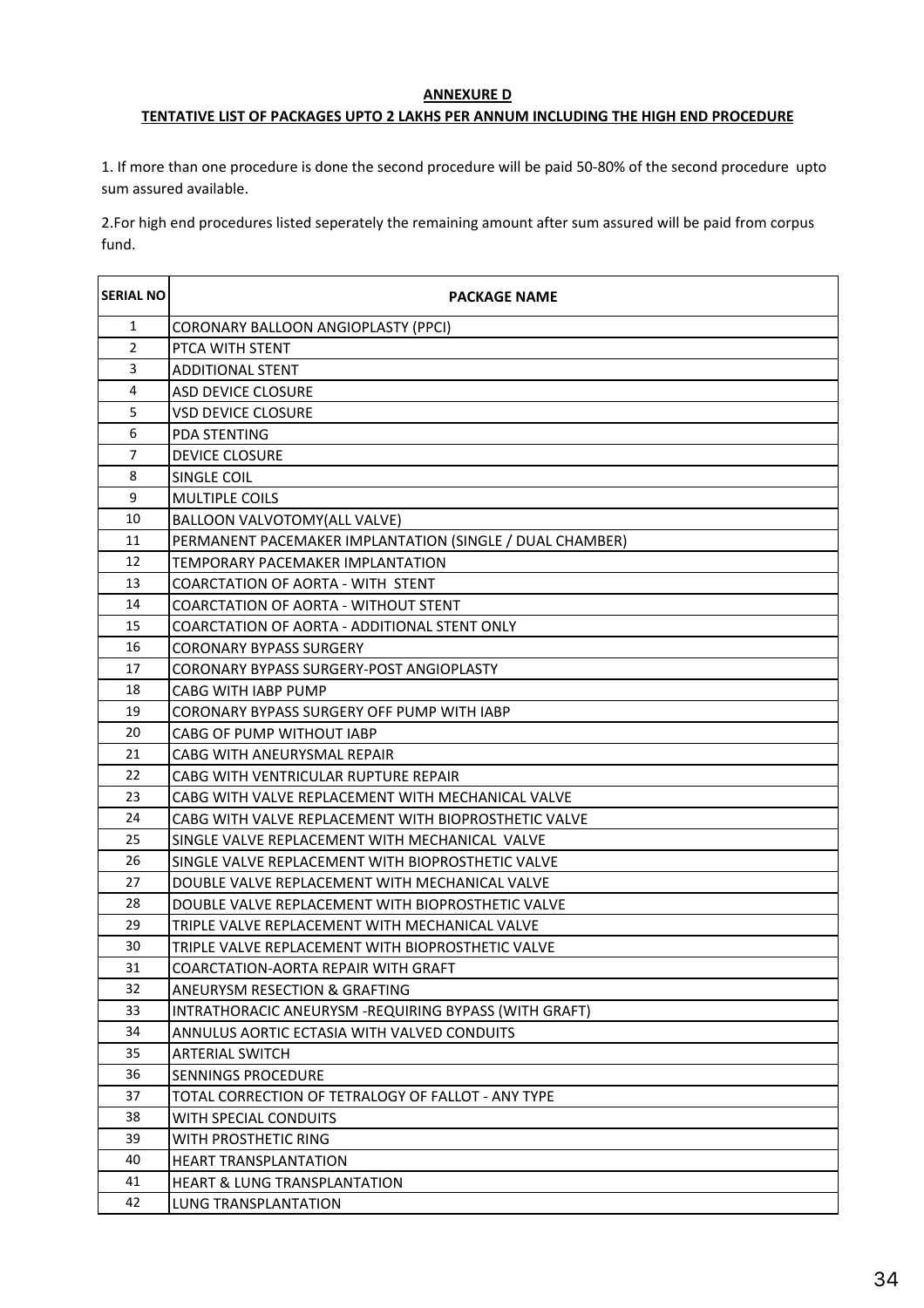| 43 | PRIMARY ANGIOPLASTY FOR ACUTE MI +DRUG ELUTING STENT                                |  |
|----|-------------------------------------------------------------------------------------|--|
| 44 | PRIMARY ANGIOPLASTY - ADDITIONAL STENT ONLY                                         |  |
| 45 | AMPUTATION OF ANY SITE / ANY CAUSE WITH CUSTOM MADE PROSTHESIS                      |  |
| 46 | OESOPHAGECTOMY WITH TWO FIELD LYMPADENECTOMY / THREE FIELD LYMPADENECTOMY           |  |
| 47 | SURGERY/CHEMOTHERAPY/RADIOTHERAPY FOR ALL LEUKEMIAS                                 |  |
| 48 | SURGERY/CHEMOTHERAPY/RADIOTHERAPY FOR ALL LYMPHOMAS                                 |  |
| 49 | <b>MYELODYSPLASTIC SYNDROME</b>                                                     |  |
|    | SPECIALIZED RADIATION THERAPY - 3DCRT PACKAGE                                       |  |
| 50 | ADJUVANT PACKAGE 28-33 FRACTIONS(INCLUDES AQUAPLAST MOULD, PLANNINGCT,              |  |
|    | COUNTOURING, RT PLANNING & EXECUTION)                                               |  |
| 51 | SPECIALIZED RADIATION THERAPY 3D CRT- RADICAL PACKAGE 34-37 FRACTIONS               |  |
|    | SPECIALIZED RADIATION THERAPY - IMRT ADJUVANT PACKAGE 28-33 FRACTIONS (INCLUDES     |  |
| 52 | AQUAPLAST MOULD,PLANNING CT FOR IMRT, CONTOURING, RT PLANNING, QA, EXECUTION)       |  |
| 53 | SPECIALIZED RADIATION THERAPY - IMRT - RADICAL PACKAGE 34-40 FRACTIONS              |  |
| 54 | SPECIALIZED RADIATION THERAPY - IMRT WITH IGRT                                      |  |
| 55 | SPECIALIZED RADIATION THERAPY - RAPID ARC THERAPY                                   |  |
| 56 | TOTAL BODY RADIATION                                                                |  |
| 57 | UPTO-60% WITH SCALDS (CONSERVATIVE)                                                 |  |
| 58 | UP TO-60% MIXED BURNS (WITH SURGERIES)                                              |  |
| 59 | ABOVE 60% MIXED BURNS (WITH SURGERIES)                                              |  |
| 60 | TOTAL ELBOW REPLACEMENT                                                             |  |
| 61 | SHOULDER REPLACEMENT                                                                |  |
| 62 | TOTAL HIP REPLACEMENT                                                               |  |
| 63 | REVISION HIP REPLACEMENT SURGERY (ONLY WITH SPECIFIC APPROVAL- GOVERNMENT RESERVED) |  |
|    | REVISION KNEE REPLACEMENT SURGERY (ONLY WITH SPECIFIC APPROVAL- GOVERNMENT          |  |
| 64 | RESERVED)                                                                           |  |
| 65 | TOTAL KNEE REPLACEMENT                                                              |  |
| 66 | INBORN ERROR OF METABOLISM                                                          |  |
| 67 | PRIMARY IMMUNO DEFICIENCY DISORDERS                                                 |  |
| 68 | HYPOPLASTIC/APLASTIC ANEMIA (FANCONI ANEMIA)                                        |  |
| 69 | PRETERM BABY RDS WITH OR WITHOUT SURFACTANT WITH MECHANICAL VENTILATION/CPAP        |  |
| 70 | TERM BABY-CONGENITAL HEART DISEASE / CONGESTIVE CARDIAC FAILURE/ WITH VENTILATION   |  |
| 71 | TERM BABY - CONGENITAL HEART DISEASE / CONGESTIVE CARDIAC FAILURE/ WITHOUT          |  |
|    | VENTILATION                                                                         |  |
| 72 | ECMO-EXTRACORPOREAL MEMBRANE OXYGENATION                                            |  |
| 73 | MULTI SYSTEM ORGAN FAILURE- WITH OR WITHOUT / ARDS/DIC(BLOOD PRODUCTS)              |  |
| 74 | MULTI SYSTEM ORGAN FAILURE- WITH OR WITHOUT / ARDS/DIC(BLOOD PRODUCTS)              |  |
| 75 | TUMORS (NEONATES/PAEDIATRIC)                                                        |  |
| 76 | CONGENITAL LUNG LESIONS (CLE, CCAM)                                                 |  |
|    | EXCISION OF BRAIN TUMORS - [PRIMARY /BENIGN ) (BOTH INTRA AXIAL AND EXTRA AXIAL -   |  |
| 77 | INCLUDESSUBTENTORIAL- CP ANGLE BRAINSTEM/CEREBELLAR/ SUPRATENTORIAL-                |  |
|    | FRONTAL/TEMPORAL /PARIETAL SELLAR/SUPRASELLAR/CRANIOPHARYNGIOMA)                    |  |
|    | EXCISION OF BRAIN TUMORS - [MALIGNANT ) (BOTH INTRA AXIAL AND EXTRA AXIAL -         |  |
| 78 | INCLUDESSUBTENTORIAL- CP ANGLE BRAINSTEM/CEREBELLAR/ SUPRATENTORIAL-                |  |
|    | FRONTAL/TEMPORAL /PARIETAL SELLAR/SUPRASELLAR/CRANIOPHARYNGIOMA)                    |  |
| 79 | EXCISION OF BRAIN TUMORS - [SECONDARIES ) (BOTH INTRA AXIAL AND EXTRA AXIAL -       |  |
|    | INCLUDESSUBTENTORIAL- CP ANGLE BRAINSTEM/CEREBELLAR/ SUPRATENTORIAL-                |  |
|    | FRONTAL/TEMPORAL /PARIETAL SELLAR/SUPRASELLAR/CRANIOPHARYNGIOMA)                    |  |
| 80 | <b>ANEURYSM CLIPPING</b>                                                            |  |
| 81 | STEREOTACTIC PROCEDURES- SURGICAL PROCEDURE                                         |  |
| 82 | TRANS SPHENOIDAL SURGERY (SELLAR/SUPRASELLAR/SKULL BASAL LESION)                    |  |
| 83 | TRANS ORAL SURGERY                                                                  |  |
| 84 | PROSTHETIC VALVE THROMBOSIS- THROMBOLYSIS                                           |  |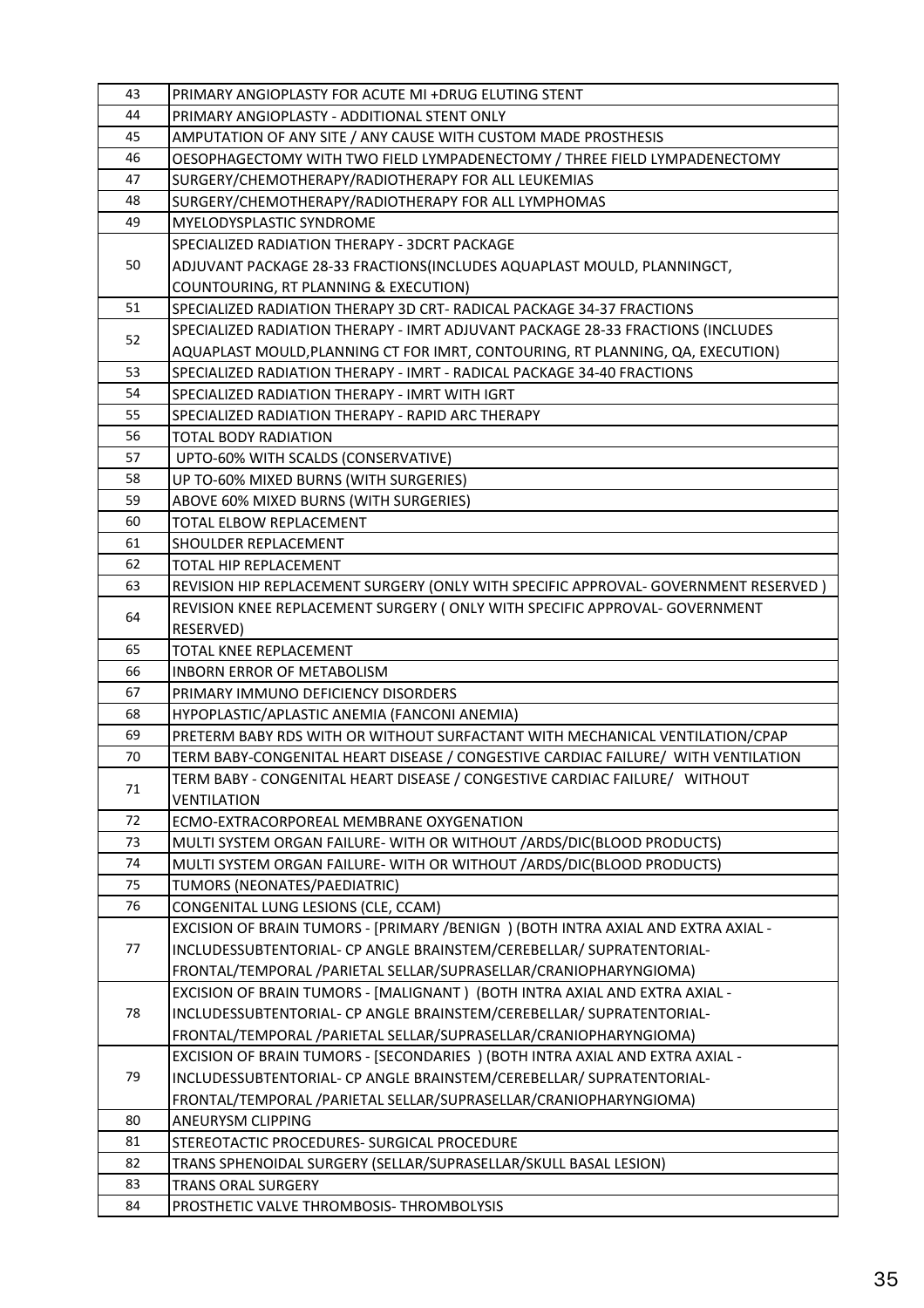| 85         | CORPECTOMY (ANTERIOR / ANTEROLATERAL) AT ALL SPINAL LEVELS                                                                 |
|------------|----------------------------------------------------------------------------------------------------------------------------|
| 86         | SPINAL FIXATION RODS , SCREWS, PLATES, ARTIFICIAL DISCS                                                                    |
| 87         | EMBOLISATION OF ANEURYSM / STENT ASSISTED COILING OF INTRACRANIAL ANEURYSM                                                 |
| 88         | <b>TEMPORAL LOBECTOMY</b>                                                                                                  |
| 89         | LESIONECTOMY                                                                                                               |
| 90         | EMBOLISATION OF ANEURYSM/ ANEURYSM COILING BALLOON ASSISTED                                                                |
| 91         | DEEP BRAIN STIMULATION                                                                                                     |
| 92         | <b>DVT-IVC FILTER</b>                                                                                                      |
| 93         | AORTO - BILLIAC - BIFEMORAL BYPASS WITH VEIN / SYNTHETIC GRAFT                                                             |
| 94         | AXILLO BIFEMORAL BYPASS WITH SYNTHETIC GRAFT                                                                               |
| 95         | CAROTID ARTERY BYPASS WITH SYNTHETIC GRAFT                                                                                 |
| 96         | NECK VASCULAR INJURY - CAROTID VESSELS                                                                                     |
| 97         | ABDOMINAL VASCULAR INJURIES - AORTA, ILLAC ARTERIES, IVC, ILIAC VEINS                                                      |
| 98         | THORACIC VASCULAR INJURIES                                                                                                 |
| 99         | COCHLEAR IMPLANT SURGERY < 6YEARS                                                                                          |
| 100        | <b>AUDITORY BRAIN STEM IMPLANT &lt;6YEARS</b>                                                                              |
| 101        | PPH SURGICAL MANAGEMENT - HYSTERECTOMY/LIGATION/EMBOLIZATION                                                               |
| 102        | REQUIRING VENTILATORY SUPPORT -OP POISIONING / METABOLIC COMA/ SCORPION STING / SNAKE                                      |
|            | BITE / BITES & STINGS (PER DAY)                                                                                            |
| 103        | THALASSEMIA MAJOR / HAEMOGLOBINOPATHIES / CHELATION THERAPY / SICKLE CELL ANAEMIA                                          |
| 104        | BONE MARROW TRANSPLANTATION/STEM CELL TRANSPLANTATION- INCLUDING TOTAL BODY                                                |
|            | <b>RADIATION</b>                                                                                                           |
| 105        | ACUTE RESPIRATORY FAILURE (WITH VENTILATOR - FOR MINIMUM 5 DAYS)                                                           |
| 106        | ACUTE PANCREATITIS - CONSERVATIVE MANAGEMENT / MILD / MODERATE / SEVERE MEDICAL /                                          |
|            | IMAGE GUIDED DRAINAGE OF PANCREATIC COLLECTIONS                                                                            |
| 107        | ACUTE MI REQUIRING IABP PUMP                                                                                               |
|            | IMMUNOGLOBULIN THERAPY - HEREDITARY MOTOR SENSORY NEUROPATHIES/HEREDITARY                                                  |
|            | SENSORY AND AUTONOMIC NEUROPATHY/PLEXOPATHY (LUMBOSACRAL/ BRACHIAL)/PERIPHERAL                                             |
| 108        | NEUROPATHY (WITH NERVE BIOPSY) (HANSEN, NUTRITIONAL, TOXIC, INFECTIVE, IMMUNE)/CARPAL                                      |
|            | TUNNEL SYNDROME/ACUTE ENTRAPMENT/ COMPRESSIVE NEUROPATHY / GBS/DOG BITE CATEGORY                                           |
|            | <b>III/OTHERS</b>                                                                                                          |
| 109        | GROWTH HORMONE FOR HYPOPITUTARISM                                                                                          |
| 110        | LIVER TRANSPLANTATION                                                                                                      |
| 111        | RT. HEPATECTOMY/NON ANATOMICAL RESECTION OF LIVER                                                                          |
| 112        | LT. HEPATECTOMY/NON ANATOMICAL RESECTION OF LIVER                                                                          |
| 113        | PORTOCAVAL ANASTOMOSIS                                                                                                     |
| 114        | SLEEVE GASTRECTOMY FOR MORBID OBESITY                                                                                      |
| 115        | ROUXEN Y GASTRIC BYPASS FOR MORBID OBESITY                                                                                 |
| 116        | DEVASCULARISATION WITH OESOPHAGEAL TRANSECTION                                                                             |
| 117        | PANCREATECTOMY ANY TYPE - OPEN / LAP                                                                                       |
| 118        | THORACO ABDOMINAL ANEURYSM REPAIR WITH RENO / MESENTRIC REVASCULARISATION                                                  |
|            | RENAL TRANSPLANTATION SURGERY INCLUDES -- POST RENAL TRANSPLANT REJECTION A.STEROID                                        |
| 119        | RESISTANT B.STEROID SENSITIVE/ POST RENAL TRANSPLANT INFECTION - LIFE TREATENING                                           |
|            | TREATMENT FOR FUNGAL INFECTIONS (LIPOSOMAL AMP -B OR EICHNOCANDINS),                                                       |
| 120        |                                                                                                                            |
|            | INVESTIGATION AND MANAGEMENT CHRONIC HEPATITIS B / C                                                                       |
| 121        | INFERIOR VENA CAVA STENTING SINGLE STENT                                                                                   |
| 122        | ACUTE STROKE THROMBOLYSIS (R TPA )                                                                                         |
| 123        | RENAL ARTERY EMBOLIZATION WITH MULTIPLE COILS AND MICROCATHETER                                                            |
| 124        | CORTICAL VENOUS SINUS THROMBOLYSIS                                                                                         |
| 125        | INFERIOR VENA CAVA FILTER PLACEMENT                                                                                        |
| 126<br>127 | SUBCLAVIAN, ILIAC, SUPERFICIAL FEMORAL ARTERY STENTING EACH WITH ONE STENT<br>TIBIAL ANGIOPLASTY IN CRITICAL LIMB ISCHEMIA |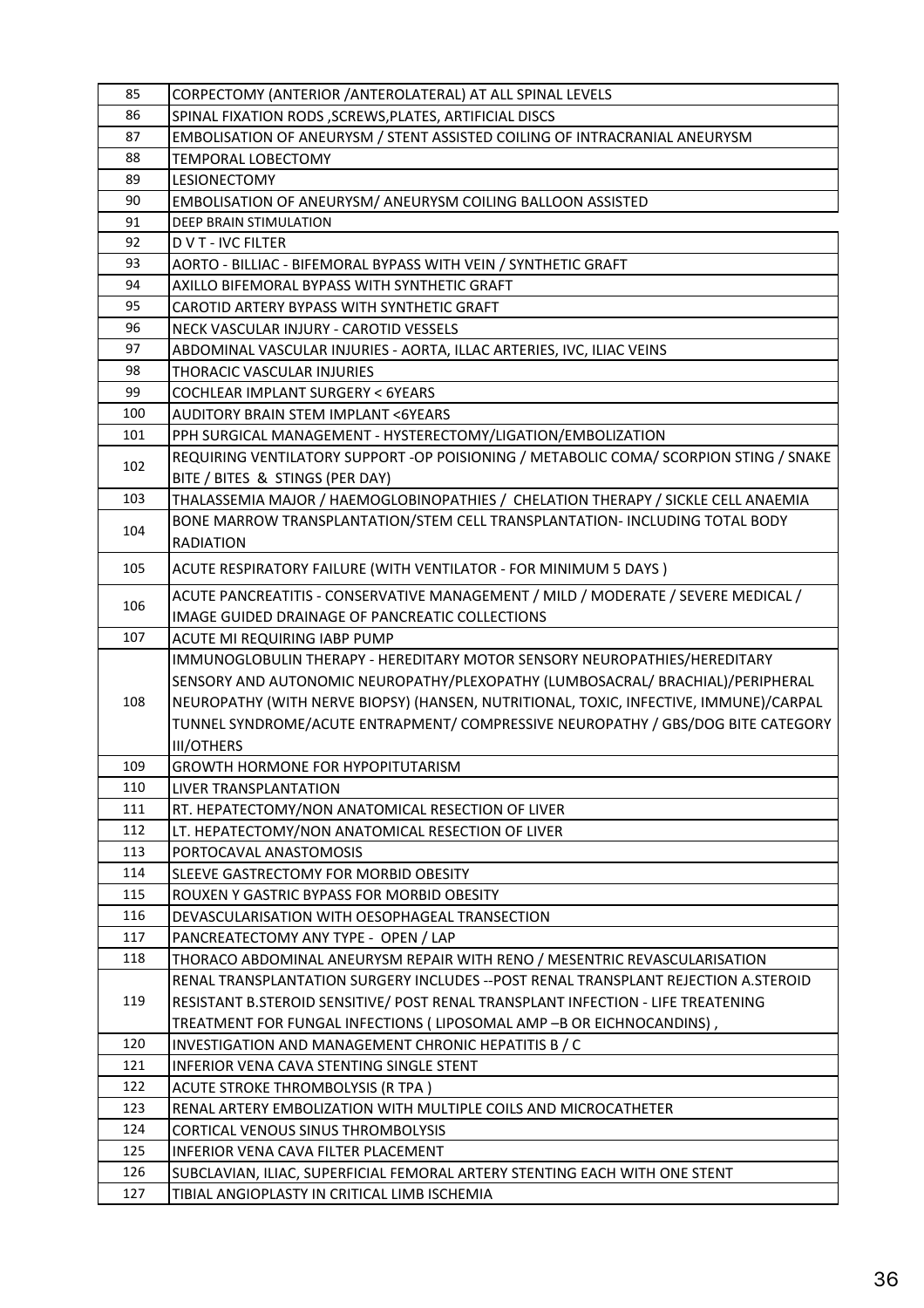| 128 | MESENTERIC ARTERY ANGIOPLASTY & STENTING IN ACUTE & CHRONIC MESENTERIC ISCHEMIA -   |
|-----|-------------------------------------------------------------------------------------|
|     | SINGLE STENT                                                                        |
|     | BILIARY DRAINAGE PROCEDURES/ERCP - EXTERNAL DRAINAGE AND STENT PLACEMENT - METALLIC |
| 129 | BILIARY STENT / POST OP BILIARY STRICTURE/LEAK/CHOLANGITIS/BILIARY                  |
|     | PANCREATITIS/CHOLEDOCHAL CYST/BILE DUCT STONES                                      |
| 130 | INTRA-ARTERIAL THROMBOLYSIS FOR ACUTE ISCHEMIC LIMBS                                |
| 131 | CENTRAL VENOUS STENTING FOR CENTRAL VENOUS OCCLUSION (BRACHIOCEPHALIC, SUBCLAVIAN   |
|     | VEIN AND SUP VENA CAVA) SINGLE METALLIC STENT                                       |
| 132 | ENDOVASCULAR INTERVENTION FOR SALVAGING HEMODIALYSIS AV FISTULA                     |
| 133 | BALLOON RETROGRADE TRANSVENOUS OBLITERATION OF BLEEDING GASTRIC VARICES (BRTO)      |
| 134 | PREOPERATIVE PORTAL VEIN EMBOLIZATION FOR LIVER TUMORS                              |
| 135 | CHEMO EMBOLIZATION FOR LIVER TUMORS USING DRUG AND PVA OR DC BEADS                  |
| 136 | TRANS JUGULAR INTRAHEPATIC PORTO SYSTEMIC SHUNT (TIPSS)                             |
| 137 | <b>EMBOLIZATION OF PULMONARY AV MALFORMATION</b>                                    |
| 138 | PREOPERATIVE PROPHYLACTIC TUMOR EMBOLISATION                                        |
| 139 | EMBOLIZATION OF AV MALFORMATION OF BRAIN PER SITTING WITH ONYX                      |
| 140 | CAROTID STENTING SINGLE STENT WITH EMBOLIC PROTECTION DEVICE                        |
| 141 | INTRACRANIAL VENOUS STENTING                                                        |
| 142 | INTRACRANIAL ARTERIAL STENTING                                                      |
| 143 | PERIPHERAL STENT GRAFT FOR PERIPHERAL ANEURYSMS AND AV FISTULAE                     |
| 144 | <b>EMBOLIZATION OF CARATICO-CAVERNOUS FISTULA</b>                                   |
| 145 | PLAIN SIMPLE COILING OF ANEURYSM                                                    |
| 146 | ILIAC / IVC STENTING / HIGH END VASCULAR REVASCULARISATION PROCEDURE                |
| 147 | VENOUS / POLY TETRA FLUORO ETHYLENE PATCH ANGIOPLASTY                               |
| 148 | HEPATIC VEIN ANGIOPLASTY AND STENTING                                               |
| 149 | MINIMAL ACCESS SURGERY- VALVE REPLACEMENT                                           |
| 150 | MINIMAL ACCESS SURGERY- CABG                                                        |
| 151 | <b>MULTI ORGAN RESECTION FOR ANY GI CANCERS</b>                                     |
| 152 | VISCERAL ARTERY ANEURSYM REPAIR / RENAL ARTERY ANEURYSM REPAIR                      |
| 153 | HYBRID / OPEN INCLUDING COVERED STENT PLACEMENT - UNILATERAL                        |
| 154 | HYBRID / OPEN INCLUDING COVERED STENT PLACEMENT - BILATERAL                         |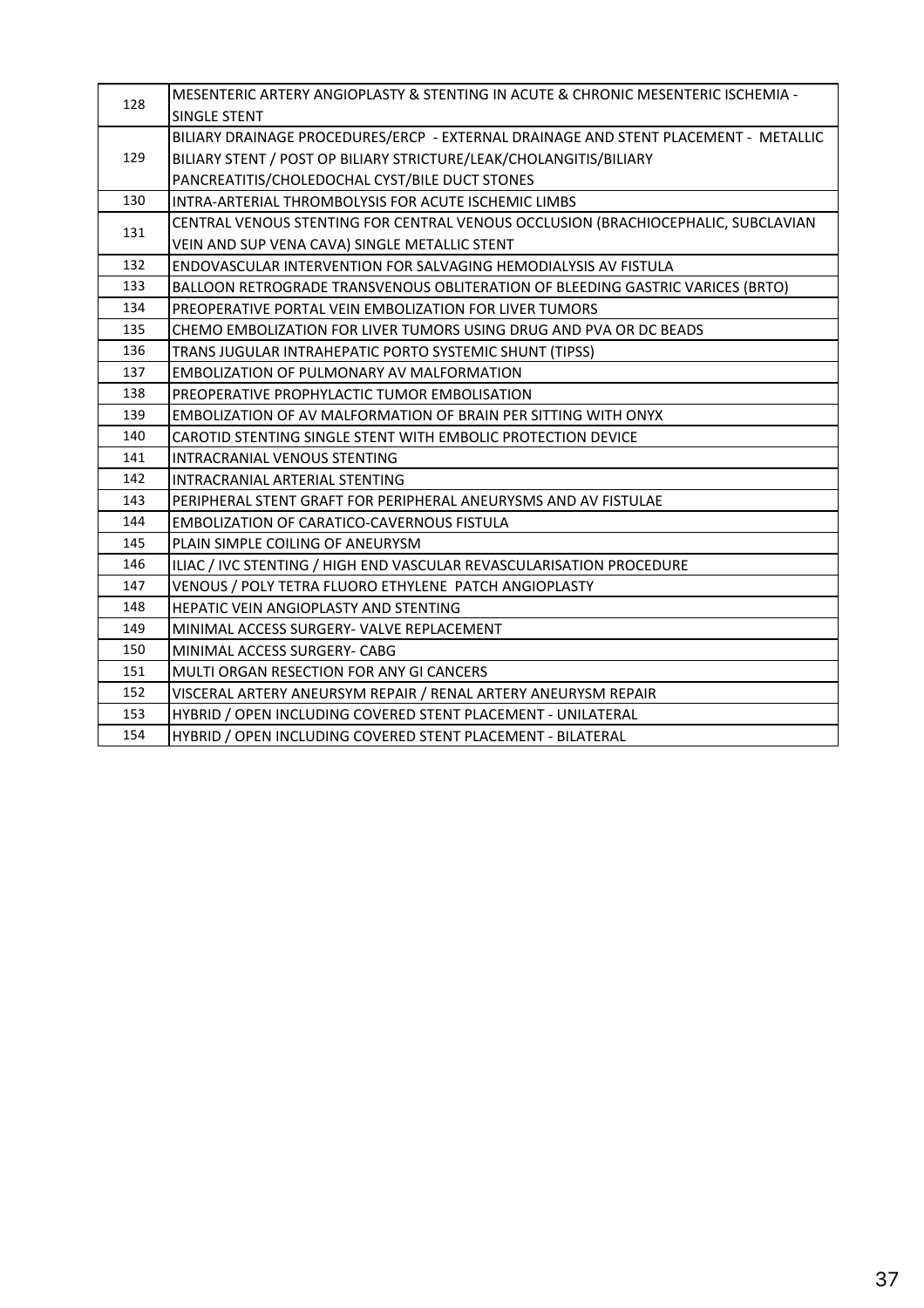## **ANNEXURE E FOLLOW UP PROCEDURES**

All the procedures listed below are eligible for followup. In addition any other specific

| <b>SERIAL</b><br><b>NO</b> | <b>PACKAGE NAME</b>                                      |
|----------------------------|----------------------------------------------------------|
| $\mathbf{1}$               | <b>CORONARY BALLOON ANGIOPLASTY (PPCI)</b>               |
| $\overline{2}$             | PTCA WITH STENT                                          |
| 3                          | <b>ADDITIONAL STENT</b>                                  |
| 4                          | <b>ASD DEVICE CLOSURE</b>                                |
| 5                          | <b>VSD DEVICE CLOSURE</b>                                |
| 6                          | <b>PDA STENTING</b>                                      |
| $\overline{7}$             | <b>DEVICE CLOSURE</b>                                    |
| 8                          | <b>SINGLE COIL</b>                                       |
| 9                          | <b>MULTIPLE COILS</b>                                    |
| 10                         | BALLOON VALVOTOMY(ALL VALVE)                             |
| 11                         | PERMANENT PACEMAKER IMPLANTATION (SINGLE / DUAL CHAMBER) |
| 12                         | <b>TEMPORARY PACEMAKER IMPLANTATION</b>                  |
| 13                         | <b>COARCTATION OF AORTA - WITH STENT</b>                 |
| 14                         | <b>COARCTATION OF AORTA - WITHOUT STENT</b>              |
| 15                         | COARCTATION OF AORTA - ADDITIONAL STENT ONLY             |
| 16                         | <b>CORONARY BYPASS SURGERY</b>                           |
| 17                         | <b>CORONARY BYPASS SURGERY-POST ANGIOPLASTY</b>          |
| 18                         | <b>CABG WITH IABP PUMP</b>                               |
| 19                         | CORONARY BYPASS SURGERY OFF PUMP WITH IABP               |
| 20                         | <b>CABG OF PUMP WITHOUT IABP</b>                         |
| 21                         | CABG WITH ANEURYSMAL REPAIR                              |
| 22                         | CABG WITH VENTRICULAR RUPTURE REPAIR                     |
| 23                         | CABG WITH VALVE REPLACEMENT WITH MECHANICAL VALVE        |
| 24                         | CABG WITH VALVE REPLACEMENT WITH BIOPROSTHETIC VALVE     |
| 25                         | SINGLE VALVE REPLACEMENT WITH MECHANICAL VALVE           |
| 26                         | SINGLE VALVE REPLACEMENT WITH BIOPROSTHETIC VALVE        |
| 27                         | DOUBLE VALVE REPLACEMENT WITH MECHANICAL VALVE           |
| 28                         | DOUBLE VALVE REPLACEMENT WITH BIOPROSTHETIC VALVE        |
| 29                         | TRIPLE VALVE REPLACEMENT WITH MECHANICAL VALVE           |
| 30                         | TRIPLE VALVE REPLACEMENT WITH BIOPROSTHETIC VALVE        |
| 31                         | <b>COARCTATION-AORTA REPAIR WITH GRAFT</b>               |
| 32                         | <b>ANEURYSM RESECTION &amp; GRAFTING</b>                 |
| 33                         | INTRATHORACIC ANEURYSM -REQUIRING BYPASS (WITH GRAFT)    |
| 34                         | ANNULUS AORTIC ECTASIA WITH VALVED CONDUITS              |
| 35                         | <b>ARTERIAL SWITCH</b>                                   |
| 36                         | <b>SENNINGS PROCEDURE</b>                                |
| 37                         | TOTAL CORRECTION OF TETRALOGY OF FALLOT - ANY TYPE       |
| 38                         | <b>WITH SPECIAL CONDUITS</b>                             |
| 39                         | WITH PROSTHETIC RING                                     |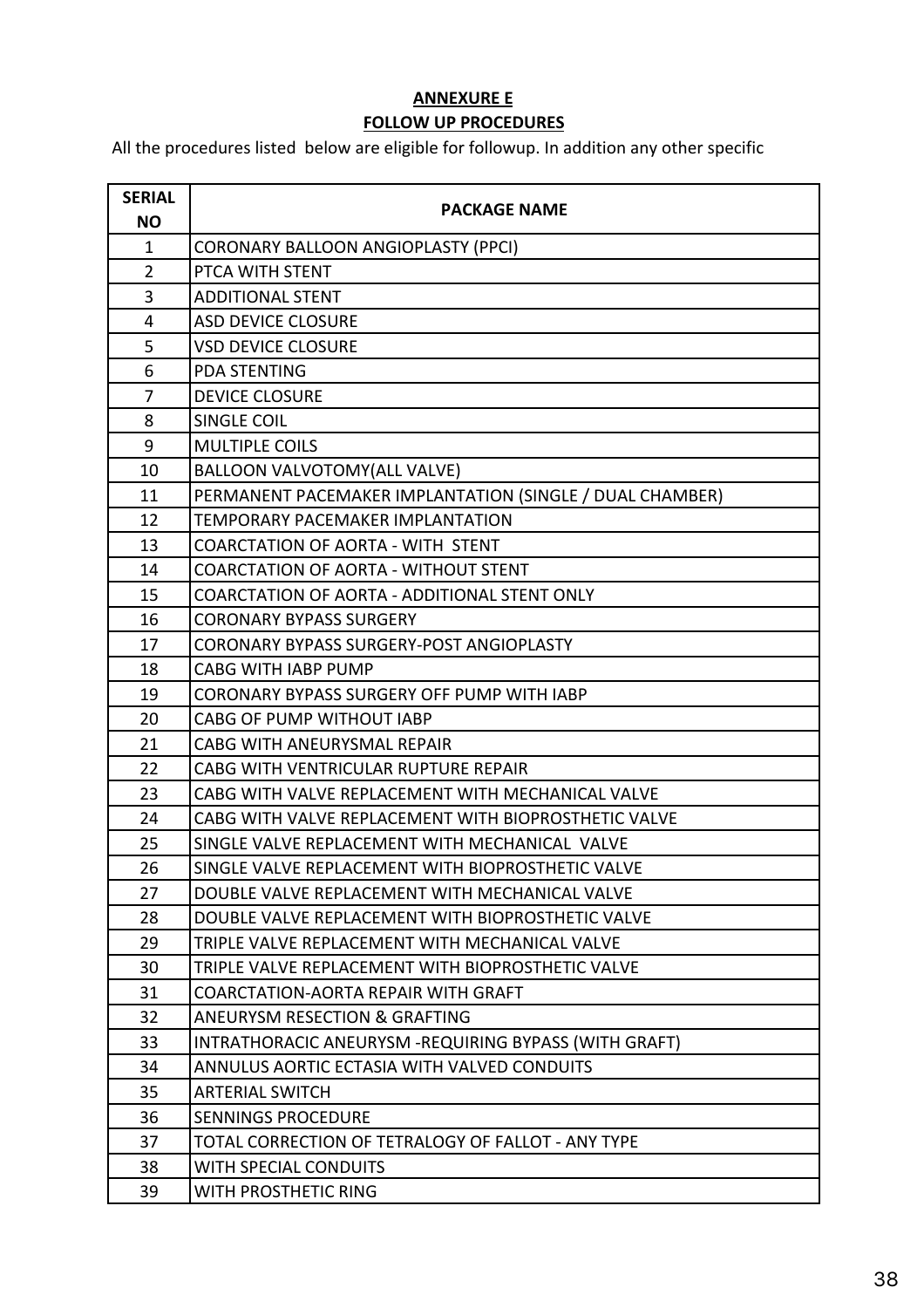| 40 | <b>HEART TRANSPLANTATION</b>                                           |
|----|------------------------------------------------------------------------|
| 41 | <b>HEART &amp; LUNG TRANSPLANTATION</b>                                |
| 42 | <b>LUNG TRANSPLANTATION</b>                                            |
| 43 | PRIMARY ANGIOPLASTY FOR ACUTE MI +DRUG ELUTING STENT                   |
| 44 | PRIMARY ANGIOPLASTY - ADDITIONAL STENT ONLY                            |
| 45 | AMPUTATION OF ANY SITE / ANY CAUSE WITH CUSTOM MADE PROSTHESIS         |
|    | OESOPHAGECTOMY WITH TWO FIELD LYMPADENECTOMY / THREE FIELD             |
| 46 | LYMPADENECTOMY                                                         |
| 47 | SURGERY/CHEMOTHERAPY/RADIOTHERAPY FOR ALL LEUKEMIAS                    |
| 48 | SURGERY/CHEMOTHERAPY/RADIOTHERAPY FOR ALL LYMPHOMAS                    |
| 49 | MYELODYSPLASTIC SYNDROME                                               |
|    | SPECIALIZED RADIATION THERAPY - 3DCRT PACKAGE                          |
| 50 | ADJUVANT PACKAGE 28-33 FRACTIONS(INCLUDES AQUAPLAST MOULD,             |
|    | PLANNINGCT, COUNTOURING, RT PLANNING & EXECUTION)                      |
| 51 | SPECIALIZED RADIATION THERAPY 3D CRT- RADICAL PACKAGE 34-37 FRACTIONS  |
|    | SPECIALIZED RADIATION THERAPY - IMRT ADJUVANT PACKAGE 28-33 FRACTIONS  |
| 52 | (INCLUDES AQUAPLAST MOULD, PLANNING CT FOR IMRT, CONTOURING, RT        |
|    | PLANNING, QA, EXECUTION)                                               |
| 53 | SPECIALIZED RADIATION THERAPY - IMRT - RADICAL PACKAGE 34-40 FRACTIONS |
| 54 | SPECIALIZED RADIATION THERAPY - IMRT WITH IGRT                         |
| 55 | SPECIALIZED RADIATION THERAPY - RAPID ARC THERAPY                      |
| 56 | <b>TOTAL BODY RADIATION</b>                                            |
| 57 | UPTO-60% WITH SCALDS (CONSERVATIVE)                                    |
| 58 | UP TO-60% MIXED BURNS (WITH SURGERIES)                                 |
| 59 | ABOVE 60% MIXED BURNS (WITH SURGERIES)                                 |
| 60 | TOTAL ELBOW REPLACEMENT                                                |
| 61 | <b>SHOULDER REPLACEMENT</b>                                            |
| 62 | TOTAL HIP REPLACEMENT                                                  |
| 63 | REVISION HIP REPLACEMENT SURGERY (ONLY WITH SPECIFIC APPROVAL -        |
|    | <b>GOVERNMENT RESERVED)</b>                                            |
| 64 | REVISION KNEE REPLACEMENT SURGERY (ONLY WITH SPECIFIC APPROVAL-        |
|    | <b>GOVERNMENT RESERVED)</b>                                            |
| 65 | TOTAL KNEE REPLACEMENT                                                 |
| 66 | <b>INBORN ERROR OF METABOLISM</b>                                      |
| 67 | PRIMARY IMMUNO DEFICIENCY DISORDERS                                    |
| 68 | HYPOPLASTIC/APLASTIC ANEMIA (FANCONI ANEMIA)                           |
| 69 | PRETERM BABY RDS WITH OR WITHOUT SURFACTANT WITH MECHANICAL            |
|    | <b>VENTILATION/CPAP</b>                                                |
| 70 | TERM BABY-CONGENITAL HEART DISEASE / CONGESTIVE CARDIAC FAILURE/       |
|    | <b>WITH VENTILATION</b>                                                |
| 71 | TERM BABY - CONGENITAL HEART DISEASE / CONGESTIVE CARDIAC FAILURE/     |
|    | <b>WITHOUT VENTILATION</b>                                             |
| 72 | ECMO-EXTRACORPOREAL MEMBRANE OXYGENATION                               |
| 73 | MULTI SYSTEM ORGAN FAILURE- WITH OR WITHOUT / ARDS/DIC(BLOOD           |
|    | <b>PRODUCTS)</b>                                                       |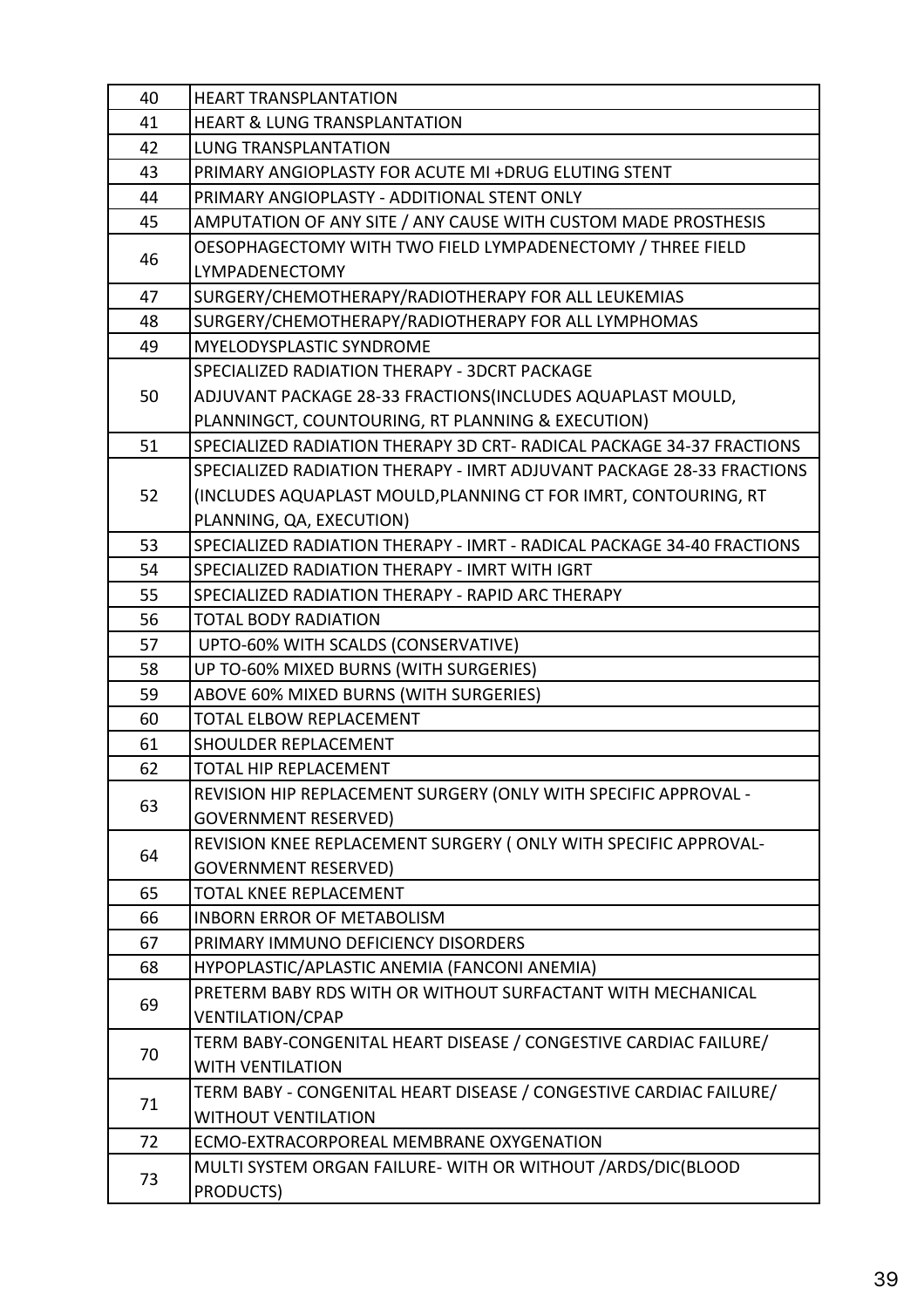|     | MULTI SYSTEM ORGAN FAILURE-WITH OR WITHOUT / ARDS/DIC(BLOOD           |
|-----|-----------------------------------------------------------------------|
| 74  | PRODUCTS)                                                             |
| 75  | TUMORS (NEONATES/PAEDIATRIC)                                          |
| 76  | CONGENITAL LUNG LESIONS (CLE, CCAM)                                   |
|     | EXCISION OF BRAIN TUMORS - [PRIMARY /BENIGN ) (BOTH INTRA AXIAL AND   |
|     | EXTRA AXIAL -INCLUDESSUBTENTORIAL- CP ANGLE BRAINSTEM/CEREBELLAR/     |
| 77  | SUPRATENTORIAL- FRONTAL/TEMPORAL /PARIETAL                            |
|     | SELLAR/SUPRASELLAR/CRANIOPHARYNGIOMA)                                 |
|     | EXCISION OF BRAIN TUMORS - [MALIGNANT ) (BOTH INTRA AXIAL AND EXTRA   |
| 78  | AXIAL-INCLUDESSUBTENTORIAL- CP ANGLE BRAINSTEM/CEREBELLAR/            |
|     | SUPRATENTORIAL- FRONTAL/TEMPORAL /PARIETAL                            |
|     | SELLAR/SUPRASELLAR/CRANIOPHARYNGIOMA)                                 |
|     | EXCISION OF BRAIN TUMORS - [SECONDARIES ) (BOTH INTRA AXIAL AND EXTRA |
|     | AXIAL-INCLUDESSUBTENTORIAL- CP ANGLE BRAINSTEM/CEREBELLAR/            |
| 79  | SUPRATENTORIAL- FRONTAL/TEMPORAL /PARIETAL                            |
|     | SELLAR/SUPRASELLAR/CRANIOPHARYNGIOMA)                                 |
| 80  | <b>ANEURYSM CLIPPING</b>                                              |
| 81  | STEREOTACTIC PROCEDURES- SURGICAL PROCEDURE                           |
| 82  | TRANS SPHENOIDAL SURGERY (SELLAR/SUPRASELLAR/SKULL BASAL LESION)      |
| 83  | <b>TRANS ORAL SURGERY</b>                                             |
| 84  | PROSTHETIC VALVE THROMBOSIS-THROMBOLYSIS                              |
| 85  | CORPECTOMY (ANTERIOR / ANTEROLATERAL) AT ALL SPINAL LEVELS            |
| 86  | SPINAL FIXATION RODS, SCREWS, PLATES, ARTIFICIAL DISCS                |
| 87  | EMBOLISATION OF ANEURYSM / STENT ASSISTED COILING OF INTRACRANIAL     |
|     | ANEURYSM                                                              |
| 88  | <b>TEMPORAL LOBECTOMY</b>                                             |
| 89  | <b>LESIONECTOMY</b>                                                   |
| 90  | EMBOLISATION OF ANEURYSM/ ANEURYSM COILING BALLOON ASSISTED           |
| 91  | <b>DEEP BRAIN STIMULATION</b>                                         |
| 92  | <b>DVT-IVC FILTER</b>                                                 |
| 93  | AORTO - BILLIAC - BIFEMORAL BYPASS WITH VEIN / SYNTHETIC GRAFT        |
| 94  | AXILLO BIFEMORAL BYPASS WITH SYNTHETIC GRAFT                          |
| 95  | CAROTID ARTERY BYPASS WITH SYNTHETIC GRAFT                            |
| 96  | NECK VASCULAR INJURY - CAROTID VESSELS                                |
| 97  | ABDOMINAL VASCULAR INJURIES - AORTA, ILLAC ARTERIES, IVC, ILIAC VEINS |
| 98  | <b>THORACIC VASCULAR INJURIES</b>                                     |
| 99  | <b>COCHLEAR IMPLANT SURGERY &lt; 6YEARS</b>                           |
| 100 | <b>AUDITORY BRAIN STEM IMPLANT &lt;6YEARS</b>                         |
| 101 | PPH SURGICAL MANAGEMENT - HYSTERECTOMY/LIGATION/EMBOLIZATION          |
| 102 | REQUIRING VENTILATORY SUPPORT - OP POISIONING / METABOLIC             |
|     | COMA/SCORPION STING/ SNAKE BITE / BITES & STINGS (PER DAY)            |
| 103 | THALASSEMIA MAJOR/HAEMOGLOBINOPATHIES/ CHELATION THERAPY/SICKLE       |
|     | <b>CELL ANAEMIA</b>                                                   |
| 104 | BONE MARROW TRANSPLANTATION/STEM TRANSPLANTATION- INCLUDING           |
|     | <b>TOTAL BODY RADIATION</b>                                           |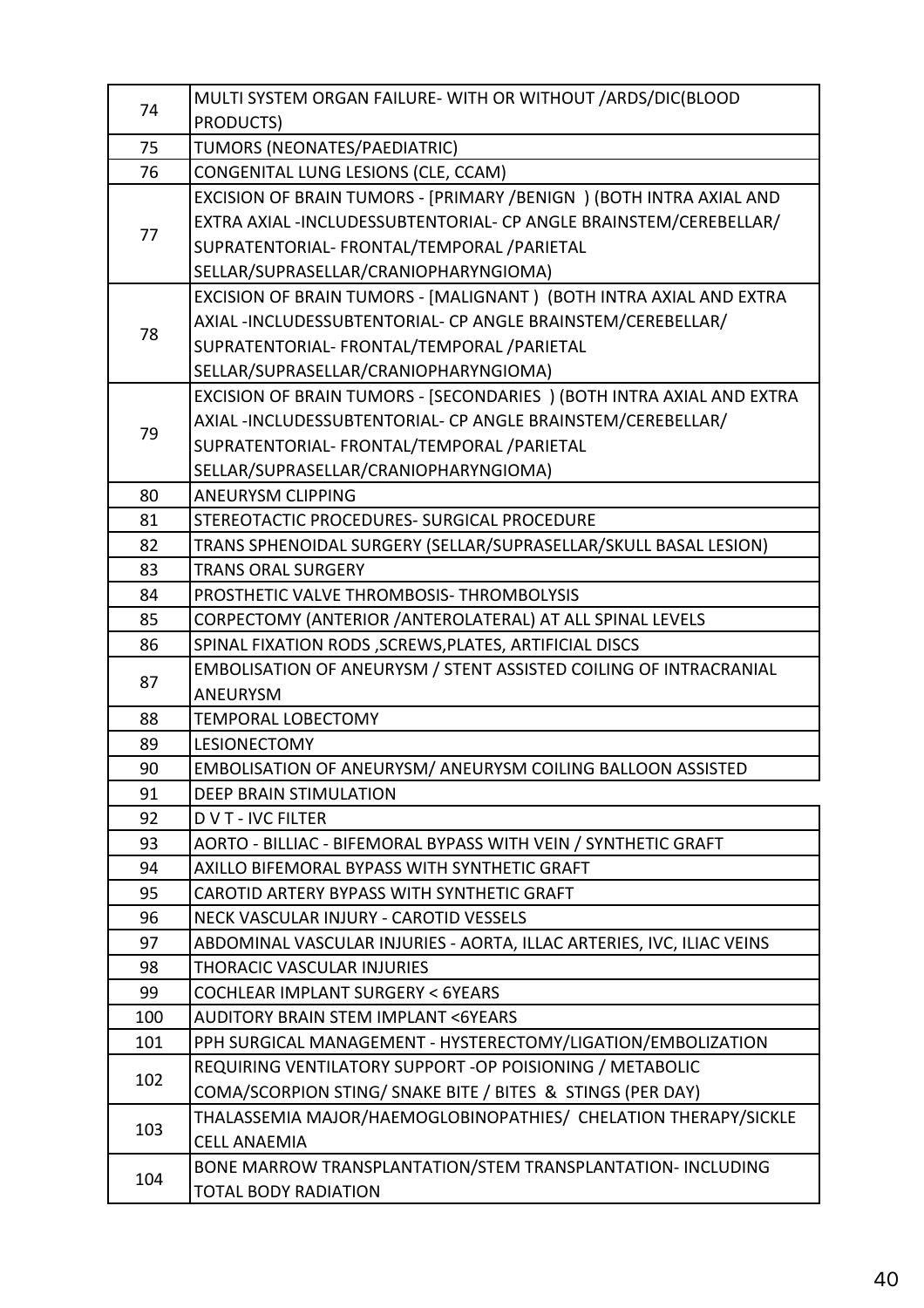| 105 | ACUTE RESPIRATORY FAILURE (WITH VENTILATOR - FOR MINIMUM 5 DAYS)       |
|-----|------------------------------------------------------------------------|
|     | ACUTE PANCREATITIS - CONSERVATIVE MANAGEMENT / MILD / MODERATE /       |
| 106 | SEVERE/ MEDICAL MANAGEMENT / IMAGE GUIDED DRAINAGE OF PANCREATIC       |
|     | <b>COLLECTIONS</b>                                                     |
| 107 | ACUTE MI REQUIRING IABP PUMP                                           |
|     | IMMUNOGLOBULIN THERAPY - HEREDITARY MOTOR SENSORY                      |
|     | NEUROPATHIES/HEREDITARY SENSORY AND AUTONOMIC                          |
| 108 | NEUROPATHY/PLEXOPATHY (LUMBOSACRAL/ BRACHIAL)/PERIPHERAL               |
|     | NEUROPATHY (WITH NERVE BIOPSY) (HANSEN, NUTRITIONAL, TOXIC, INFECTIVE, |
|     | IMMUNE)/CARPAL TUNNEL SYNDROME/ACUTE ENTRAPMENT/ COMPRESSIVE           |
|     | NEUROPATHY / GBS/DOG BITE CATEGORY III/OTHERS                          |
| 109 | <b>GROWTH HORMONE FOR HYPOPITUTARISM</b>                               |
| 110 | <b>LIVER TRANSPLANTATION</b>                                           |
| 111 | RT. HEPATECTOMY/NON ANATOMICAL RESECTION OF LIVER                      |
| 112 | LT. HEPATECTOMY/NON ANATOMICAL RESECTION OF LIVER                      |
| 113 | PORTOCAVAL ANASTOMOSIS                                                 |
| 114 | SLEEVE GASTRECTOMY FOR MORBID OBESITY                                  |
| 115 | ROUXEN Y GASTRIC BYPASS FOR MORBID OBESITY                             |
| 116 | DEVASCULARISATION WITH OESOPHAGEAL TRANSECTION                         |
| 117 | PANCREATECTOMY ANY TYPE - OPEN / LAP                                   |
| 118 | THORACO ABDOMINAL ANEURYSM REPAIR WITH RENO / MESENTRIC                |
|     | <b>REVASCULARISATION</b>                                               |
|     | RENAL TRANSPLANTATION SURGERY INCLUDES - POST RENAL TRANSPLANT         |
| 119 | REJECTION A.STEROID RESISTANT B.STEROID SENSITIVE/ POST RENAL          |
|     | TRANSPLANT INFECTION - LIFE TREATENING  TREATMENT FOR FUNGAL           |
|     | INFECTIONS (LIPOSOMAL AMP -B OR EICHNOCANDINS),                        |
| 120 | INVESTIGATION AND MANAGEMENT CHRONIC HEPATITIS B / C                   |
| 121 | <b>INFERIOR VENA CAVA STENTING SINGLE STENT</b>                        |
| 122 | <b>ACUTE STROKE THROMBOLYSIS (R TPA)</b>                               |
| 123 | RENAL ARTERY EMBOLIZATION WITH MULTIPLE COILS AND MICROCATHETER        |
| 124 | CORTICAL VENOUS SINUS THROMBOLYSIS                                     |
| 125 | <b>INFERIOR VENA CAVA FILTER PLACEMENT</b>                             |
| 126 | SUBCLAVIAN, ILIAC, SUPERFICIAL FEMORAL ARTERY STENTING EACH WITH ONE   |
|     | <b>STENT</b>                                                           |
| 127 | TIBIAL ANGIOPLASTY IN CRITICAL LIMB ISCHEMIA                           |
| 128 | MESENTERIC ARTERY ANGIOPLASTY & STENTING IN ACUTE & CHRONIC            |
|     | MESENTERIC ISCHEMIA - SINGLE STENT                                     |
|     | BILIARY DRAINAGE PROCEDURES/ERCP - EXTERNAL DRAINAGE AND STENT         |
| 129 | PLACEMENT - METALLIC BILIARY STENT / POST OP BILIARY                   |
|     | STRICTURE/LEAK/CHOLANGITIS/BILIARY PANCREATITIS/CHOLEDOCHAL CYST/BILE  |
|     | <b>DUCT STONES</b>                                                     |
| 130 | INTRA-ARTERIAL THROMBOLYSIS FOR ACUTE ISCHEMIC LIMBS                   |
|     | CENTRAL VENOUS STENTING FOR CENTRAL VENOUS OCCLUSION                   |
| 131 | (BRACHIOCEPHALIC, SUBCLAVIAN VEIN AND SUP VENA CAVA) SINGLE METALLIC   |
|     | <b>STENT</b>                                                           |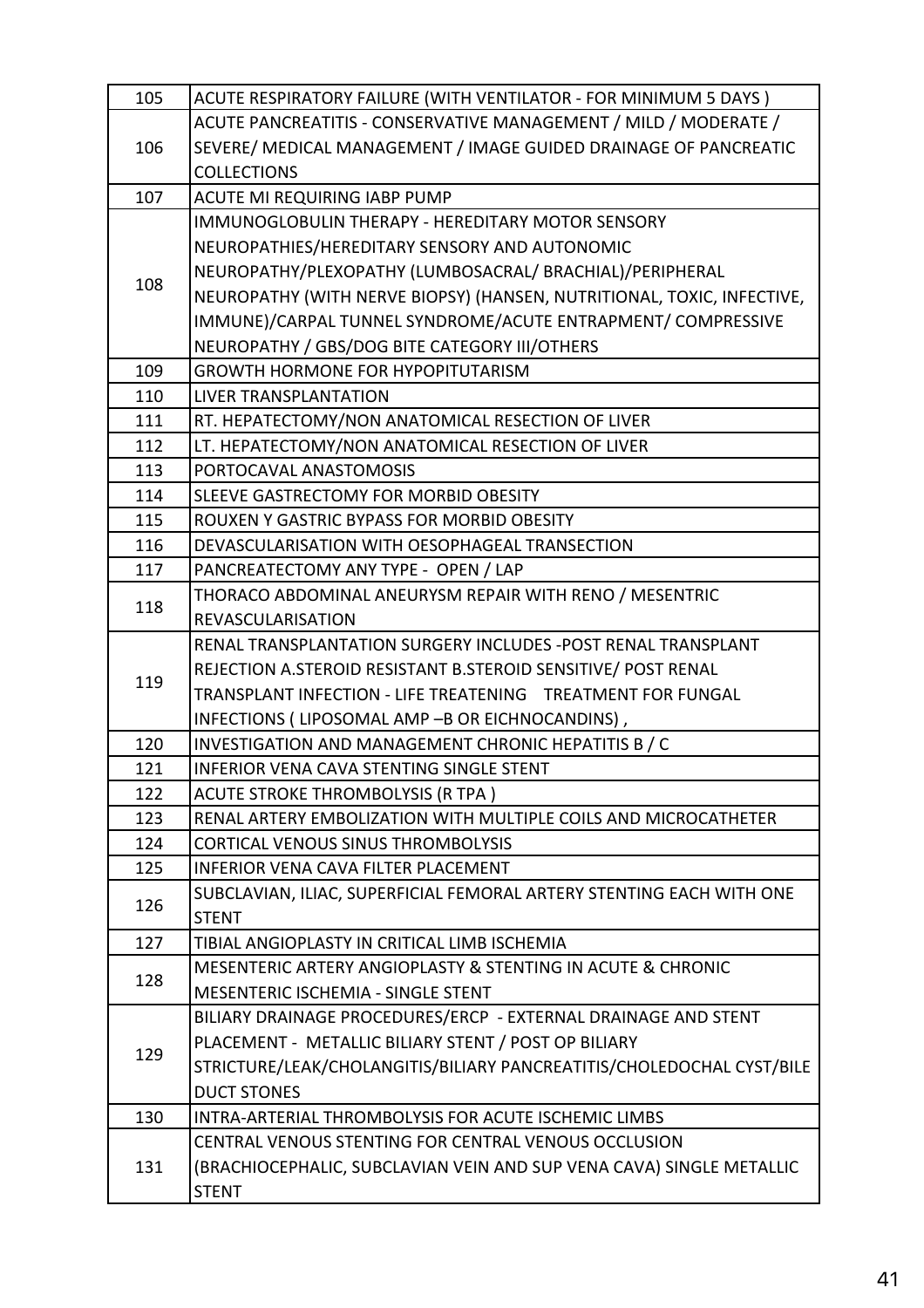| 132 | <b>ENDOVASCULAR INTERVENTION FOR SALVAGING HEMODIALYSIS AV FISTULA</b> |
|-----|------------------------------------------------------------------------|
| 133 | <b>BALLOON RETROGRADE TRANSVENOUS OBLITERATION OF BLEEDING GASTRIC</b> |
|     | <b>VARICES (BRTO)</b>                                                  |
| 134 | PREOPERATIVE PORTAL VEIN EMBOLIZATION FOR LIVER TUMORS                 |
| 135 | CHEMO EMBOLIZATION FOR LIVER TUMORS USING DRUG AND PVA OR DC BEADS     |
| 136 | TRANS JUGULAR INTRAHEPATIC PORTO SYSTEMIC SHUNT (TIPSS)                |
| 137 | <b>EMBOLIZATION OF PULMONARY AV MALFORMATION</b>                       |
| 138 | PREOPERATIVE PROPHYLACTIC TUMOR EMBOLISATION                           |
| 139 | <b>EMBOLIZATION OF AV MALFORMATION OF BRAIN PER SITTING WITH ONYX</b>  |
| 140 | CAROTID STENTING SINGLE STENT WITH EMBOLIC PROTECTION DEVICE           |
| 141 | <b>INTRACRANIAL VENOUS STENTING</b>                                    |
| 142 | <b>INTRACRANIAL ARTERIAL STENTING</b>                                  |
| 143 | PERIPHERAL STENT GRAFT FOR PERIPHERAL ANEURYSMS AND AV FISTULAE        |
| 144 | <b>EMBOLIZATION OF CARATICO-CAVERNOUS FISTULA</b>                      |
| 145 | PLAIN SIMPLE COILING OF ANEURYSM                                       |
| 146 | ILIAC / IVC STENTING / HIGH END VASCULAR REVASCULARISATION PROCEDURE   |
| 147 | VENOUS / POLY TETRA FLUORO ETHYLENE PATCH ANGIOPLASTY                  |
| 148 | <b>HEPATIC VEIN ANGIOPLASTY AND STENTING</b>                           |
| 149 | MINIMAL ACCESS SURGERY- VALVE REPLACEMENT                              |
| 150 | MINIMAL ACCESS SURGERY- CABG                                           |
| 151 | MULTI ORGAN RESECTION FOR ANY GI CANCERS                               |
| 152 | VISCERAL ARTERY ANEURSYM REPAIR / RENAL ARTERY ANEURYSM REPAIR         |
| 153 | HYBRID / OPEN INCLUDING COVERED STENT PLACEMENT - UNILATERAL           |
| 154 | HYBRID / OPEN INCLUDING COVERED STENT PLACEMENT - BILATERAL            |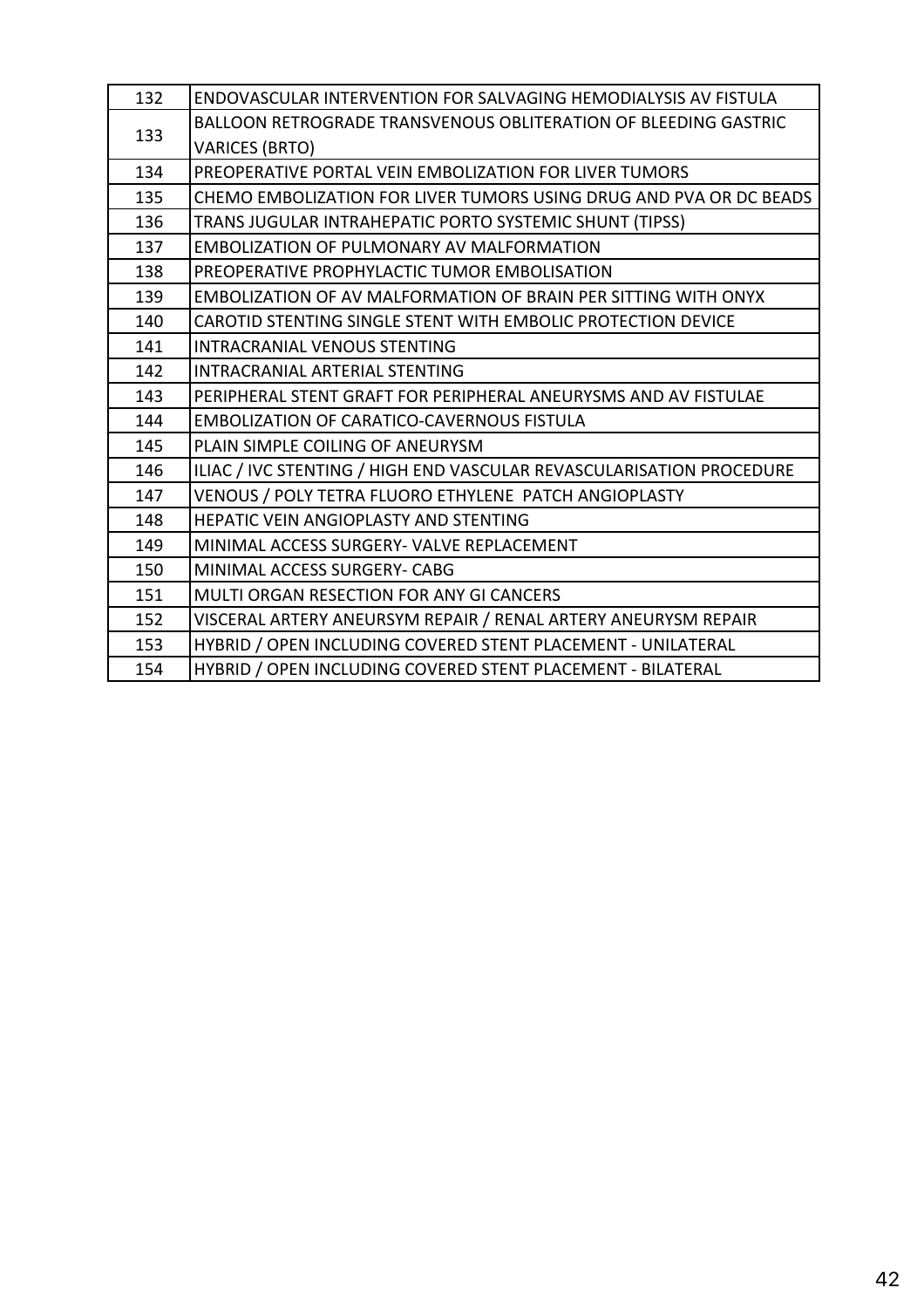### **ANNEXURE - G**

### THE TENTATIVE ILLUSTRATIVE LIST OF SURGERIES/ THERAPIES TO BE RESERVED FOR GOVERNMENT HOSPITALS

| S.No | <b>PACKAGE NAME</b>                                                                             |
|------|-------------------------------------------------------------------------------------------------|
|      | 1 SURGERY-PDA                                                                                   |
|      | 2 CLOSED MITRAL VALVOTOMY                                                                       |
|      | 3 PERICARDIECTOMY/ PERICARDIOSTOMY                                                              |
|      | 4 PERICARDIOCENTESIS                                                                            |
|      | <b>LUNGS</b>                                                                                    |
|      | 5 THORACOSCOPIC DECORTICATION                                                                   |
|      | <b>SURGICAL ONCOLOGY</b>                                                                        |
|      | 6 HEAD & NECK CANCER COMPOSITE RESECTION                                                        |
|      | 7 NECK DISSECTION ANY TYPE - WITH OR WITHOUT WIDE EXCISION (INCLUDING MALIGNANCY)               |
|      | 8 NECK DISSECTION ANY TYPE - WITH OR WITHOUT RECONSTRUCTION (INCLUDING MALIGNANCY)              |
|      | 9 PAROTIDECTOMY ANY TYPE- FOR CA                                                                |
|      | 10 LARYNGO PAHRYNGO OESOPHAGECTOMY                                                              |
|      | 11 WHIPPLES ANY TYPE                                                                            |
|      | 12 WERTHEIMS HYSTERECTOMY                                                                       |
|      | 13 SALPINGO OOPHORECTOMY U/L OR B/L- FOR CA                                                     |
|      | 14 MASTECTOMY ANY TYPE                                                                          |
|      | 15 MASTECTOMY ANY TYPE WITH AXILLARY DISSECTION /SENTINAL NODE EXPLORATION                      |
|      | 16 SKIN TUMOR/SOFT TISSUE/BONE TUMORS - EXCISION / AMPUTATION/RESECTION WITH RECONSTRUCTION     |
|      | 17 ORBITAL EXENTERATION/ EVISCERATION WITH IMPLANT                                              |
|      | 18 ABDOMNO PERINEAL RESECTION                                                                   |
|      | 19 ANTERIOR EXENTRATION / POSTERIOR EXENTRATION- ANY SITE                                       |
|      | 20 TOTAL PELVIC EXENTRATION - ANY SITE                                                          |
|      | 21 AMPUTATIONS - FORE QUARTER / HIND QUARTER WITH OR WITHOUT HEMIPELVECTOMY                     |
|      | 22 ABDOMNO PERINEAL RESECTION (APR) + SACRECTOMY                                                |
| 23   | RADICAL HYSTERECOMY+BILATERAL PELVIC LYMPH NODE DISSECTION+BILATERAL SALPHINGO                  |
|      | OOPHERECTOMY/OVARIAN TRANSPOSITION                                                              |
|      | <b>ORTHOPEDIC TRAUMA</b>                                                                        |
| 24   | SURGICAL CORRECTION OF LONGBONE FRACTURE-FRACTURE NECK/ SHAFT OF FEMUR/ FRACTURE SHAFT OF OTHER |
|      | LONG BONES (HUMERUS, BOTH BONES OF FORARM, BOTH BONES OF LEG)                                   |
|      | 25 AMPUTATION OF ANY SITE / ANY CAUSE WITHOUT PROSTHESIS                                        |
|      | 26 AMPUTATION OF ANY SITE / ANY CAUSE WITH CUSTOM MADE PROSTHESIS                               |
| 27   | CORRECTION OF NON-UNION FRACTURES - NON-UNION OF FRACTURE OF FEMUR/BOTH BONE OF LEG//NON-UNION  |
|      | OF OTHER LONG BONES -HUMERUS/ BOTH BONES OF FORARM WITH OR WITHOUT BONE GRAFTING                |
|      | 28 OPEN REDUCTION & INTERNAL FIXATION OF FINGERS & TOES                                         |
|      | 29 REDUCTION OF COMPOUND FRACTURES & EXTERNAL FIXATION                                          |
|      | 30 OPEN REDUCTION OF DISLOCATIONS - DEEP/SHOULDER/ACROMIO - CLAVICULAR/HIP/ELBOW                |
| 31   | ARTHROSCOPY PROCEDURES WITHOUT IMPLANT-ARTHROSCOPIC MENISCAL REPAIR/KNEE MULTI LIGAMENT         |
|      | RECONSTRUCTION/TWO OR MORE LIGAMENT RECONSTRUCTION                                              |
|      | 32 AVASCULAR NECROSIS OF FEMORAL HEAD (CORE DECOMPRESSION)                                      |
| 33   | SOFT TISSUE RECONSTRUCTION PROCEDURES AROUND JOINTS-PLC RECONSTRUCTION/ELBOW PLRI LIGAMENT      |
|      | RECONTRUCTION/ANKLE ATFL RECONSTRUCTION/HIGH TIBIAL OSTEOTOMY/TENDON TRANSFER                   |
|      | 34 ANTEROLATERAL CLEARANCE FOR TUBERCULOSIS                                                     |
|      | 35 COSTO TRANSVERSECTOMY                                                                        |
|      | 36 POLYTRAUMA/HEAD INJURY MINOR                                                                 |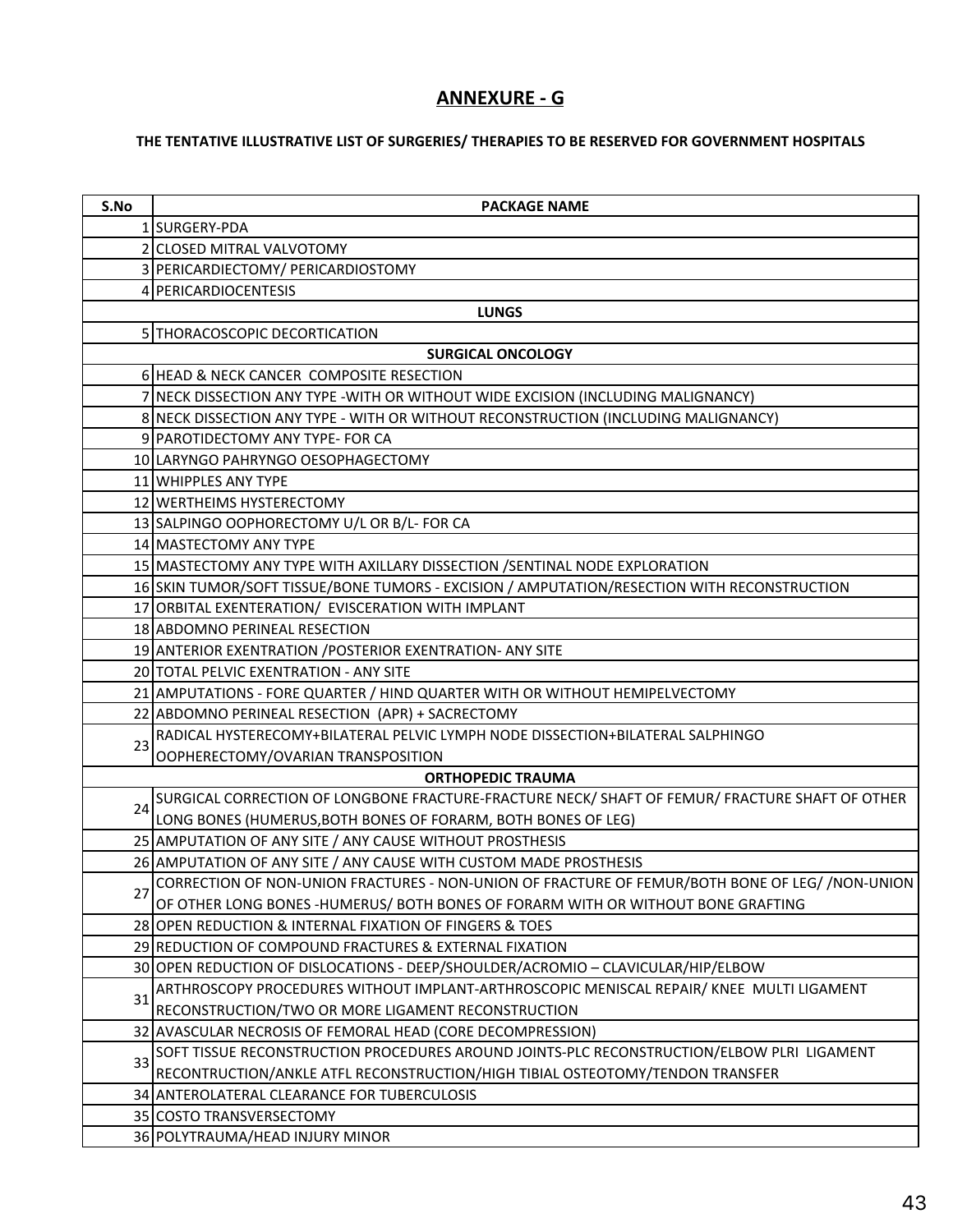|    | 37 POLYTRAUMA/HEAD INJURY MAJOR                                                                                    |
|----|--------------------------------------------------------------------------------------------------------------------|
|    | 38 SURGERY FOR PATELLA FRACTURE - EXCLUSIVE / ALONG WITH OTHER INJURIES                                            |
|    | 39 SMALL BONE FRACTURES-K-WIRING - EXCLUSIVE/ALONG WITH OTHER INJURIES                                             |
|    | 40 EXCISION OR OTHER OPERATIONS FOR SCAPHOID FRACTURES                                                             |
|    | 41 EXCISION ARTHROPLASTY OF VARIOUS JOINT                                                                          |
|    | 42 REVISION HIP REPLACEMENT SURGERY (ONLY WITH SPECIFIC APPROVAL - GOVERNMENT RESERVED)                            |
|    | 43 REVISION KNEE REPLACEMENT SURGERY (ONLY WITH SPECIFIC APPROVAL - GOVERNMENT RESERVED)                           |
|    | <b>GENERAL PAEDIATRICS</b>                                                                                         |
|    | 42 ACQUIRED HEART DISEASE WITH CONGESTIVE CARDIAC FAILURE                                                          |
|    | <b>NEONATOLOGY</b>                                                                                                 |
|    | 43 TERM/PRETERM NEONATAL CHOLESTASIS WITH OR WITHOUT SEPSIS                                                        |
| 44 | TERM BABY WITH / CULTURE POSITIVE SEPSIS / CLINICAL SEPSIS WITH OR WITHOUT MECHANICAL VENTILATION /<br><b>CPAP</b> |
|    | TERM BABY HYPERBILIRUBINEMIA - PHOTOTHERAPY WITH OR WITHOUT EXCHANGE TRANSFUSION WITH OR                           |
| 45 | WITHOUT MECHANICAL VENTILATION / CPAP                                                                              |
|    | TERM BABY PERSISTENT PULMONARY HYPERTENSION / MECONIUM ASPIRATION SYNDROME / PERINATAL ASPHYXIA                    |
| 46 | / WITH OR WITHOUT MECHANICAL VENTILATION / CPAP                                                                    |
|    | 47 PRETERM BABY CULTURE POSITIVE/CLINICAL SEPSIS WITH OR WITHOUT MECHANICAL VENTILATION / CPAP                     |
| 48 | PRETERM BABY HYPERBILIRBINEMIA / PHOTOTHERAPY WITH OR WITHOUT EXCHANGE TRANSFUSION / WITH OR                       |
|    | WITHOUT MECHANICAL VENTILATION / CPAP                                                                              |
|    | 49 TERM BABY - PNEUMONIA/BRONCHIOLITIS / TRANSIENT TACHYPNEA OF NEW BORN                                           |
|    | 50 PRETERM BABY - PNEUMONIA/BRONCHIOLITIS / TRANSIENT TACHYPNEA OF NEW BORN                                        |
| 51 | TERM - WITH OR WITHOUT /SEVERE PERINATAL ASPHYXIA /SEPTIC SHOCK /SEIZURES /RENAL FAILURE/ - VENTILATED             |
|    | OR NON VENTILATED                                                                                                  |
| 52 | PRETERM - WITH OR WITHOUT / SEVERE PERINATAL ASPHYXIA / SEPTIC SHOCK / SEIZURES / RENAL FAILURE/ -                 |
|    | <b>VENTILATED OR NON VENTILATED</b>                                                                                |
|    | 53 TERM / PRETERM - PERSISTENT NEONATAL HYPOGLYCEMIA                                                               |
|    | 54 PRETERM BABY RDS WITH OR WITHOUT SURFACTANT WITH MECHANICAL VENTILATION/CPAP                                    |
|    | <b>PAEDIATRIC SURGERY</b>                                                                                          |
|    | 55 OESOPHAGEAL ATRESIA/INTESTINAL ATRESIA WITH OBSTRUCTION                                                         |
|    | 56 OESOPHAGEAL ATRESIA/INTESTINAL ATRESIA WITHOUT OBSTRUCTION                                                      |
|    | 57 DIAPHRAGMATIC HERNIA                                                                                            |
|    | 58 EXTROPHY BLADDER - STAGE 1/2                                                                                    |
|    | 59 POSTERIOR URETHRAL VALVES (VESICOSTOMY / URETEROSTOMY)                                                          |
|    | 60 POSTERIOR URETHRAL VALVES (CYSTOSCOPIC FULGRATION)                                                              |
|    | 61 POSTERIOR URETHRAL VALVES (VESICOSTOMY / URETEROSTOMY CLOSURE)                                                  |
|    | 62 TUMORS (NEONATES/ PAEDIATRICS)                                                                                  |
|    | 63 NEUROBLASTOMA                                                                                                   |
| 64 | CYSTIC LESIONS OF THE NECK- (INCLUDING BRANCHIAL CYST / DERMOID / SEBACEOUS CYST /                                 |
|    | LIPOMA/NEUROFIBROMA/CYSTIC HYGROMA)                                                                                |
| 65 | SINUSES & FISTULA OF THE NECK - (INCLUDING CONGENITAL DERMAL / BRACHAL SINUS/PREAURICULAR SINUS                    |
|    | /FISTULA /THYROGLOSSAL CYST FISTULA /RANULA (INCLUDES DEEP EXPLORATION)                                            |
|    | 66 BRONCHOSCOPY FOREIGN BODY REMOVAL                                                                               |
|    | 67 THORACOSCOPIC CYST EXCISION                                                                                     |
|    | 68 OPEN ORCHIDOPEXY                                                                                                |
|    | 69 LAPAROSCOPIC ORCHIDOPEXY                                                                                        |
|    | 70 OPEN NEPHRECTOMY SIMPLE/HEMI/PARTIAL/RADICAL                                                                    |
|    | 71 LAP NEPHRECTOMY SIMPLE/HEMI/PARTIAL/RADICAL                                                                     |
|    | 72 EPISPADIASIS                                                                                                    |
|    | 73 ANORECTAL MALFORMATIONS - STAGE 1 / COLOSTOMY                                                                   |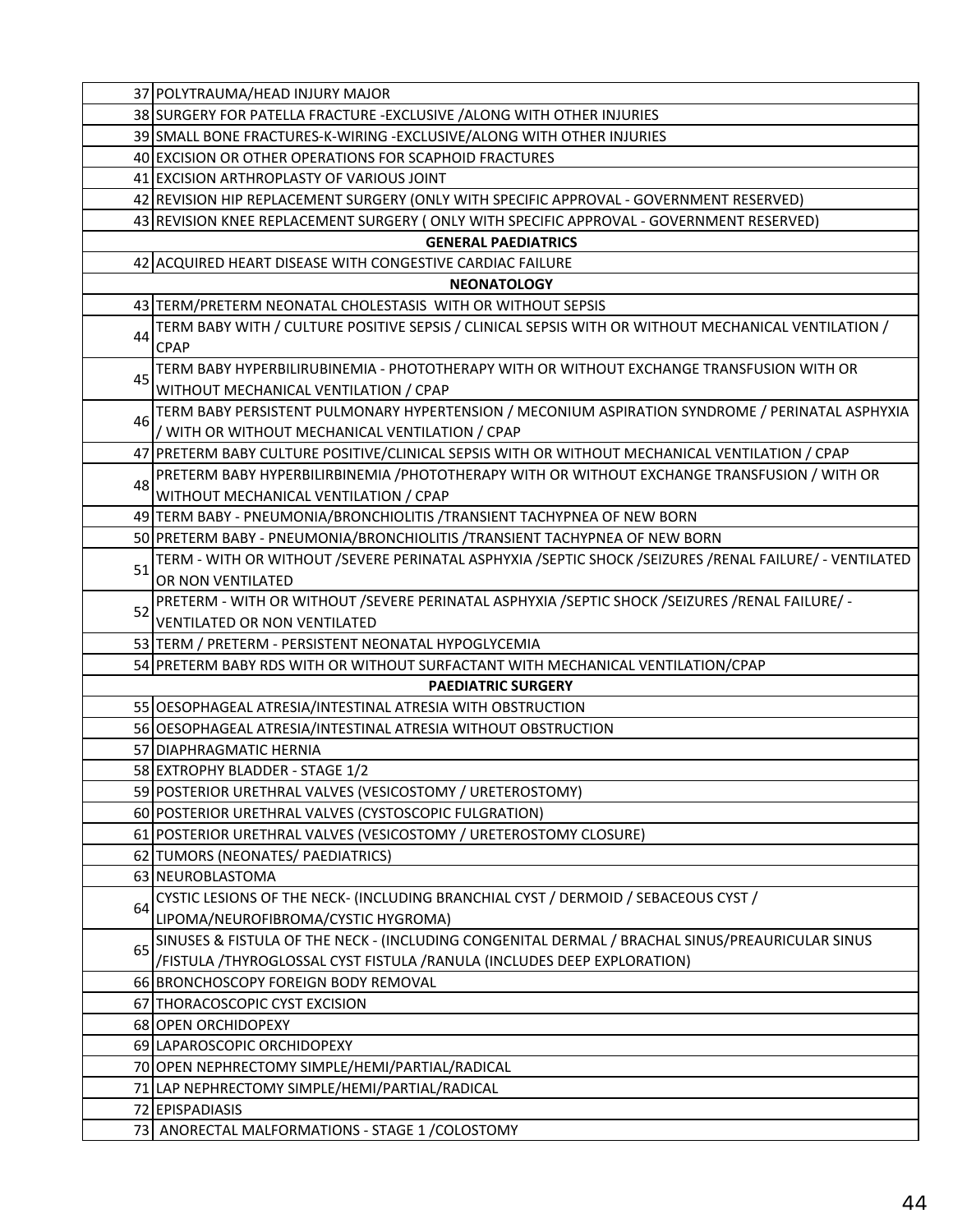|     | 74 ANORECTAL MALFORMATIONS - STAGE 2/PULLTHROUGH                                               |
|-----|------------------------------------------------------------------------------------------------|
|     | 75 ANORECTAL MALFORMATION - STAGE 3/CLOSURE                                                    |
|     | 76 BLADDER AUGMENTATION AND SUBSTITUTION                                                       |
|     | 77 URETEROSTOMY AND URETEROSTOMY CLOSURE                                                       |
|     | 78 CONGENITAL LUNG LESIONS (CLE, CCAM)                                                         |
|     | <b>ENT</b>                                                                                     |
|     | 79 FACIAL NERVE DECOMPRESSION                                                                  |
|     | 80 MICROLARYNGEAL SURGERY - SOFT TISSUE SWELLINGS OF LARYNX- BENIGN                            |
|     | 81 MICROLARYNGEAL SURGERY - SOFT TISSUE SWELLINGS OF LARYNX- MALIGNANT                         |
|     | 82 PHONO SURGERY FOR VOCAL CORD PARALYSIS                                                      |
|     | 83 LARYNGO FISSURECTOMY                                                                        |
|     | 84 ADENOIDECTOMY - GROMET INSERTION                                                            |
|     | 85 EXCISION OF TUMOR NASAL CAVITY (BENIGN OR MALIGNANT)                                        |
|     | 86 ENDOSCOPIC SINUS SURGERY-SINO NASAL POLYPOSIS                                               |
|     | 87 ENDOSCOPIC SINUS SURGERY-FUNGAL SINISITIS                                                   |
|     | 88 ENDOSCOPIC SINUS SURGERY-ENDOSCOPIC ORBITAL DECOMPRESSION                                   |
|     | 89 ENDOSCOPIC SINUS SURGERY-VIDIAN NEURECTOMY                                                  |
|     | 90 ENDOSCOPIC SINUS SURGERY-INTERNAL MAXILLARY ARTERY LIGATION/SPHENO PALATINE ARTERY LIGATION |
|     | 91 MASTOIDECTOMY - CORTICAL                                                                    |
|     | 92 MASTOIDECTOMY - RADICAL                                                                     |
|     | 93 MASTOIDECTOMY - MODIFIED RADICAL                                                            |
|     | 94 MASTOIDECTOMY WITH TYMPANOPLASTY                                                            |
|     | 95 STAPEDECTOMY                                                                                |
|     | 96 FB OESOPHAGUS                                                                               |
|     | 97 HEARING AID                                                                                 |
|     | <b>OPHTHALMOLOGY</b>                                                                           |
|     | 98 DOUBLE Z-PLASTY                                                                             |
|     | 99 AMNIOTIC MEMBRANE GRAFT / AUTOGRAFT (FOR PTERYGIUM)                                         |
|     | 100 MONTHLY INTRAVITREAL ANTI-VEGF FOR MACULAR DEGENERATION - PER INJECTION (MAXIMUM - 6)      |
| 101 | PHOTOCOAGULATION FOR DIABETIC RETINOPATHY /INDICATION OTHER THAN DIABETIC RETINOPATHY - PER    |
|     | <b>SITTING</b>                                                                                 |
|     | 102 SOCKET RECONSTRUCTION                                                                      |
|     | 103 ENUCLEATION WITH ORBITAL IMPLANT                                                           |
|     | 104 RECTUS MUSCLE SURGERY (SINGLE)<br>105 RECTUS MUSCLE SURGERY (TWO/THREE)                    |
|     | 106 LID RECONSTRUCTION SURGERY / BLEPHEROPLASTY                                                |
|     | 107 PAEDIATRIC CATRACT SURGERY (PHACOEMULSIFICATION IOL/SICS IOL)                              |
|     | 108 GLAUCOMA FILTERING SURGERY FOR PAEDIATRIC GLAUCOMA                                         |
|     | 109 ADULT GLAUCOMA SURGERY/TRABECULECTOMY/ IMPLANT SURGERY                                     |
|     | 110 COLLAGEN CROSS LINKING FOR KERATOCONUS                                                     |
|     | 111 LAMELLAR KERATOPLASTY                                                                      |
|     | 112 SCLERAL PATCH GRAFT                                                                        |
|     | <b>OBSTETRICS AND GYNAECOLOGY</b>                                                              |
|     | 113 CAESAREAN HYSTERECTOMY WITH BLADDER REPAIR                                                 |
|     | 114 RUPTURE UTERUS WITH TUBECTOMY                                                              |
|     | 115 VAGINAL HYSTERECTOMY WITH PELVIC FLOOR REPAIR/WITH MESH REPAIR                             |
|     | 116 CYSTOCELE, RECTOCELE & PERINEORRAPHY                                                       |
|     | 117 LAPAROSCOPIC OVARIAN DRILLING                                                              |
|     | 118 STAGING LAPROTOMY FOR OVARIAN AND UTERINE CA                                               |
|     | 119 DIAGNOSTIC HYSTERO- LAPROSCOPY                                                             |
|     |                                                                                                |